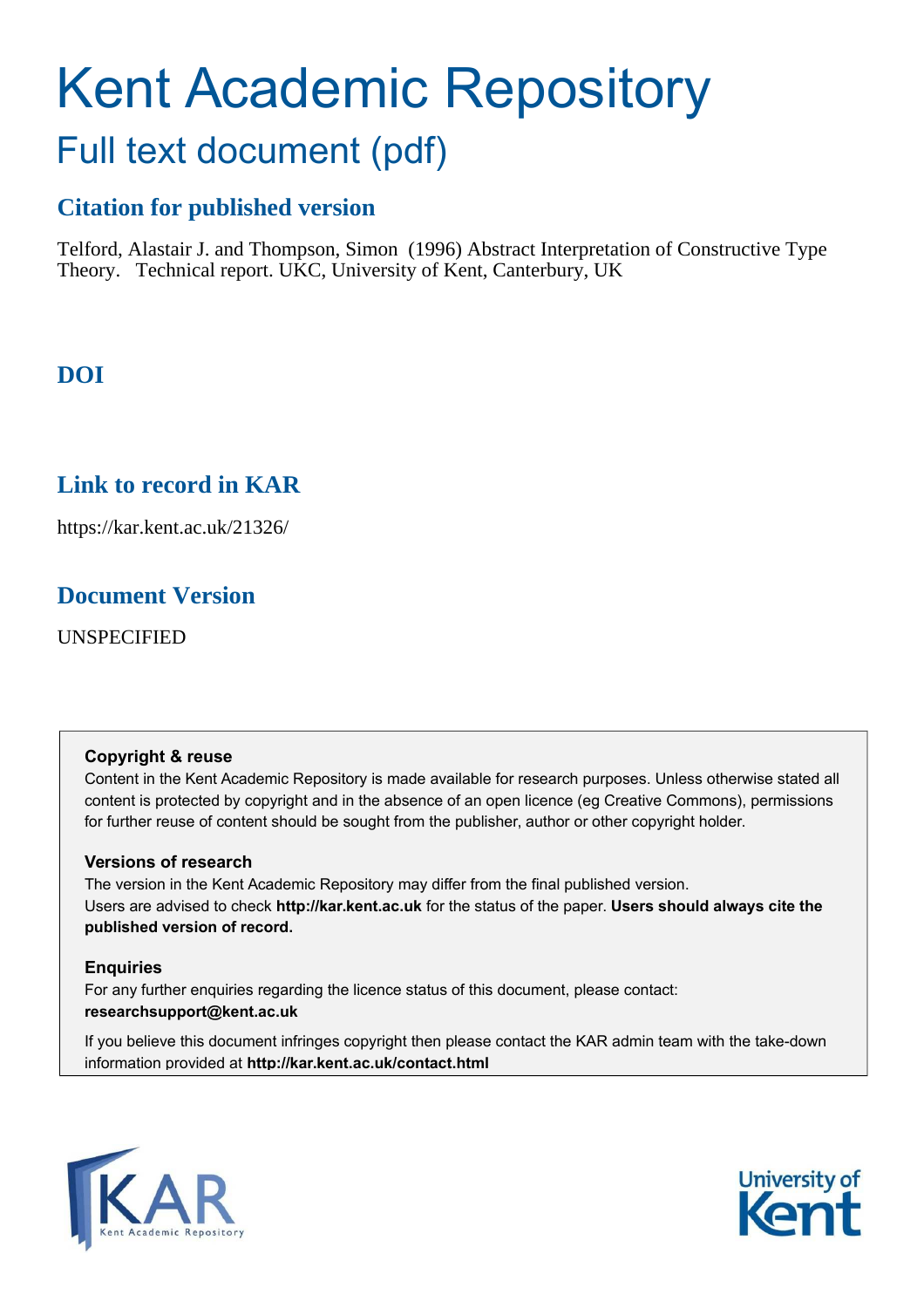# Abstract Interpretation of Constructive Type Theory

Alastair J- Telford and Simon J- Thompson The Computing Laboratory, The University, Canterbury, Kent, CT2 7NF, UK  $\mathtt{\{}A.J.Telford,S.J.Thompson\}@ukc.ac.uk$ 

#### Abstract

constructive type throughout and the construction and the martingly allowed the construction of the constructio and verication to take place with a single system with a single system of the read as provided with the read a and propositions as the seen to be interested to be seen to be interested to be a second to be in from a computational iteration is a form of abstract interpretational and abstract interpretational abstracts may be used to detect computational redundance and the function of interesting and functional reductional langu upon may alteration with the system of the system and thus thus the system of the system of the system of the of albo annot change its brown wat wwashaaaa it alboo chine when removing a way reduction also that the strong the strong normalisation property of the strong normalisation property of the s means that the correct of correction of the abstract interpretation are simplerbased upon a set-theoretic rather than a domain-theoretic semantics.

abstractional programming-theory-organisms-computational programming-computational programming-computational p interpretation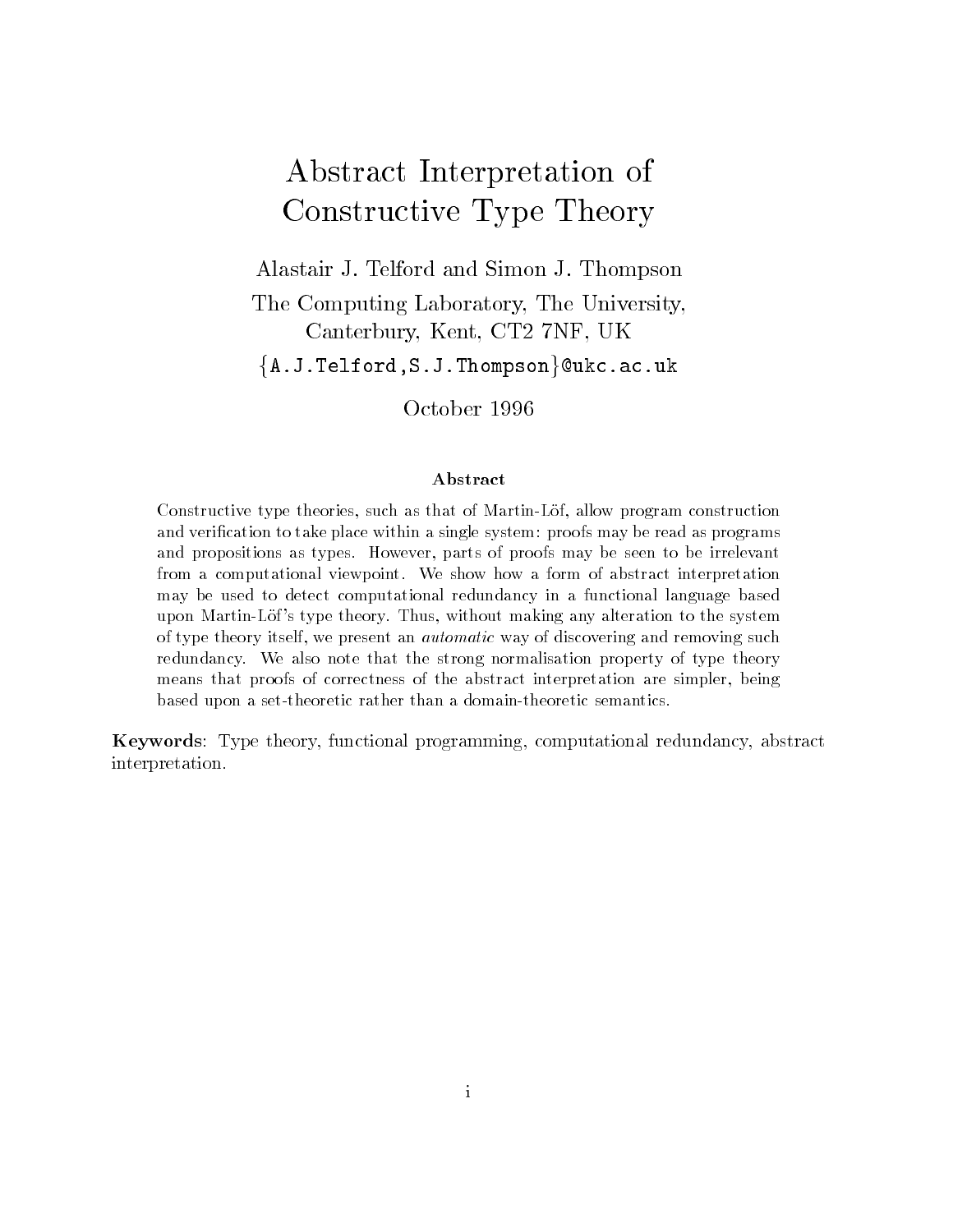# **Contents**

|                  |            | Introduction                                                                                                                                                                                                                  | $\mathbf 1$    |  |  |  |  |  |  |  |  |  |
|------------------|------------|-------------------------------------------------------------------------------------------------------------------------------------------------------------------------------------------------------------------------------|----------------|--|--|--|--|--|--|--|--|--|
| $\mathbf{1}$     |            | $\overline{4}$<br>Type theory                                                                                                                                                                                                 |                |  |  |  |  |  |  |  |  |  |
|                  | 1.1        |                                                                                                                                                                                                                               | $\overline{5}$ |  |  |  |  |  |  |  |  |  |
|                  | 1.2        |                                                                                                                                                                                                                               | 6              |  |  |  |  |  |  |  |  |  |
| $\boldsymbol{2}$ |            | 8<br>Backwards analysis                                                                                                                                                                                                       |                |  |  |  |  |  |  |  |  |  |
|                  | 2.1        |                                                                                                                                                                                                                               | 8              |  |  |  |  |  |  |  |  |  |
|                  | 2.2        |                                                                                                                                                                                                                               | 8              |  |  |  |  |  |  |  |  |  |
|                  | 2.3        |                                                                                                                                                                                                                               |                |  |  |  |  |  |  |  |  |  |
|                  |            | 2.3.1                                                                                                                                                                                                                         | 9              |  |  |  |  |  |  |  |  |  |
|                  |            | The contand and contor operations<br>2.3.2                                                                                                                                                                                    | 10             |  |  |  |  |  |  |  |  |  |
|                  |            | 2.3.3                                                                                                                                                                                                                         | 11             |  |  |  |  |  |  |  |  |  |
|                  | 2.4        |                                                                                                                                                                                                                               | 12             |  |  |  |  |  |  |  |  |  |
|                  |            | 2.4.1                                                                                                                                                                                                                         | 12             |  |  |  |  |  |  |  |  |  |
|                  |            | 2.4.2                                                                                                                                                                                                                         | 13             |  |  |  |  |  |  |  |  |  |
|                  | 2.5        | Structured data and contexts responses in the set of the set of the set of the set of the set of the set of the set of the set of the set of the set of the set of the set of the set of the set of the set of the set of the | 15             |  |  |  |  |  |  |  |  |  |
|                  |            | 2.5.1                                                                                                                                                                                                                         | 15             |  |  |  |  |  |  |  |  |  |
|                  |            | 2.5.2                                                                                                                                                                                                                         | 15             |  |  |  |  |  |  |  |  |  |
|                  |            | 2.5.3                                                                                                                                                                                                                         | 16             |  |  |  |  |  |  |  |  |  |
|                  |            | 2.5.4                                                                                                                                                                                                                         | 16             |  |  |  |  |  |  |  |  |  |
|                  |            | 2.5.5                                                                                                                                                                                                                         | 16             |  |  |  |  |  |  |  |  |  |
|                  |            | 2.5.6<br>Recursive data structures and context approximation                                                                                                                                                                  | 17             |  |  |  |  |  |  |  |  |  |
|                  | 2.6        |                                                                                                                                                                                                                               | 18             |  |  |  |  |  |  |  |  |  |
| $\boldsymbol{3}$ |            | Detecting computational redundancy                                                                                                                                                                                            | 19             |  |  |  |  |  |  |  |  |  |
|                  | 3.1        |                                                                                                                                                                                                                               |                |  |  |  |  |  |  |  |  |  |
|                  | 3.2        |                                                                                                                                                                                                                               |                |  |  |  |  |  |  |  |  |  |
|                  | 3.3        |                                                                                                                                                                                                                               |                |  |  |  |  |  |  |  |  |  |
|                  | 3.4        | 22<br>22                                                                                                                                                                                                                      |                |  |  |  |  |  |  |  |  |  |
|                  | 3.5        |                                                                                                                                                                                                                               |                |  |  |  |  |  |  |  |  |  |
|                  | 3.6        |                                                                                                                                                                                                                               |                |  |  |  |  |  |  |  |  |  |
|                  | 3.7        |                                                                                                                                                                                                                               | 24<br>24       |  |  |  |  |  |  |  |  |  |
|                  | 3.8        |                                                                                                                                                                                                                               | 25             |  |  |  |  |  |  |  |  |  |
| 4                |            | Analysis of types                                                                                                                                                                                                             | 26             |  |  |  |  |  |  |  |  |  |
| $\mathbf{5}$     |            | Analysing the <i>Index</i> function                                                                                                                                                                                           | $27\,$         |  |  |  |  |  |  |  |  |  |
|                  | 5.1        |                                                                                                                                                                                                                               |                |  |  |  |  |  |  |  |  |  |
|                  |            |                                                                                                                                                                                                                               | 27             |  |  |  |  |  |  |  |  |  |
|                  |            |                                                                                                                                                                                                                               |                |  |  |  |  |  |  |  |  |  |
|                  | 5.2<br>5.3 |                                                                                                                                                                                                                               | 27<br>29       |  |  |  |  |  |  |  |  |  |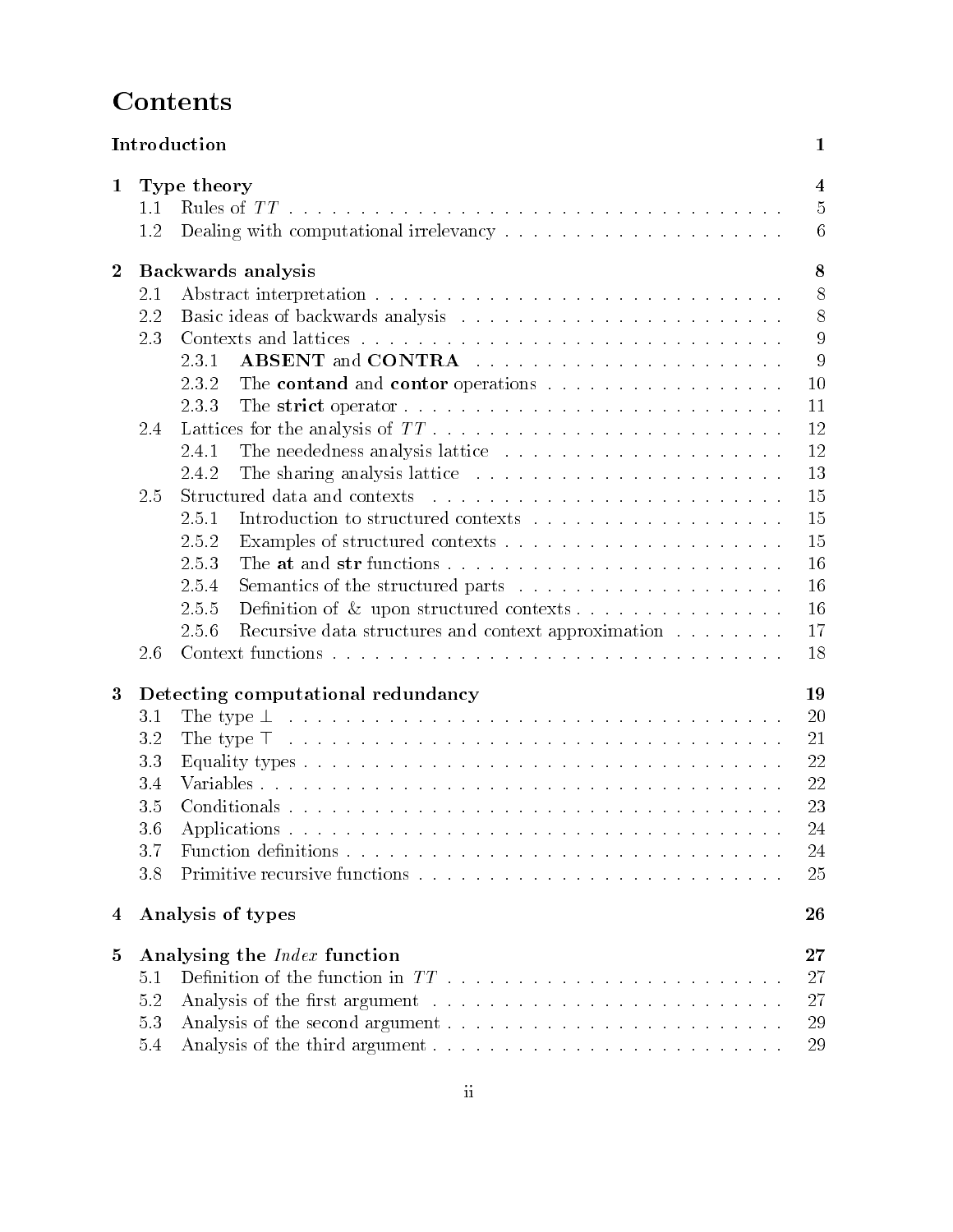|                     | 5.5                                    |                | Functions defined using $index \dots \dots \dots \dots \dots \dots \dots \dots \dots$                                                                                                                                          | 30 |  |  |  |  |  |  |
|---------------------|----------------------------------------|----------------|--------------------------------------------------------------------------------------------------------------------------------------------------------------------------------------------------------------------------------|----|--|--|--|--|--|--|
| 6                   | A set theoretic semantics for TT<br>30 |                |                                                                                                                                                                                                                                |    |  |  |  |  |  |  |
| 7                   |                                        | Correctness    |                                                                                                                                                                                                                                | 32 |  |  |  |  |  |  |
|                     | 7.1                                    |                |                                                                                                                                                                                                                                | 33 |  |  |  |  |  |  |
|                     | 7.2                                    |                | Proof outline enterprise in the server is a server of the proof outline in the server in the server of the server of the server of the server of the server of the server of the server of the server of the server of the ser | 34 |  |  |  |  |  |  |
|                     |                                        | 7.2.1          | Empty type                                                                                                                                                                                                                     | 35 |  |  |  |  |  |  |
|                     |                                        | 7.2.2          | Single Element type $\ldots \ldots \ldots \ldots \ldots \ldots \ldots \ldots \ldots$                                                                                                                                           | 35 |  |  |  |  |  |  |
|                     |                                        | 7.2.3          |                                                                                                                                                                                                                                | 36 |  |  |  |  |  |  |
|                     |                                        | 7.2.4          |                                                                                                                                                                                                                                | 36 |  |  |  |  |  |  |
|                     |                                        | 7.2.5          |                                                                                                                                                                                                                                | 37 |  |  |  |  |  |  |
| 8                   |                                        | Implementation |                                                                                                                                                                                                                                | 37 |  |  |  |  |  |  |
| 9                   | Related work                           |                |                                                                                                                                                                                                                                |    |  |  |  |  |  |  |
| 10 Conclusion       |                                        |                |                                                                                                                                                                                                                                |    |  |  |  |  |  |  |
| Acknowledgements    |                                        |                |                                                                                                                                                                                                                                |    |  |  |  |  |  |  |
| <b>Bibliography</b> |                                        |                |                                                                                                                                                                                                                                |    |  |  |  |  |  |  |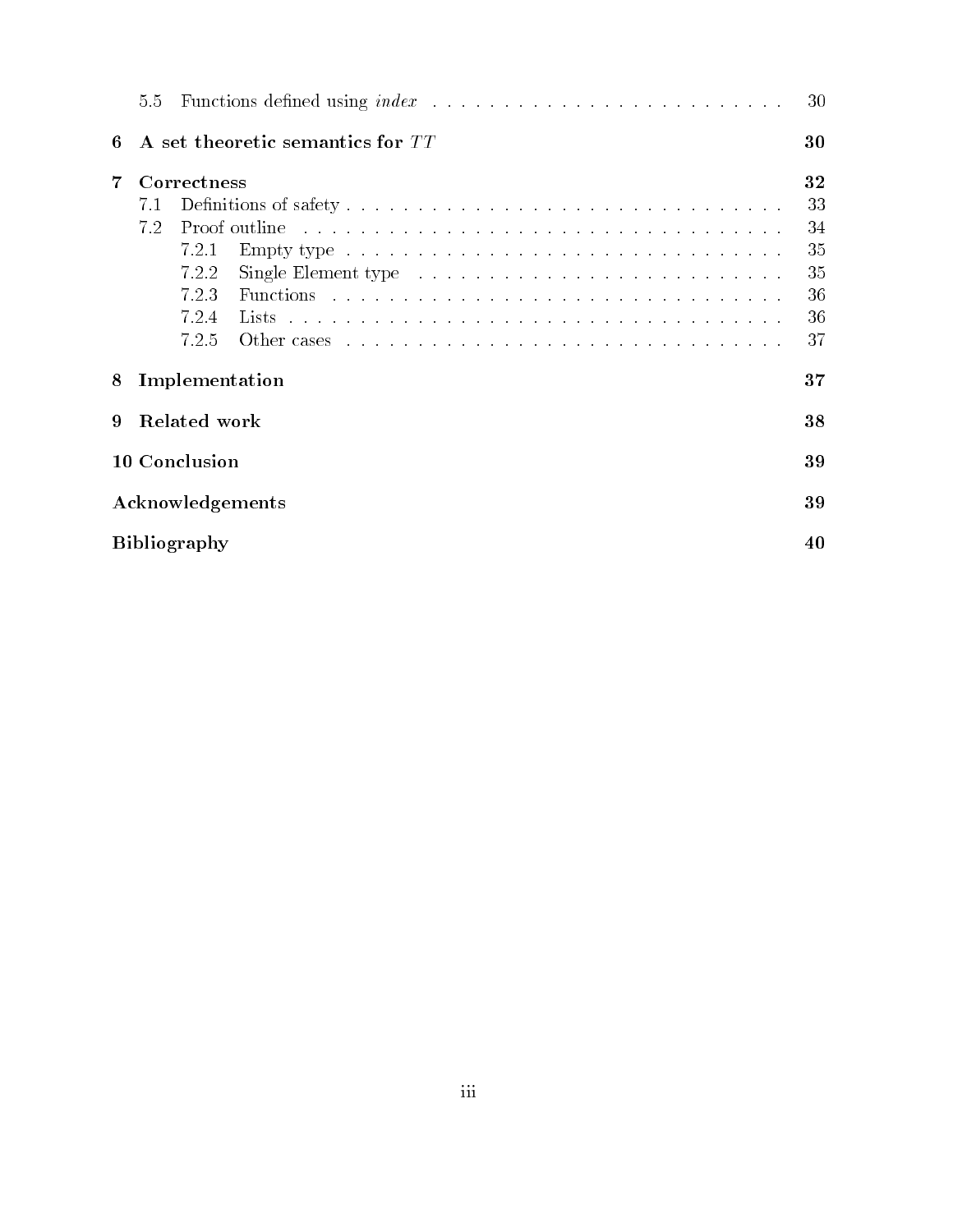# Introduction

Over the last fteen years constructive type theories such as MartinLof type theory and the calculus of constructions  $\lceil 8 \rceil$  have been widely investigated by computer scientists. These theories are worth examining for a number of reasons

- Constructive type theories are simultaneously (constructive) logics and (functional) programming languages and so they allow program construction and veri
cation to take place in a single system
- A proof constructed interactively can be interpreted as giving rise to a program 'witnessing' the theorem proved.
- Since propositions can be read as types- the type system of the programming language is considerably richer than in conventional functional languages such as Haskell  For instance- any property such as being a prime number over a type de
nes a subtype of the type in question (in this case the natural numbers).

Despite the identification of propositions and types and of proofs and programs (the socalled Curry-Howard isomorphism the activities of proving and programming have dif ferent purposes Typically in proving a theorem we are interested in constructing a proof ob ject-, while in writing a program we are not only interested in constructing the program , the proof of ject, which in executing the program- that is reducing expressions involving the problem to normal form In other with  $\mathbf{r}$  or  $\mathbf{r}$  and  $\mathbf{r}$  and  $\mathbf{r}$  and  $\mathbf{r}$ static behaviour of the language: does this term have this type? Programming is concerned both with this and with the *dynamic* behaviour of expressions: what value does this expression have

When we examine the reduction behaviour of expressions in constructive type theory we discover a disadvantage of identifying proofs and programs; the static and the dynamic are interesting linked-static particularly we have a program can also be a program can also be a program can a dynamic behaviour. We consider two cases now.

• The existential type

 $(\exists y : B) C(y)$ 

can be used to represent the subtype of  $B$  consisting of those elements b with the property  $C(b)$ . Note that we have used the term 'represent'; the elements of  $(\exists y :$ BCy are in fact pairs b- p where b B and p is a proof that b has the property Cthat is  $p : C(b)$ . Elements of the existential type thus consist of pairs of data values and proof terms

 $\sim$  supposes that we take the proposition of  $\sim$  . The proposition of the proposition of  $\sim$ 

$$
(\forall x:A)(\exists y:B)C(x,y) \tag{1}
$$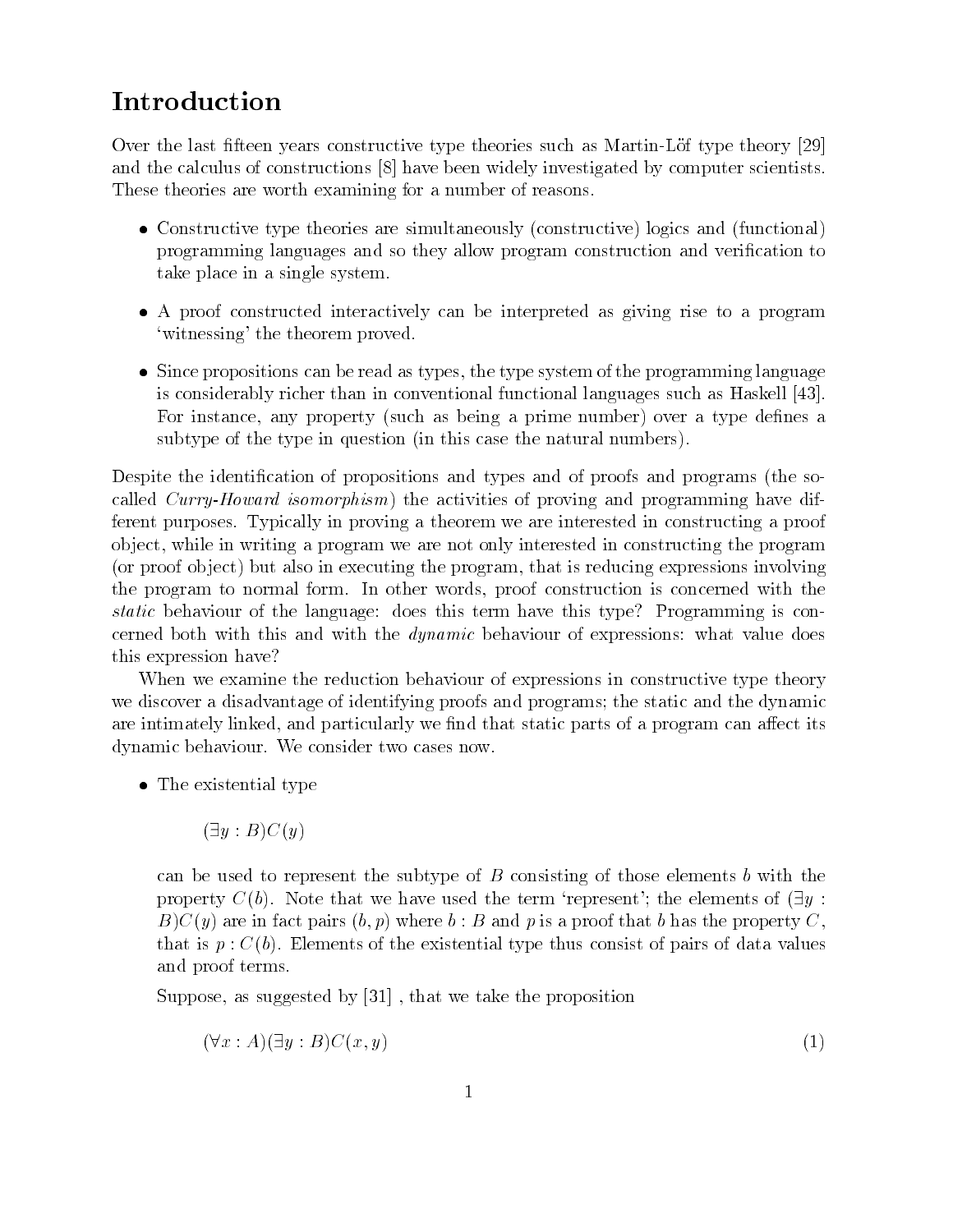as a specification of a function from A to B. Elements of the type  $(1)$  will in fact be functions returning pairs of values- the second component of which contains proof information. Using  $(1)$  as a specification of a function thus introduces information *irrelevant* to the computation itself.

 Given that the type system is more expressive than those in traditional languages we can give more accurate types to functions we can experience the fact in the fact of the fact of the fact of that the head function on lists should only be applied to nonempty lists by giving it the type

 $(\forall l : [A])(\text{nonempty}(l) \Rightarrow A)$ 

This means that the *head* function takes two arguments: a list and a proof that the list is non-empty. (The *nonempty* function is defined in Section 4.) In a well-formed application of the function,

$$
head\ e\ p\tag{2}
$$

the presence of the p ensures that the list  $e$  has a head  $-\text{in}$  other words it ensures that the expression  $(2)$  is well-typed  $-$  but the proof term is not needed in the calculation of the head of  $e$  itself. Again we can see here that the proof information which is important for the static checking of the application is nonetheless irrelevant to the computation of the result

How are we to deal with this proof irrelevance

One approach is to modify the types of the language to include the socalled information loss types  $\sim$  the witness the witness information  $\sim$  removed which is removed which the witness appears neat-than might be expected in the expected of the expected of the expected of the expected of the expected  $\mathcal{A}$ in practice

Some separation of proof and data values can be given by judicious use of the axiom of choice- which is valid in MartinLof s type theory We investigated this Skolemization process in [42].

a the system approaches the system in system in systems such as Coq and and a later reworking of MartinLof s theory - is to set aside the identi
cation of propositions and types While this has the desired effect of allowing the separation of the computationally relevant (inhabitants of types) and irrelevant (inhabitants of propositions) it has two drawbacks.

The Curry Howard is an important principle in the important principle-state is an important principle in the u of a type theory to think in two quite distinct ways about the same problem- and thus to give him or herself a greater chance of succeeding in finding its solution. Moreover- losing the identi
cation means that there is substantial duplication of eort- as constructions have to be performed in both the universe of types and of propositions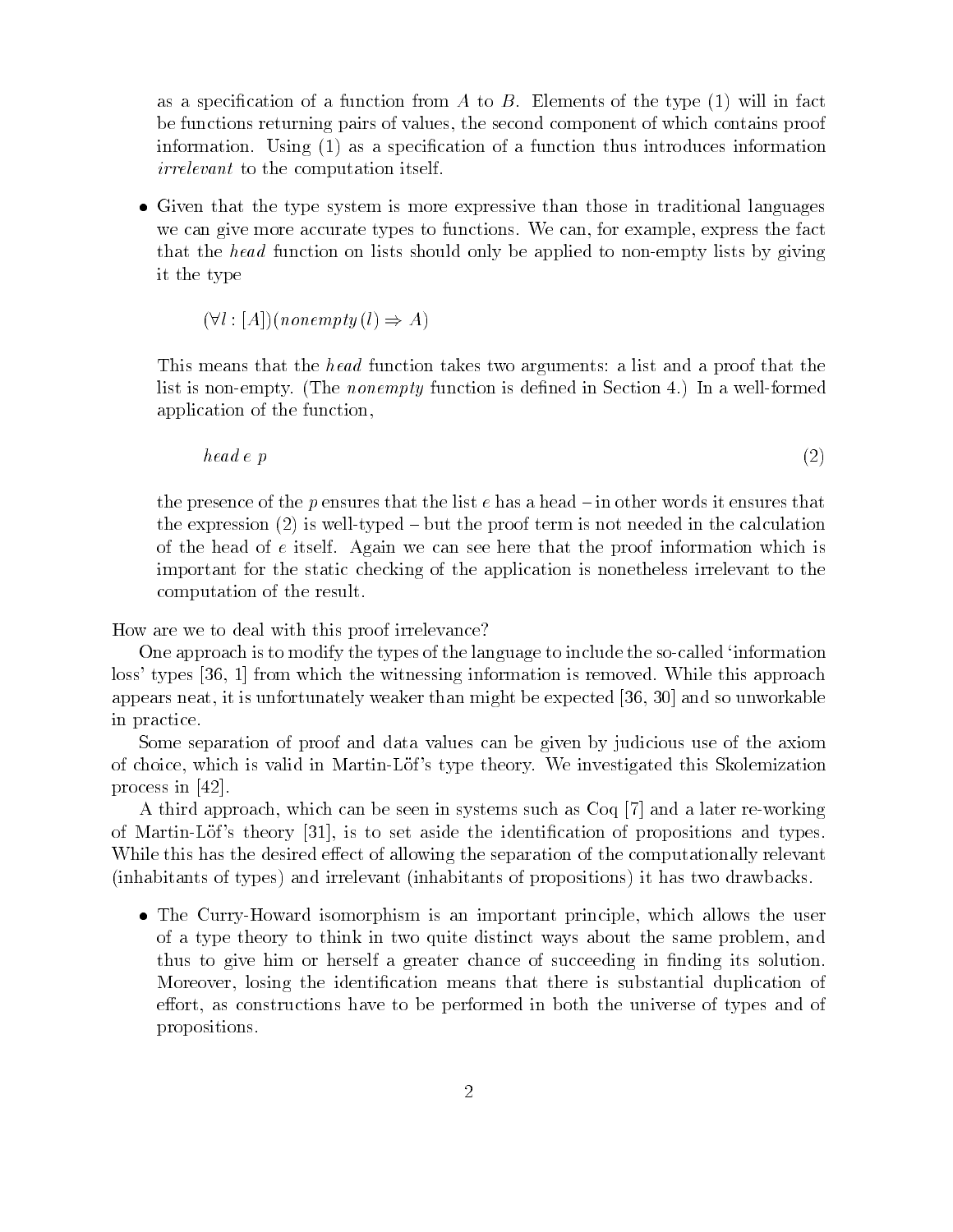• When writing a specification or making a construction a user is forced to decide between using a proposition or a type: between making something computationally irrelevant or not. We suggest that this sort of choice is difficult to make; an incorrect decision can result in substantial effort having to be expended in reconstruction. Moreover- we see suchachoice as being better made analytically than in an ad hoc way. We turn to this approach now.

In this paper we suggest two complementary approaches based on experience of implemen tation of mainstream functional programming languages 

First we observe that there are different strategies for reducing expressions to normal form. In applicative order reduction of a function application

f above a series of the contract of the contract of the contract of the contract of the contract of the contract of the contract of the contract of the contract of the contract of the contract of the contract of the contra

the arguments <sup>a</sup> and <sup>b</sup> are fully evaluated before the application itself- while in normal order reduction <sup>a</sup> and <sup>b</sup> are substituted unevaluated for the formal parameters of <sup>f</sup> - and are only reduced when and to the extent that it is necessary during the evaluation of the normal form of the whole expression  $(3)$ . An optimisation of normal-order reduction is *lazy* evaluation- which argument argument and b is evaluated at most once the most of the most once the most once th by substituting pointers to <sup>a</sup> and <sup>b</sup> for the formal parameters of <sup>f</sup> - and thereby results in the evaluation of a graph rather than an expression tree to normal form

Consider an application of the form  $(2)$  above; the proof p will not be required in computing the media of the sound will not be evaluated with the society will not be evaluated with the experiment avoid evaluating computationally irrelevant terms by evaluating expressions lazily Never the less-disperse is an overhead in handling proof terms such as  $p$  during expression evaluation They will- for instance- occupy considerable amounts of heap space during evaluation- and therefore slow down execution

Our second insight is to analyse programs such as head to try to discover when ar guments will and will not be needed. The paper shows how in cases such as head and many others we can use techniques of static analysis or abstract interpretation - to discover when arguments are not evaluated and therefore computationally irrelevant we also show the second techniques can be computed with more traditional and more traditional analysesas strictless analysis-different induction, are seen in production of lazy function, and lazy functional experimental experimental experimental experimental experimental experimental experimental experimental experimental languages [35].

A crucial part of any abstract interpretation is a proof that the analysis we perform is sound: in this case we show that any argument asserted to be unnecessary is indeed so. We characterise this in the set-theoretic semantics for the type theory as follows.  $f$  is said to be independent of its argument if for all possible arguments  $a$  and  $b$ 

$$
\llbracket f a \rrbracket = \llbracket f b \rrbracket
$$

that is in the result is independent of the value of the value  $\alpha$ 

What is novel about this approach? The simple set-theoretic semantics makes proofs considerably easier than in the case of a programming language containing unrestricted recursion and therefore requiring a domain-theoretic semantics.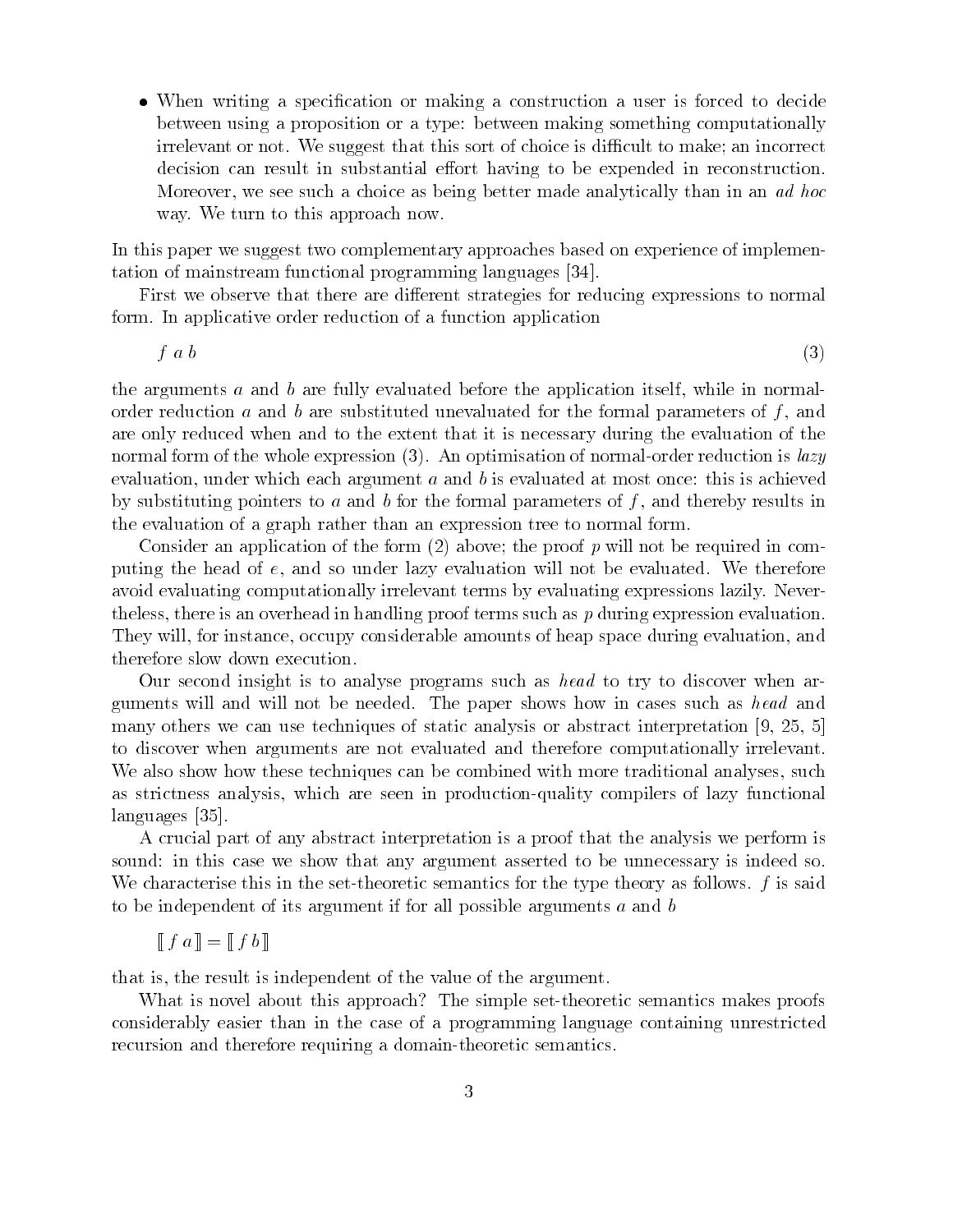we stress the time-venture telestic at the stress that the computer of the computer time-venture time-venture o to the source extra general it is the source in the programmer who was programmer who would be a type to theory having the Curry Howard the Curry House of the Curry Curry of Curry Curry and the Curry Curry of the Cu

a the analysis can be performed in contract the analysis with other techniques as a conjunction of the conjunction of the conjunction of the conjunction of the conjunction of the conjunction of the conjunction of the conju striction and the tradition of the traditional part of the traditional repeats of the traditional repeats of t

### Overview of the paper

The remainder of this paper is organised as follows In Section we describe the main fea ture of the theory and how computer of the property interesting in the section of the section of the section  $\blacksquare$ describes the basic ideas of abstract interpretation- focussing upon backwards analysis We show it was it shows method in this method in the detect computational redundance in the TT system in the TT s Section Type theory allows types to be the inputs and results of functions We con sederation and the section of the many and analysed in Section and Section and Access Analyse March and the so examples of the application of backwards of backwards and backwards and the type theory Indian Section Order o the semantics of the theory as a prelude to Necessary in which we demonstrate the semantics of the demonstrate backwards analysis of type theory may be proved correct This shows that our analysis can not erroneously detect a parameter that will be needed by the computation as redundant $\alpha$  our system masses in pleme members with a prototype computer  $\alpha$  prototype functional  $\alpha$  is a prototype functional members of  $\alpha$ system based upon type theory This is described briey in Section Finally in Section we describe relative related work as the description of the section of the section of the conclusions of the c

#### Syntactic conventions

We now give the conventions to indicate different classes of syntactic objects in this paper:

- Teletype font is used for actual program fragments in a functional programming language such as Miranda<sup>-</sup> or Haskell.
- Italic font is used to denote type theoretic program fragments. These include function assessed a divas var virus such as indexertions and the selectors and constructors and computers and construct the theory such as large as large as large and Successive and Successive and Successive and Successive and Successive and Successive and Successive and Successive and Successive and Successive and Successive and Successive
- abstract face is used to indicate abstract constants such as a such as a such as a constant indicate such as c and vs. The abstract functions such as follows to a find a form of a find  $\mathbf{q}$

#### $\mathbf 1$ Type theory

We describe the structure of type theory and how certain proof ob jects may be seen as computational interval in the computation of properties, clearly interval consequent and computer of computations in a functional system based upon type theory are compared with their counterparts in a language such as Haskell

Miranda is a trademark of Research Software Ltd-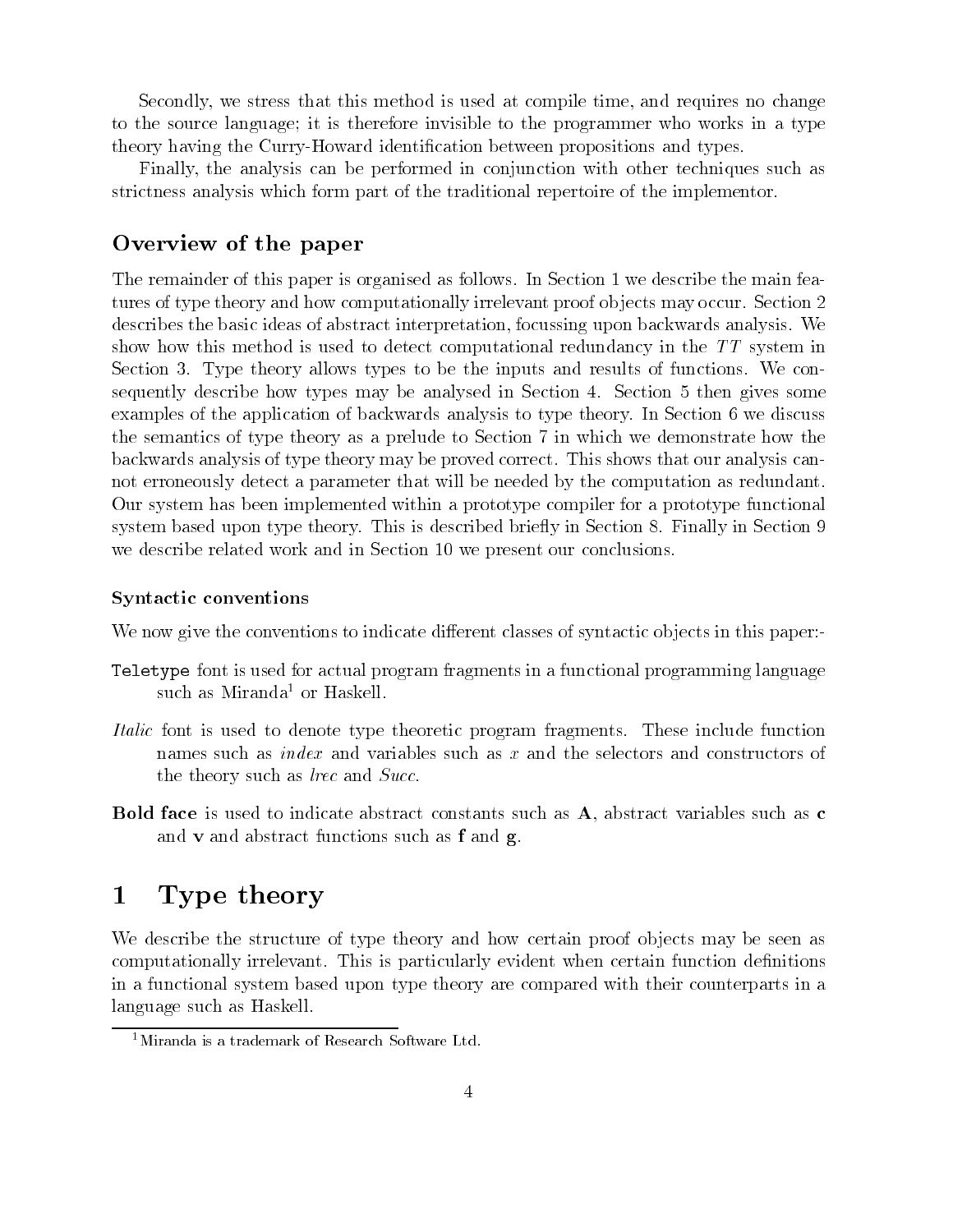### Rules of TT

Type theory is an intuitionistic logic with explicit proof ob jects which are terms in an extension of the type and the types of the type the two the the types of the two the the type associations who intuition and correspondence and a correspondence correspondence - the second correspondence as a corresponden logical formulas and speci
cations of programs We purposely adhere to this correspon dence in the sets paper-sets in the formulas with the sets with the sets with the the sets with the the the t system presented in the most approach in the presented in the second and the second it is not necessary to separate the types (sets) from logical formulas in order to obtain computational efficiency.

Each type is presented completely by four classes of rules formation- introductionreligion and computation and computation and the computation of the computation and computation and computatio ithe last computation-computation-computation-computation-computer of language of lambda calculus calculus of

Formation rules describe how types are formed from other types. The base types of the system such as bool and N may be formed with the formed with the formed with the south and some to other types may be seen as constants within UI, the lower in a hierarchy of type universes For example- we have

$$
\overline{bool: U_0} \quad (bool\ Form)
$$

Some types- such as types which represent dependent products- will require other types as premises in the premises in the premises in the premises in the premises in the premises in the premis

$$
[x : A]
$$
  
\n
$$
\vdots
$$
  
\n
$$
A : U_m \qquad P : U_n
$$
  
\n
$$
(\exists x : A) . P : U_{max(m,n)} \qquad (\exists \text{ Form})
$$

Type theory also allows the formation of types dependent on values from other types, as in its interesting of the formation rule formation rule for the formation of the formation of the formation

$$
\frac{A:U_n \qquad a:A \qquad b:A}{I(A,a,b):U_n} \qquad (Equality \; Form)
$$

Introduction rules specify how canonical terms of each type may be formed. For example. we have.

$$
\overline{True : bool} \quad (bool \; Intro_t) \quad \overline{False : bool} \quad (bool \; Intro_f)
$$

The introduction of a pair relies to prove the type of the type of the second part of the second part of the s the pair relief of the value of the value of the value of the value of the value of the value of the value of t

$$
\frac{a:A \qquad p:P[a/x]}{(a,p):( \exists x:A).P} \quad (\exists \text{Intro})
$$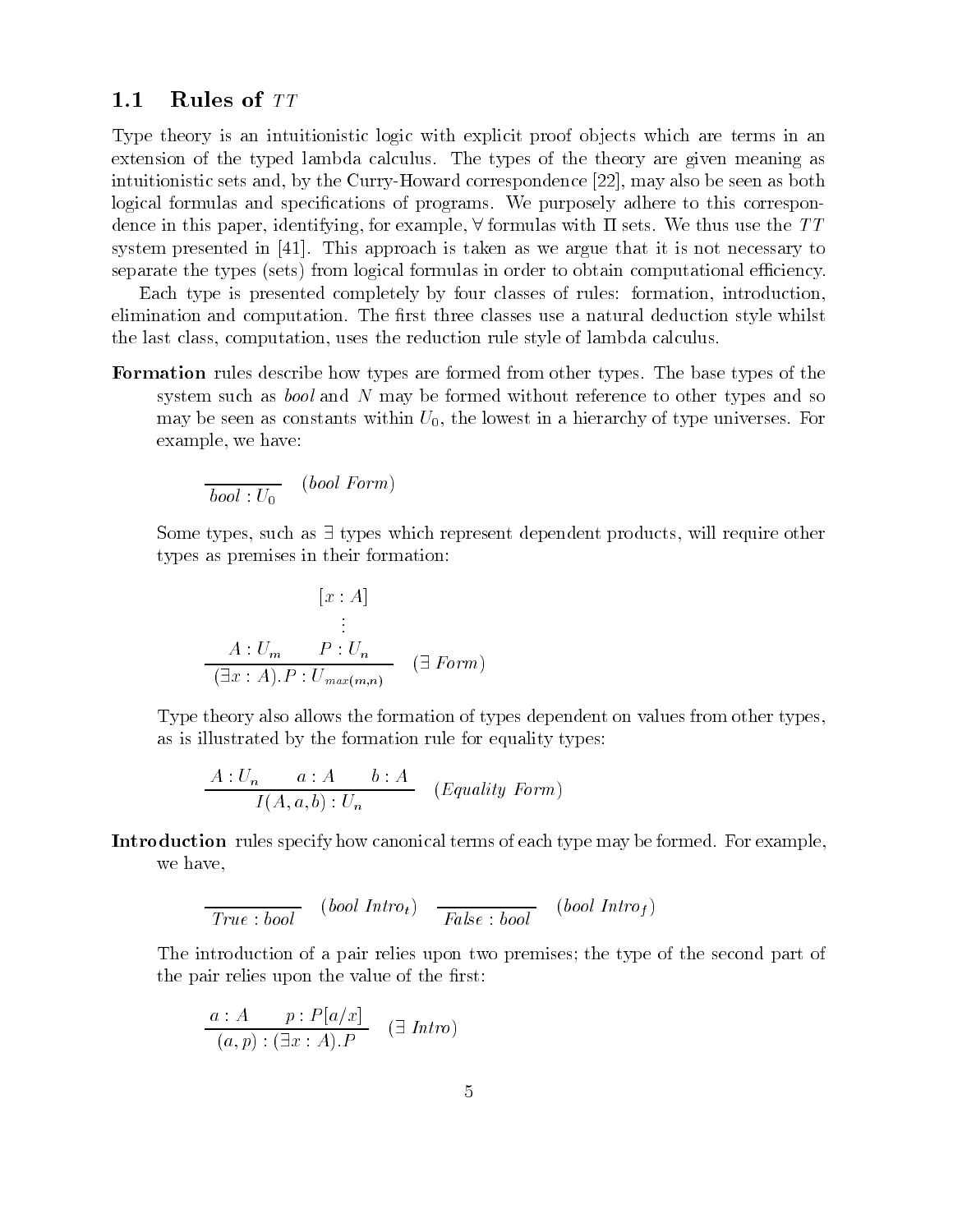Elimination rules indicate how other terms may be defined using a term of the type in distinger is the constant and state gives the following and the following element in the constant of the following elements of the following elements of the following elements of the following elements of the following ele rule

$$
\frac{tr:bool \qquad l: C[True/x] \qquad d: C[False/x]}{if \; tr \; then \; l \; else \; d: C[tr/x]} \quad (bool \; Elim)
$$

Restaurative and complete the second part of the second part of the second and the complete of the second of t

$$
\frac{p:(\exists x:A).P}{Fst\ p:A} \quad (\exists\ Elim_f) \qquad \qquad \frac{p:(\exists x:A).P}{Sndp:P[Fst\ p/x]} \quad (\exists\ Elim_s)
$$

Computation rules show how the terms formed by the elimination rules will be reduced To set of the set of computation rules for the set of computation rules and the reduced to the set of the set o to accessive construct in the construction for the interview of the following of the interview and the following computation rules

if True then 
$$
l
$$
 else  $d \rightarrow l$   
if False then  $l$  else  $d \rightarrow d$ 

The terms resulting from the elimination of products have the following computation rules

$$
Fst(a, b) \rightarrow a
$$
  

$$
Snd(a, b) \rightarrow b
$$

There is the special case of the special case of the the special and the special case when the special contain if we have a particle of the proof of this type we can eliminate it to produce and we convented the choose that we choose the choose that we choose the choose

$$
\frac{p:\perp}{abort_A p:A} \quad (\perp Elim)
$$

 $\perp$  does not have computation rules (it does not make sense to try to reduce a proof object that show that should class is the show that the structure of the above the structure above the structure of t

Finally there are structural rules by which assumptions can be introduced- substitutionsof come can be terms constructions and some and case it a called to the material convertion and the

#### - - -Dealing with computational irrelevancy

Computationally irrelevant parameters may be included within functions during the application of the relevant introduction rules This is because we only want the functions to be applied to argument and the correct form-of the correct form and the such as nonempty in the case in the the c ally aliest function discussed in the introduction of the introduction of the functions of the function of the functions of the functions of the functions of the function of the function of the function of the functions of . And in the Haskell deal and in the function of the Haskell denoted and in the Haskell denoted by the Haskell dealers of the Haskell dealers of the Haskell dealers of the Haskell dealers of the Haskell dealers of the Hask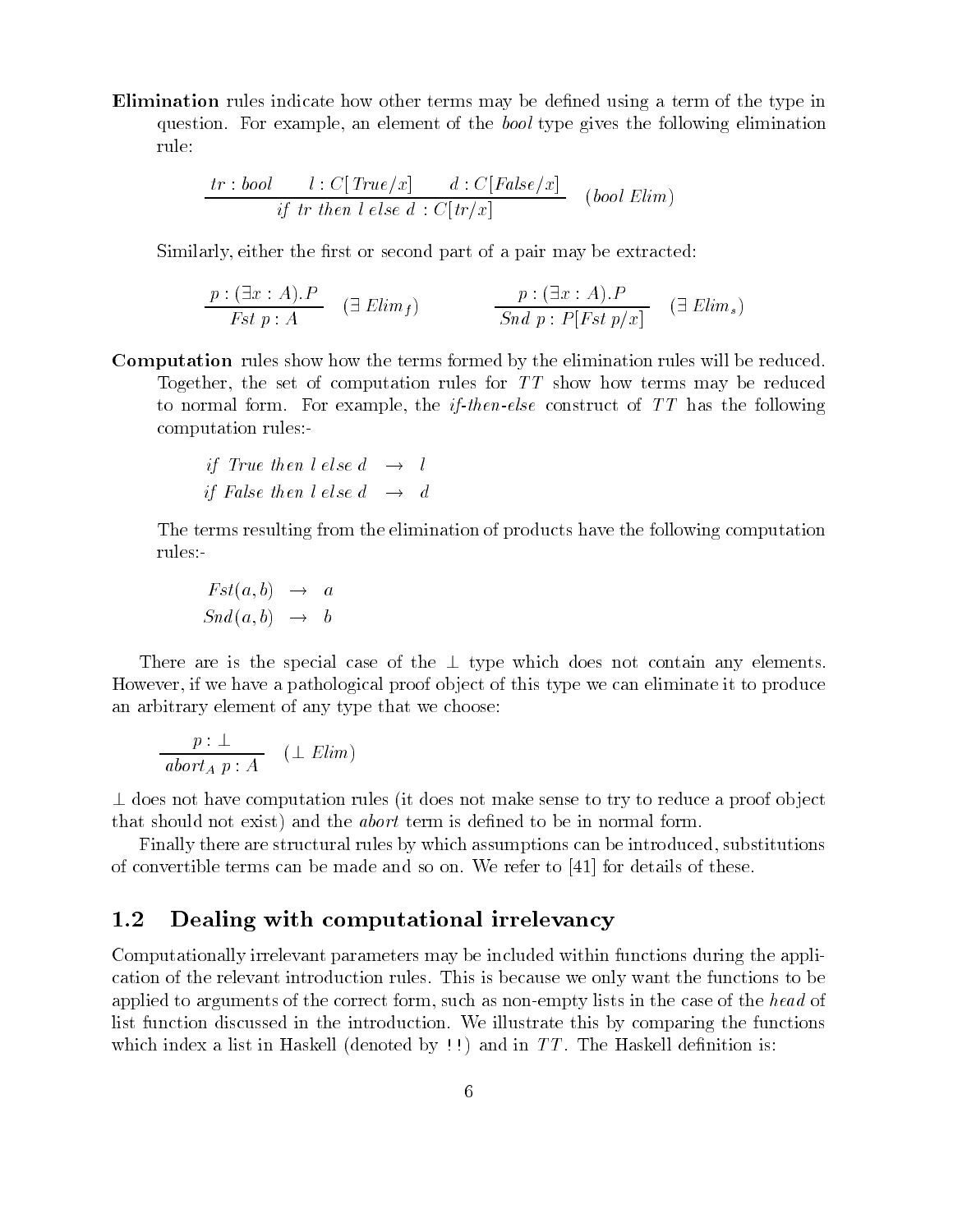| (11)                                          |  |  |  |       |                    | :: $[a]$ -> Int -> a                      |  |
|-----------------------------------------------|--|--|--|-------|--------------------|-------------------------------------------|--|
| $(x:')$ $\cdots$ 0                            |  |  |  | $= x$ |                    |                                           |  |
| $(\_:xs)$ !! n   n > 0                        |  |  |  |       | $= x s$ !! $(n-1)$ |                                           |  |
| $($ $\pm$ $\pm$ $\pm$ $\pm$ $\pm$ $\pm$ $\pm$ |  |  |  |       |                    | = error "PreludeList.!!: negative index"  |  |
|                                               |  |  |  |       |                    | = error "PreludeList.!!: index too large" |  |

However- in type theory- the function is de
ned as follows using the informal presentation style of type theoretic functions that comes from  $[41]$  — typing is denoted by ":" and list construction by ie the reverse of the Haskell convention- where A denotes an arbitrary type

index :  $(\forall l : [A]) . (\forall n : N) . ((n < \# l) \Rightarrow A)$ index  $\begin{bmatrix} n & p \end{bmatrix} \equiv_{df} \text{abort}_A p$ index (ax) 0  $p \equiv_{df} a$ index (ax)  $(n + 1) p \equiv_{df} \text{ index } x n p$ 

... the TT version has a cancell version of the Haskell version-term and the Haskell version-term and of range index is required from a list then an error occurs with an appropriate message This is equivalent to the computation resulting in the undefined object of the type of the components of the input list. Thus such functions in Haskell are partial and each type contrast- in the contrast- in TT - and understanding the state provisions are to include the contrastterms do not exist. The *abort* clause in  $TT$  indicates that a pathological error has occurred during program development (when applying the *index* function) and the  $p$  is a nonsensical with the the type-structure showled be empty Such clauses will never be exactly such at the such at  $\alpha$ runtime- assuming that we evaluate close terms is terms containing no free variables, and that the TT system is consistent. The latter is expressed by  $\perp$  containing no closed terms During correct program development, which is the proof of type of type and the of type - p will then indicate that an appropriate index is being used with the given list

Ob jects such as p are not- however- of computational interest since they do not form part of the results in which we are interested-up to the third element of a list more control to a list  $\alpha$ they are formed from other inputs as part of the proof obligations in applying a function such as *index*. Whilst lazy evaluation will ensure that such parameters will not have to of the normal form computing the normal form of the output, they still a space burden during execution

Instead of altering the type theory and weakening the CurryHoward correspondence- as is the subset the subset theory-theory- we use the subset theory-theory- as the subset and constraint  $\mu$ computational redundancy at compiletime Abstract interpretation will act upon the syntax of terms in TT to determine abstract semantic properties such as computational redundancy. Given such information we should be able to transform the  $TT$  version of index into one where the third parameter is eliminated.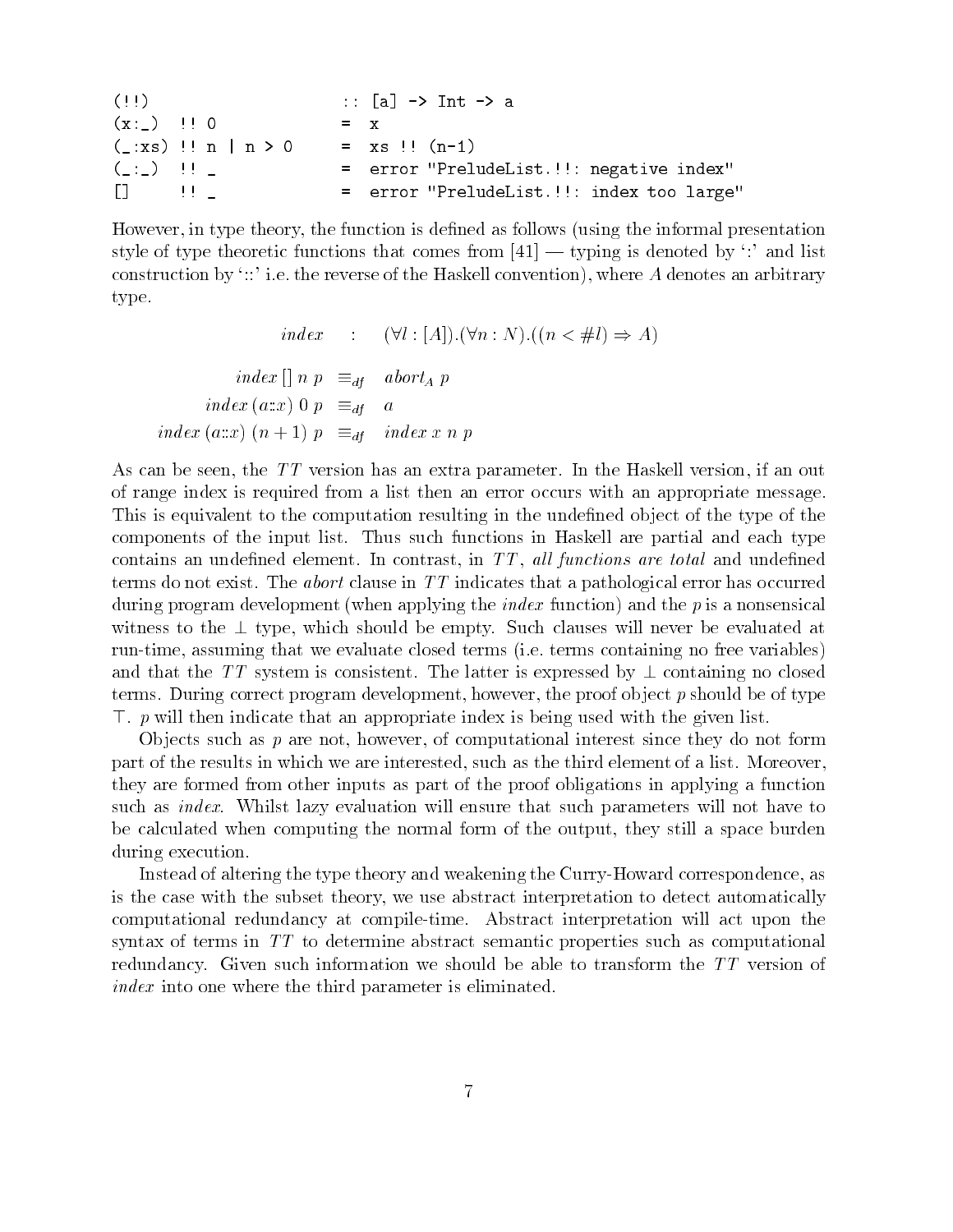# 2 Backwards analysis

#### $2.1$ Abstract interpretation

The idea of abstract interpretation is to discovered at a critical and a processing a programming and information about the parameters of the program so that the program may be complied more eciently In other words- we simplify the range of values that ob jects may take so that we may compute a restricted amount of information about the variables in which we are interested. We therefore produce an *abstract semantics* for a particular interpretation of a language. The actual semantics for the language is- in a select too exactonly stipulates the results of a computation in terms of a given expression: it does not give us data about parts of the computation or how the result may be categorised Abstract interpretation allows us to categorise results. A simple example of this is the "rule of signs" for multiplication in arithmetic (two numbers of the same sign produce a positive number. two numbers of opposite sign produce a negative) in which we are only interested in the styn of a number rather than its actual value.

The basic form of abstract interpretation is *forwards analysis* where we propagate abstract calus in include an and to produce and abstract the rule of signs in a rule of the rule of the rule of of a forwards and the reverse backwards and analysis-in the reverse abstracts are abstracted the reverse we take information for the output of an expression to be analysed and propagate it to give infor mation about the inputs of the program We can thus tell- for example- whether an input parameter has to be evaluated in order to evaluate the main expression of the program

### 2.2 Basic ideas of backwards analysis

The abstract values of backwards analysis- which we shall refer to as contexts- may be seen as sets of continuations  $[23]$  whereby an abstract value such as "unused" will mean that the expression will definitely not be evaluated in the future computation of the program.

 $\mathbf{f}$  and  $\mathbf{f}$  and  $\mathbf{f}$  and  $\mathbf{f}$  and  $\mathbf{f}$  and  $\mathbf{f}$  are latitude to the theorem in relation to the theorem in relation to the set of the set of the set of the set of the set of the set of the set of number of arguments This-Hughes notes-this-berger notes-the-formards analysis-the-formards analysis-the-formards and given in  $[6]$  is NP-complete. The linear complexity of backwards analysis is due to the fact that only a single input value (which represents a property of the result of the function) is required by each abstract function in the first-order case. Davis and Wadler have shown - however- that the complexity of the analyses is not due to the direction of the analyses but whether relationships between the variables of a function may be considered (what they exam a high-packing-amar-bro- or move- we may, nor chample, capture a property such as joint reduction in the case in one parameter is needed for a particular application to particular of a function theorie another will be unused in that application. A high-fidelity backwards analysis will have the same order of complexity as the forwards analyses that we have described above. The backwards analysis that we shall develop is a low-fidelity one in that we do not consider the possible properties of the parameters in conjunction However- for higherorder functionswe are forced to make the analysis partly high-fidelity  $[24]$  in order to gain non-trivial information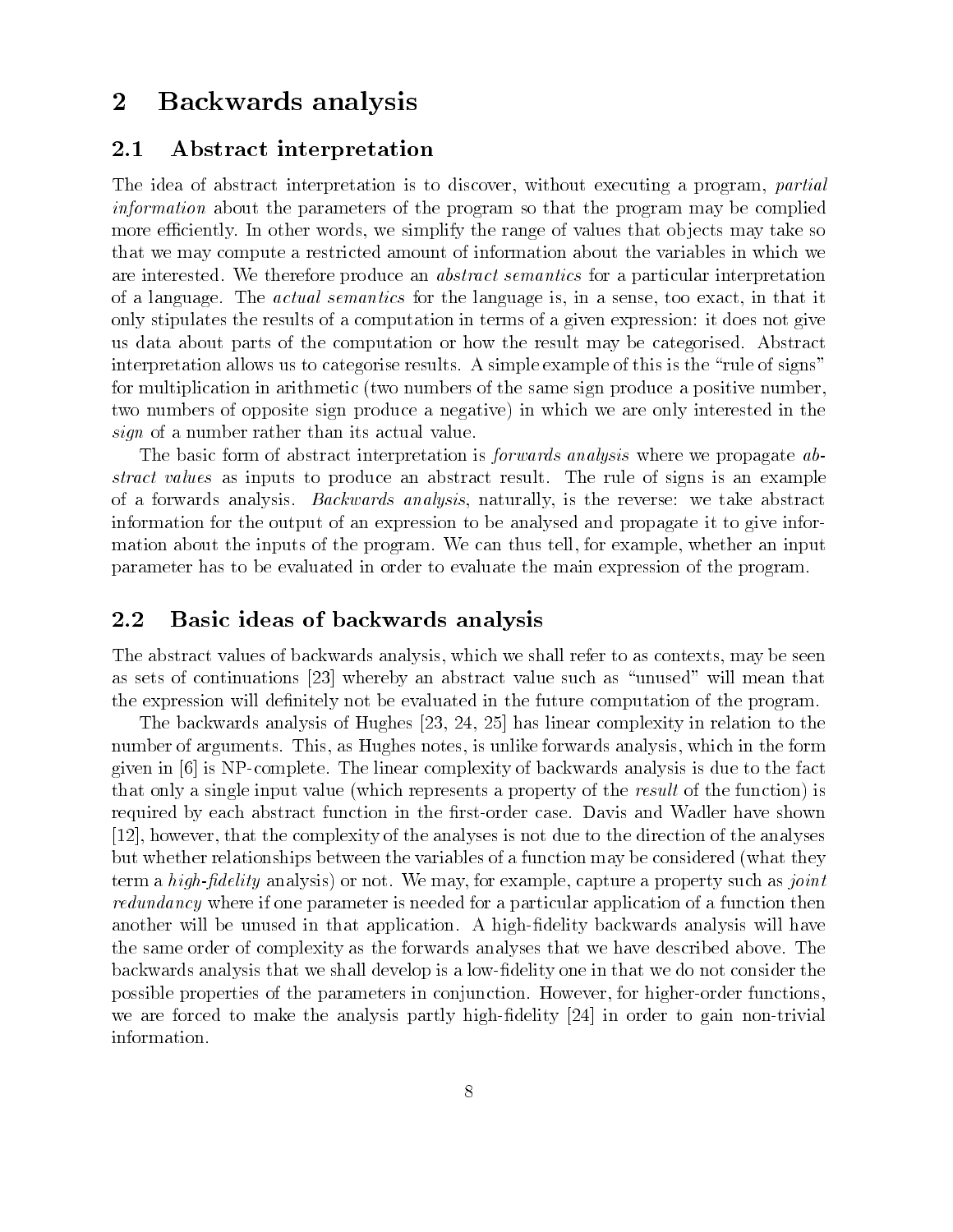with regards to data structures- the work of Hughes and Launchbury (Int) and the that backwards analysis is either better than (in the case of products) or incomparable with (in the case of sums) the corresponding forwards analysis in the first-order case. This advantage is of particular relevance to type theory since we will be dealing with large amounts of structured data with some components being purely proof theoretic For example- some products will represent a function together with a proof that it meets some specification.

The use of backwards analysis can also be justified by the fact that the flow of information is naturally backwards in the case of the semantic properties in which we are interested. We know that the results of our programs are needed but we wish to deduce which parameters of functions may be discarded.

### 2.3 Contexts and lattices

We assume a knowledge of basic lattice theory-basic lattice theory-method  $\Lambda$ orem- as may be found in

#### $\mathbf{C}$  because the context lattice is the context lattice in  $\mathbf{C}$

A context lattice is a finite lattice (that is a set partially ordered by a relation  $\subseteq$  where each pair of elements from a greatest lower bound-upper bound-upper bound-upper bound-upper boundcalled the joint with a distinguished element ABSENT-C-1 and an operation- to contact with which is an associative operation that is monotonic with respect to each of its arguments and for which **ABSENT** is the identity.

The least element of the lattice- CONTRA is a zero We also denote the context join as *contor*  $(\sqcup)$  for which **CONTRA** is the identity.

#### 2.3.1 ABSENT and CONTRA

We shall first discuss the two contexts which must be present in any context lattice. They . However-contracts in the necessarily distinct from other contexts in the lattice or each other contexts Indeed- we shall see that in the neededness analysis lattice they are the same point

**ABSENT** is the context which results when a variable x is computationally redundant with respect to  $E$ . This may be due to the following possibilities:

- . A does not occur free in the expression E For example to the relevant is the relevant is the relevant to rel context with respect to x for the expression  $y + 2$ .
- 2. x only occurs in E as (part of) an applicand to a function which does not use that parameter For example- suppose that the function const takes two parameters and simply returns the second as its result. Suppose then that  $E$  is the expression,

const <sup>x</sup> 

**ABSENT** again applies to x as it is computationally redundant here due to *const* not using its first parameter.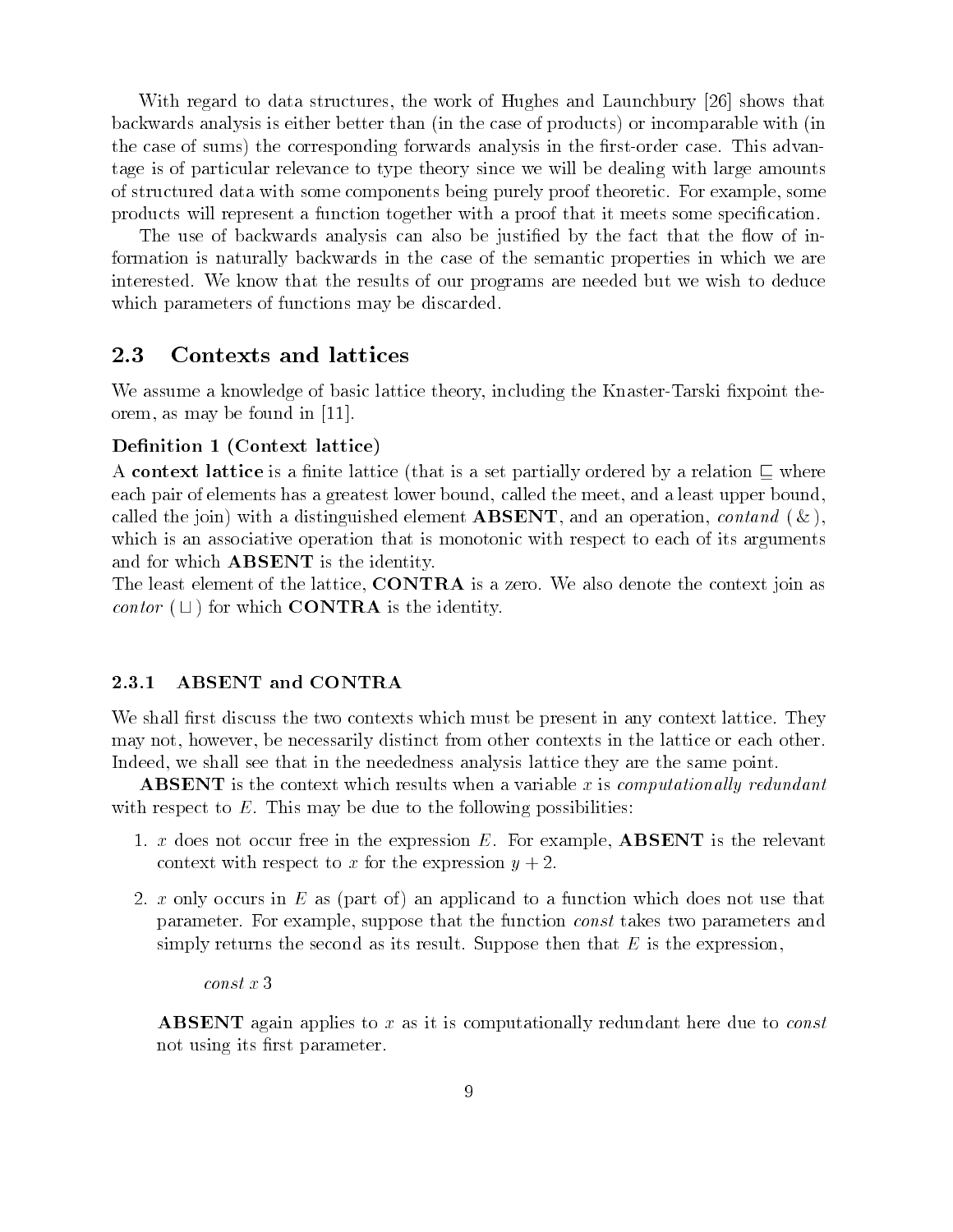3. E has no computational content and is itself of a computationally redundant form. An example of this is an *abort* expression in  $TT$  which is used to ensure complete presentation in a strongly normalizing system: pathological proof objects of the empty type are eliminated using abort examples for the state of list examples for the state  $\sim$ function in  $TT$  we may have:

$$
hd : (\forall l : [A]).((nonempty l) \Rightarrow A)
$$
  

$$
hd [] p \equiv_{df} abort_A p
$$
  

$$
hd (a :: x) p \equiv_{df} a
$$
 (4)

nonempty is a function over lists which returns a type that depends upon whether the given motion there is not well as a must be defined in Section 2011, and the section of  $\alpha$ a proof that the empty list is not empty and therefore is an impossible proof of type  $\perp$ . abort<sub>A</sub> p is a normal form of type A. It is nonsensical to evaluate p further: in this case p represents an error in proof derivation and its actual form is semantically irrelevant. It is sufficient to know that  $p : \bot$  whilst it is axiomatic to type theory that  $\perp$  is not inhabited by a closed term if the theory is consistent.

As demonstrated above- the idea of the ABSENT context is vital to our development of a system which automatically detects computational redundancy in expressions of TT In the neededness analysis lattice- ABSENT and CONTRA both correspond to the context U representing the fact that a parameter is unused during a computation.

CONTRA represents the most precise context information we can assert about an ob ject via a context lattice It always corresponds to the bottom element of the context lattice. Its name comes from the fact that it represents CONTRAdictory information in the sharing analysis lattice In that lattice- if a variable has context CONTRA then it indicates that the parameter must both be used and unused by the computation

We shall abbreviate **ABSENT** by **AB** and **CONTRA** by **CR**.

#### 2.3.2 The contand and contor operations

There are two primitive operations upon each context lattice- contand and contor  $(L)$ . Contand has to be defined according to the abstract semantics of each analysis. It should represent the idea of combining the properties of two contexts- in an analogous way to a logical conjunction For example-U denoting the fact that a parameter is definitely unused and a context N indicating that the parameter may be used should be  $N$ : this captures the idea that if a parameter is required by one or more subexpressions then it is required for the computation as a whole Contains is used-the contexts resulting from different actual contexts resulting from different actual parameters to a function application. This is discussed in Section 3.6. There are the following restrictions upon the definition of the  $\&$  operator:

1. The **ABSENT** context must be an identity for  $\&$ . This reflects the idea that if a parameter is not computationally needed by one subexpression then the context for the parameter will only depend on other sub-expressions.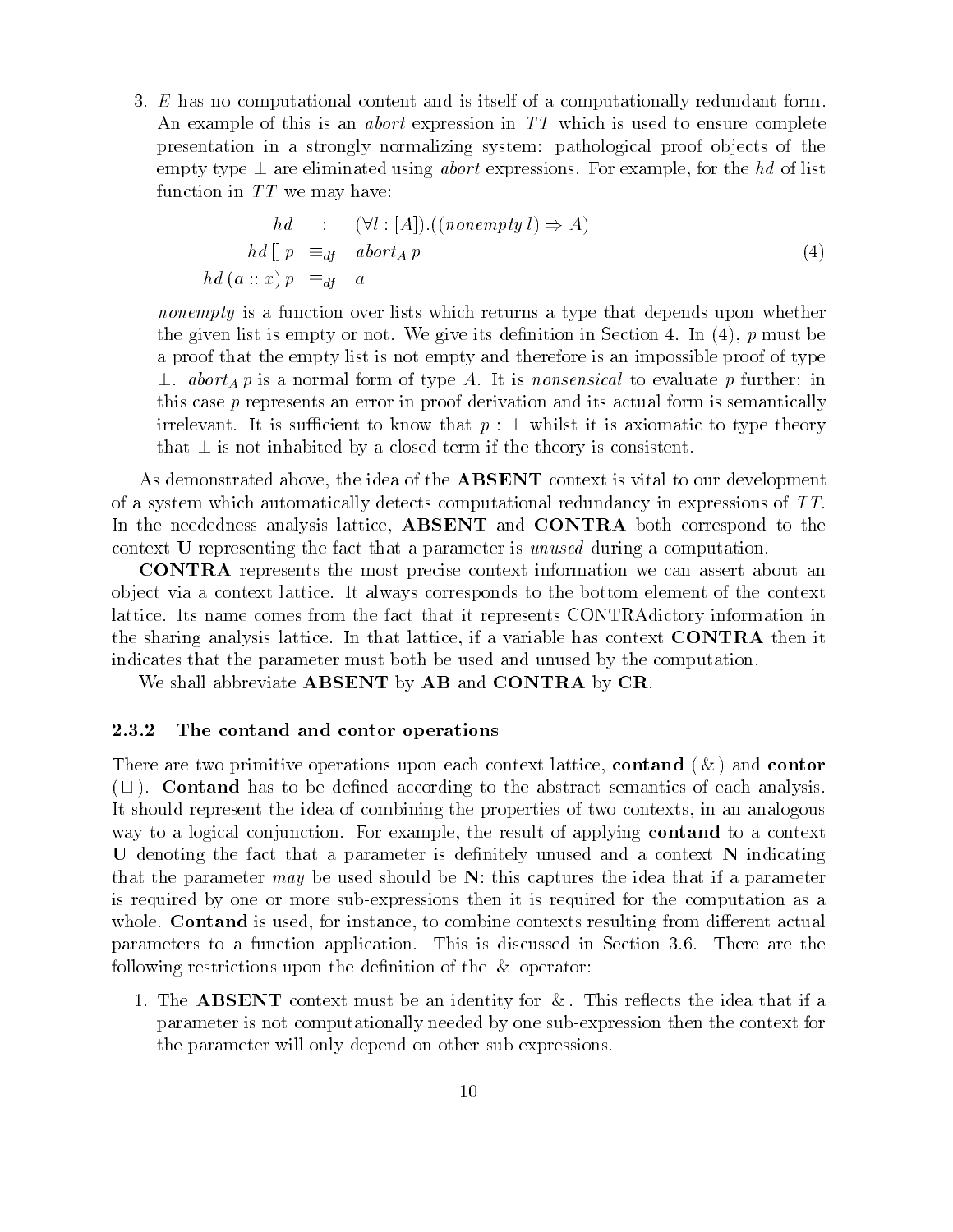2.  $&$  should be associative and commutative so that

 $a \& (b \& c) = (a \& b) \& c$ 

and

 $a \& b = b \& a$ 

Associativity and commutativity guarantee the fact that the deduction of abstract properties can be computed in an order-independent way; if a parameter is needed in an application-that instance-that is instance-that results from the instance-that results from the instance-th or last applicand

3. & should be monotonic so that

 $a \& b \sqsubseteq a \& c$ 

whenever  $\mathbf{b} \subseteq \mathbf{c}$ . This stipulation means that the combination of properties must preserve the *information ordering*. This is what we would demand intuitively as contexts higher up the lattice reflect less precise information than those lower down.

The companion operation to contand, contor  $(\sqcup)$ , should, unlike contand, always be identical to the join operation (v) on the context lattice. Consequently,  $\Box$  is associative, commutative and monotonic- and it has CONTRA has its identity As the name implies this is somewhat similar to a disjunction of contexts In sharing analysis- it does indeed correspond to set union. We use  $\Box$  to denote *uncertainty* in, for example, patternelse claims clauses- and if-the construction of the constructions and if-the construction of the control of the computation rules which are defined by more than one clause. This reflects the fact that we do not know in advance which branch of a conditional expression will be evaluated

#### 2.3.3 The strict operator

We also need a unary operator that can remove absence from a context so that the context which pertains to a parameter in the case that it is used in a computation will be produced. This will be convenient for the calculation of context functions over structured data

The operator to do this we call strict.

#### Definition 2

$$
strict \; c = \inf \{ c' \; | \; c' \sqcup \mathbf{ABSENT} = c \sqcup \mathbf{ABSENT} \}
$$

This defines strict c uniquely since the set above must contain c at least and so must have an inf

For example, in the sharing analysis lattice, and where  $\Box$  corresponds to set union, this operation corresponds to subtracting the set  $\{0\}$ , the  $\bf{ADSEINI}$  context, from a context such as  $\{0, 1\}$ . In this case,  $\{1\}$  will be the result of strict  $\{0, 1\}$ . For the neededness analysis lattice strict is simply the identity function as  $AB = CR$ .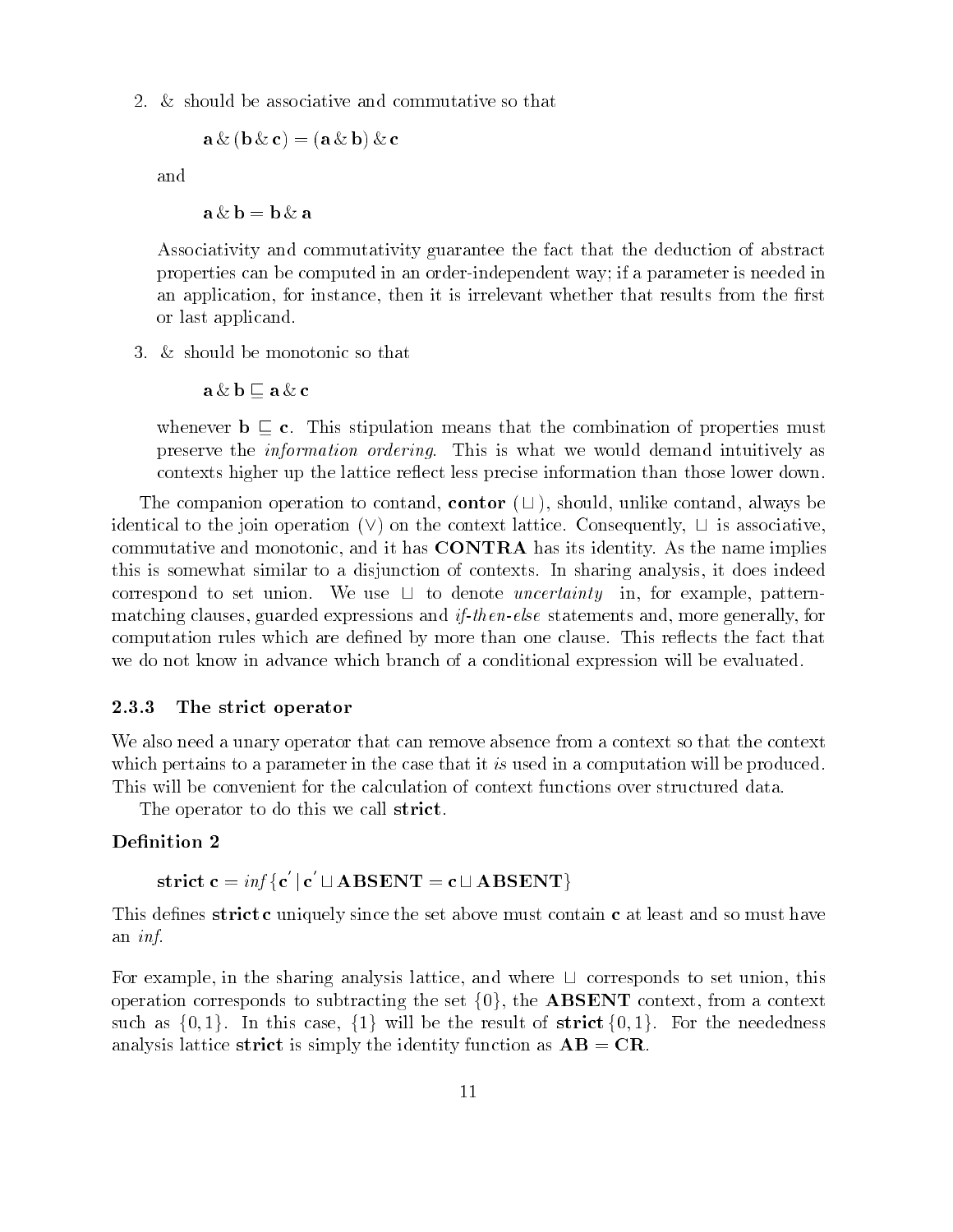### 2.4 Lattices for the analysis of  $TT$

We have a welcomed the context lattices used to analyse programs in TTTIC and the context to analyse program in

#### 2.4.1 The neededness analysis lattice

Neededness analysis consists of a two-point context lattice as its basic abstract domain. This lattice allows distinctions to be made a parameter of the parameters of the parameters which might be read diament by a computation and those will not be interesting and the modern property with the latter property of which is estentially to our study of computational redundance in TT We see the sector in TT We seek to determine which parameters are deviced to late are described to late to late to lazy to late to lay the respect to layer tional status construct matched which is not the simple-simple-simple-simple-simple-simple-simple-simple-simplede
ned as

construct  $y = u_1$ 

we can readily see that the parameter <sup>y</sup> is unused by the computation- whilst <sup>x</sup> is always needed whenever the result of const is required by <sup>a</sup> computation We assign the context . An interesting being by the parameter of a parameter of a parameter of a parameter of a parameter of a parameters Here- ABSENT corresponds to the abstract value U

There is no decision procedure to show exactly which parameters are required by a compute consequently- and the unusuation and those will develop your Consequently- and consequently- and the t in this about the such precise in terms of its its information of the property in the property in the property that a parameter or may not be used a parameter was designed by a computation of the example above the example context pertaining to the parameter  $\alpha$  is the parameter  $\alpha$  is the parameter  $\alpha$  in the  $\alpha$  in a function  $\alpha$  is a function of a function  $\alpha$ order to broire and abstraction that is sounded its way. The second and the N context as the N context and the abstract value of the parameter  $\alpha$  when it may be unused it may be unused it may be unusuated the unit

$$
condfn \, bx \, y \equiv_{df} \, if \, b \, then \, (x+1) \, else \, y
$$

here it it was a word and conservation of its context in the context is not all the south and the most is not necessarily the case that the case of the case of the case of the case of the case interesting at a section of the must be it containst the called Form and the model of consideration and instance in conditions in the call eventure to False Consequently- in the parameter would be used by the parameter and the parameter  $\alpha$ would be understanding and y might be under the unusual of the used of the unit between and unusual and the use always uses its arguments they must be a strategic value of the abstract of the abstract value of the abstract

We order the two values by U N Thus more precise information is ordered below the less precise This reects the idea of contexts as sets of possible continuations U denotes all continuations where a parameters is not used How and the context of the context nature is a context of con continuation- that whose very continued and those where you was whose very continued and those where the and th evaluated Consequently-Consequently- a subset of the order than and hence the consequently-served the consequent corresponds to on sets

Since CIV with the with consequently by with  $\Box$  operations with consequently identical on this strict The strict operation is simply that is simply the interest of the interest of  $\alpha$ 

O sect we can the parameters except the context of the context of the context U-C of the context of the context  $\sim$ transformed version of the function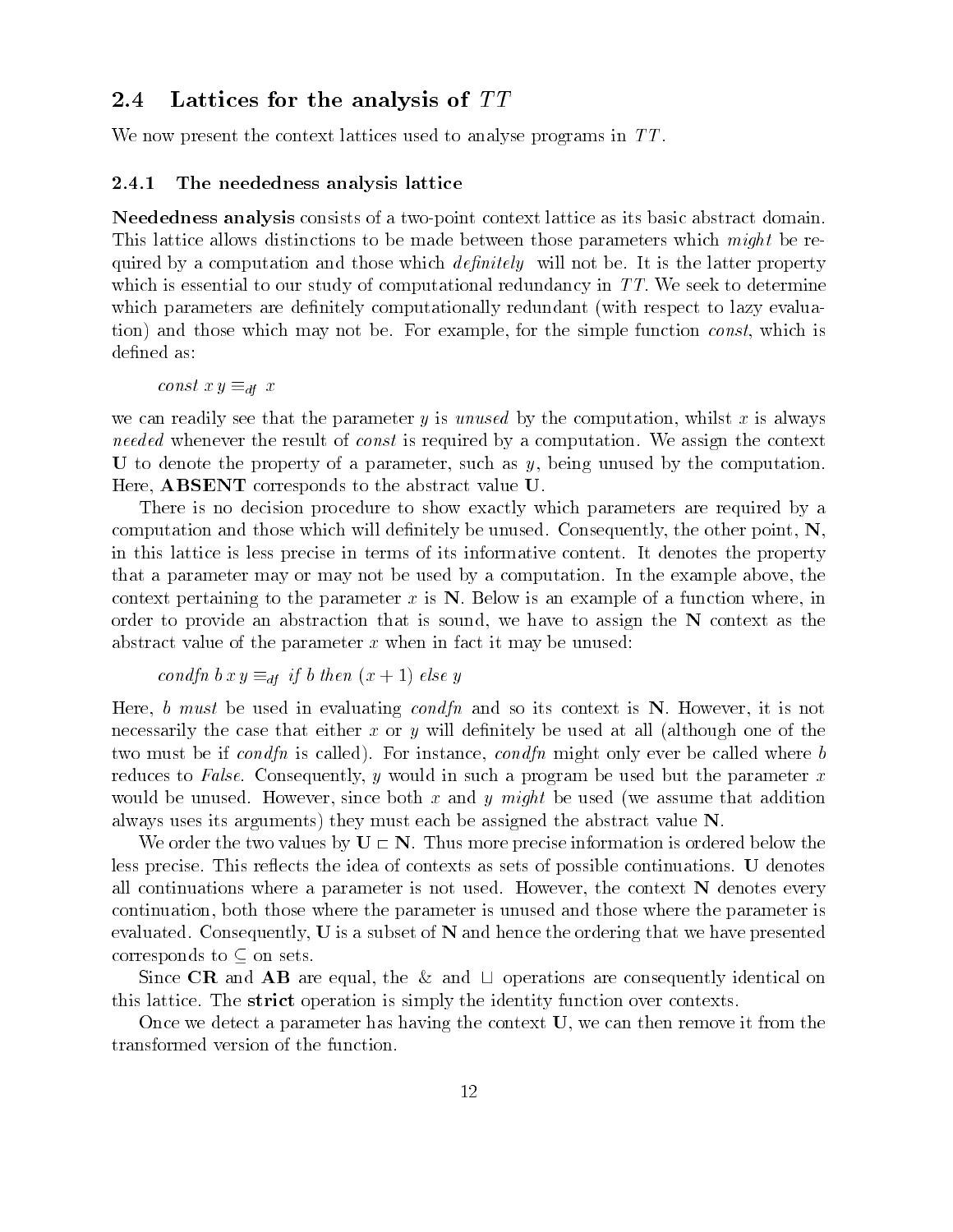

Figure The sharing analysis lattice

#### 2.4.2 The sharing analysis lattice

When implementing type theory we would like a mechanism which detects:

- $\bullet$  expressions that do not actually need to be evaluated during the computation (i.e. " $absent$ " objects).
- $\bullet$  expressions that must be evaluated tso that we gain efficiency in places where the value of was caped than an expert to code the store than its code to de
- $\bullet$  expressions to be shared tso that we may optimise call-by-need to call-by-name in the case of the case where any and the second one of the cases of the control of the control of the control of

sharing and the form in the form of the such interpretation of a form of the such that is a form of the such t it subsumes strict and absence and absence and absence and absence and telling us which or in the second in or shared by diensing parts of the example of the evaluations of a control and the annual international international in method are given in

The sharing analysis lattice of context values consists of the power set of  $\{0, 1, M\}$  with the joing week and at the meeting and meet was and interest and the set union and intersection- and intersection The show is the static in Figure is the static value of the static term in Figure 1 and 2 and 2 and 2 and 2 and a parameter is used in a computation of the computation of the computation of the computation of the computation

 $\bullet$  U means that the parameter is not used.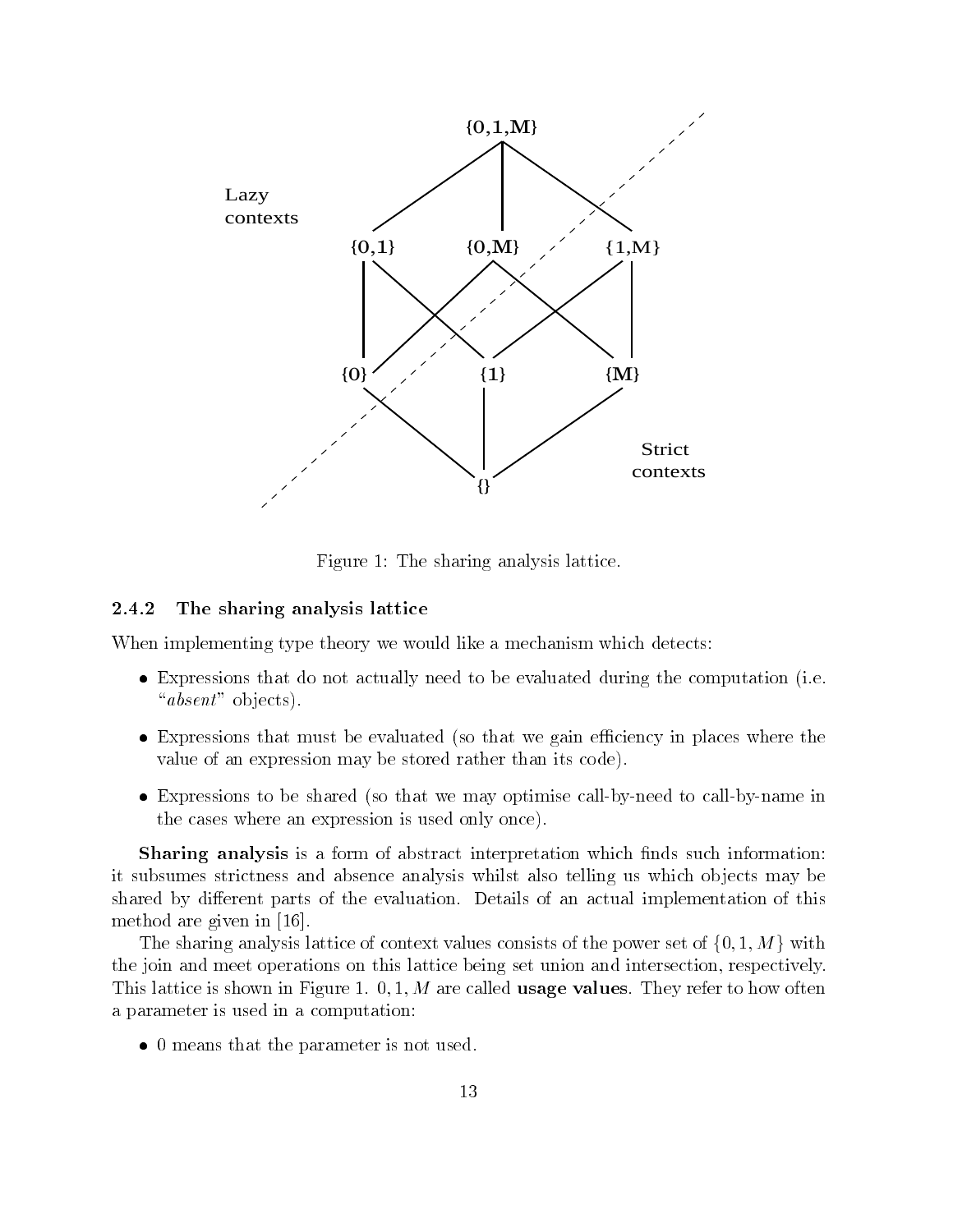- $\bullet$  1 means that the parameter is used exactly once.
- <sup>M</sup> means that the parameter is used more than once

Sets of these values denote  $\it unceruantu$ ;  $\it \{0,1\}$ . for instance, indicates that the object in question may not be used or may be used just once

The following interests the contexts that we wanted the context that we would expect to derive the single call of condshar

condshar bx  $y =_{df} y$  b then  $(x + 1) \times x$  else  $(x + y)$ 

Here, the context of  $\mathfrak o$  should be  $\{1\}$  as it is used precisely once. The context of  $x$  should be  $\{1, M\}$  since x may be used once or a multiple of times and the context of y should be f- <sup>g</sup> since it may be used once only or not at all

Since the existence of dierent usage values within <sup>a</sup> set denotes uncertainty about possible continuations, we identify  $\Box$  with set union, which is the join  $(\lor)$  on the lattice.  $\{0\}$  is the ABSENT context and it follows from Definition Z that on the sharing analysis lattice

strict  $c = c - \{0\}$ 

is as mores were as it does not as it does not correspond to the meeting or the seat in the them the thing and

Description of the  $\&$  operator in sharing analysis The contand operator  $(\&)$ combines two completes in a manufacture similar to that of the similar to the total to produce the produce of a resulting context which is extended to the meaning of the meaning of both operation of the meaning true Form example-context tell used used that a parameter must be used the context on the context of the context of the c  $\{1\}$ ) whilst another tells us that the same object may not be used or may be used a multiple of times (i.e. {U,1,M } ) then if both these contexts are true then the resulting context should tell us that the object in the objection is used on the original or the times we are the time of the times we a sense- adding usage values to reect to reect the computer of the computer interest to a second to remember that context are sets of possible program continued to program continuations of program continued to

we the following and the following developed the following developed and the following and the following of th

### Definition 3

The contract operator is described on the contract of the sharing and the context of the context of the context

 $\mathbf{c} \propto \mathbf{a} = \langle a + b \mid a \in \mathbf{c}, b \in \mathbf{a} \rangle$ 

 $(a \text{ and } b \text{ are usage values.})$ 

. A simple-so the south and the with the simple-south with the south of usage values- with the south of usage v the obvious identity

"  $0+M = M$ " <sup>M</sup>  $1+M = M$  $M+M = M$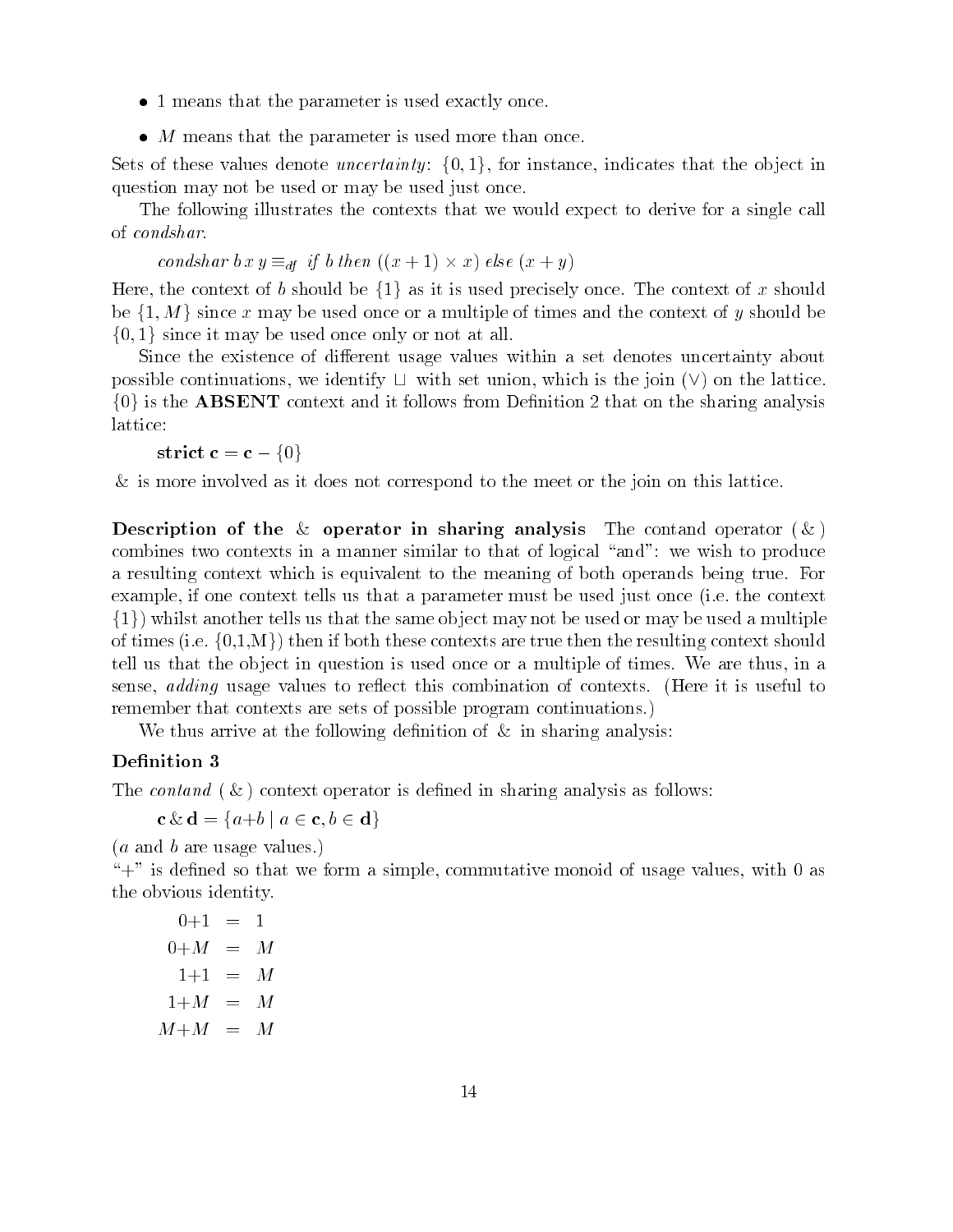### 2.5 Structured data and contexts

#### 2.5.1 Introduction to structured contexts

So far we have dealt only with  $atomic$  contexts  $\sim$  contexts which refer only to a variable as an object without structure Often- provided the United Structures and the complete structure about the struc components of a term of structured type For example-to-the-to-the-to-the-to-the-to-the-to-the-to-the-to-the-toabout the head of a list or the second part of a pair This becomes particularly relevant when we consider functions defined by pattern matching on the structure of the type of a parameter

To do this we introduce *structured contexts*. We thus broaden the domain of contexts so that contexts reflect the structure of the type in the actual syntax and so we have types of contexts in onetoone correspondence with the types of the language Each of these structured contexts has constructors akin to those in the syntax of type theory

These structured contexts have two parts

- 1. An atomic part which gives the context for the object as a whole e.g. for an entire list
- 2. A structured part which gives the contexts of the components of the object e.g. the head and tail of a list parameter. These contexts are "glued" together by **context** constructors If a type has more than one constructor then it is necessary to enumerate the different cases e.g. the empty and non-empty cases for lists.

#### 2.5.2 Examples of structured contexts

The following are examples of structured contexts

 $\bullet$  $\{\perp\}$ <sub>({1},{0})</sub>

> Tuple structured context. The two subscripted contexts refer to each element of the pair in this case of the second part of the pair will be used the second the second will be used the second part of the pair will be unused

 $\{0, 1\}$   $\left[0, \{1\} : \{0, 1\}\right]$ 

List structured context: the head of the list will definitely be used if the list itself is. (We include the empty list context for completeness to show that the expression may evaluate to the empty list and hence that the contexts for the head and the tail of the list will not be relevant in that case

Note that nullary context constructors such as  $\bf{0}$  and  $\bf{[}$  are included in the above examples. Since these do not contain any extra contextual information (they will be present in all structured contexts of the relevant types) we shall often omit them for the sake of notational convenience

Note that we thus have typed contexts where the subscripted parts indicate the contexts of the components of the different head normal forms that may occur for each type. A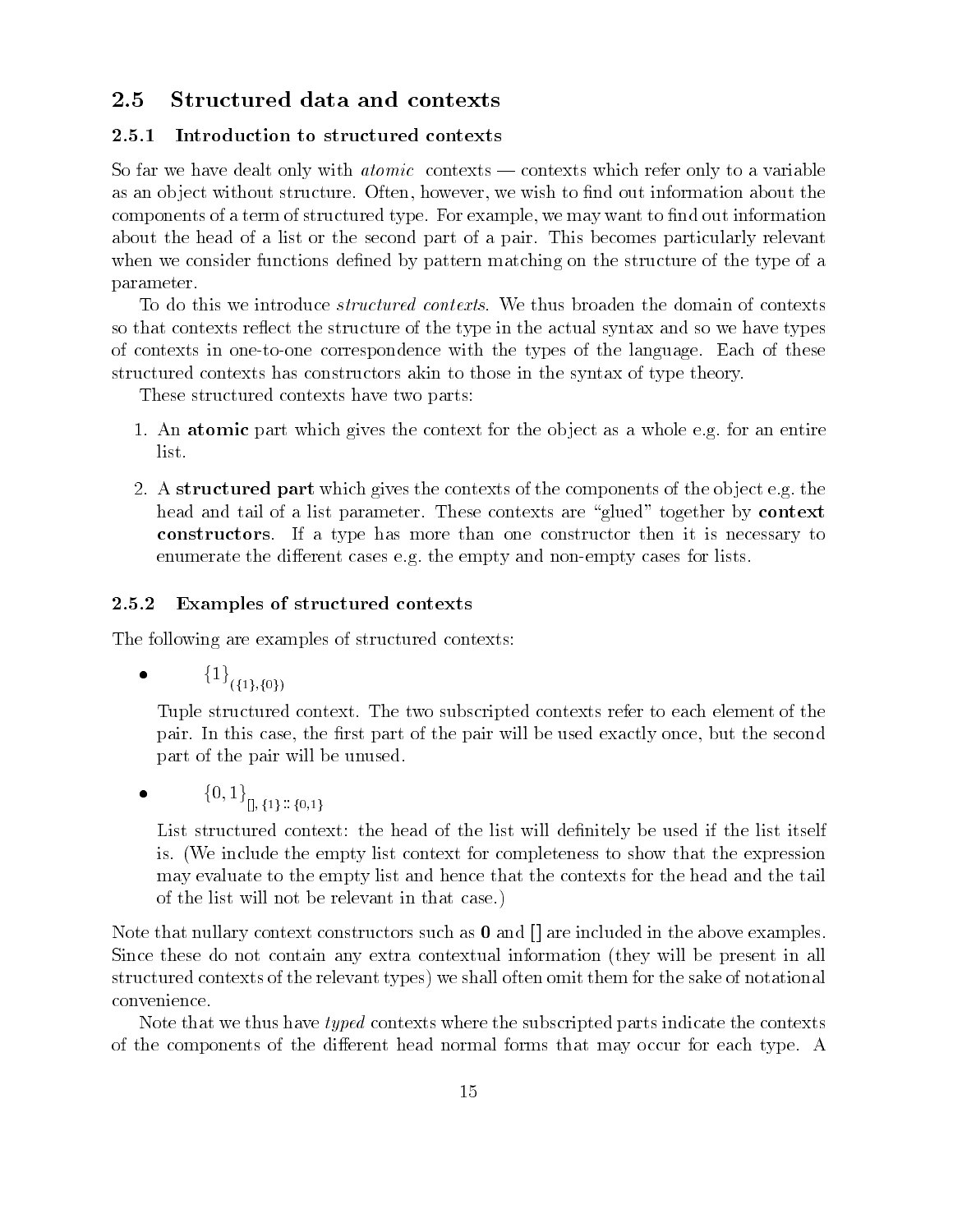complete and complete complete a context to the context types which may occur in the backwards and TT is in th  $\mathbb{R}^2$  ,  $\mathbb{R}^2$  is a section of  $\mathbb{R}^2$  . Set if  $\mathbb{R}^2$  is the set of  $\mathbb{R}^2$ 

#### 2.5.3 The at and str functions

We often wish to refer to the atomic part of a structured context Indeed- due to patternmatching upon a structure of a context is a context of a context is a complete of a context is a context of a during the backwards and the backwards and the backwards and the function introduced the functions of the functions of the functions of the functions of the functions of the functions of the functions of the functions of t at and structure at a context and structure parts of a context and a context-text-text-text-

#### 2.5.4 Semantics of the structured parts

It is possible for an atomic part of a context to be greater than or equal to ABSENT Of course- it the atomic part in the subscripted by the subscription of the subscripted by the subscription of th comes and the structure of the structure is the structure of the structure of the structure and the structure o as the strict the strict part of the strict part of the strict of the strict part of the part of the context i describes possible continuations where the data structure will be used by the computation

a va viewese pave is the and the vant and the dans were t

 $\{0, 1\}$   $\{1\}$  :  $\{1\}$ 

the subscripted contexts means the subscripted contexts in the mean that the tail must be used if the tail must itself is used

when compining compiled a compiled to factor in the possibility of the possibility of the possibility of the possibility of the possibility of the possibility of the possibility of the possibility of the possibility of the parts do interest correspond to the definition of the definition  $\alpha$  is the definition of  $\mathcal{M}$  is not defined to the definition of  $\alpha$  $\sup$  simply pointwise, as is the case with  $\sqcup$  .

This semant is search of the reason of the context is the reason also for the reason of the decomposition of t lation of context functions which allows the strict part of input contexts to be propagatedto the structure components components.

### 2.5.5 Definition of  $\&$  upon structured contexts

Suppose we have c and  $c'$  of the following form:

$$
\begin{array}{rcl}\n\mathbf{c} & = & \mathbf{a}_{\mathbf{C} \, \mathbf{c}_1 \dots \mathbf{c}_m} \\
\mathbf{c}' & = & \mathbf{a}'_{\mathbf{C} \, \mathbf{c}'_1 \dots \mathbf{c}'_m}\n\end{array}
$$

(In other words c and c are structured contexts with the structured part consisting of the compination of me compination the compined the structured Theory of Might be structured Theory of Structure comet can come commitment using the comet comet composition of the fil

we the structure of the deterministic contexts-contexts-contexts-contexts-contexts-contexts-contexts-contextsfollows

$$
\mathbf{c} \& \mathbf{c}' = (\mathbf{at}(\mathbf{c}) \& \mathbf{at}(\mathbf{c}'))_{\mathbf{C}[\Gamma]}
$$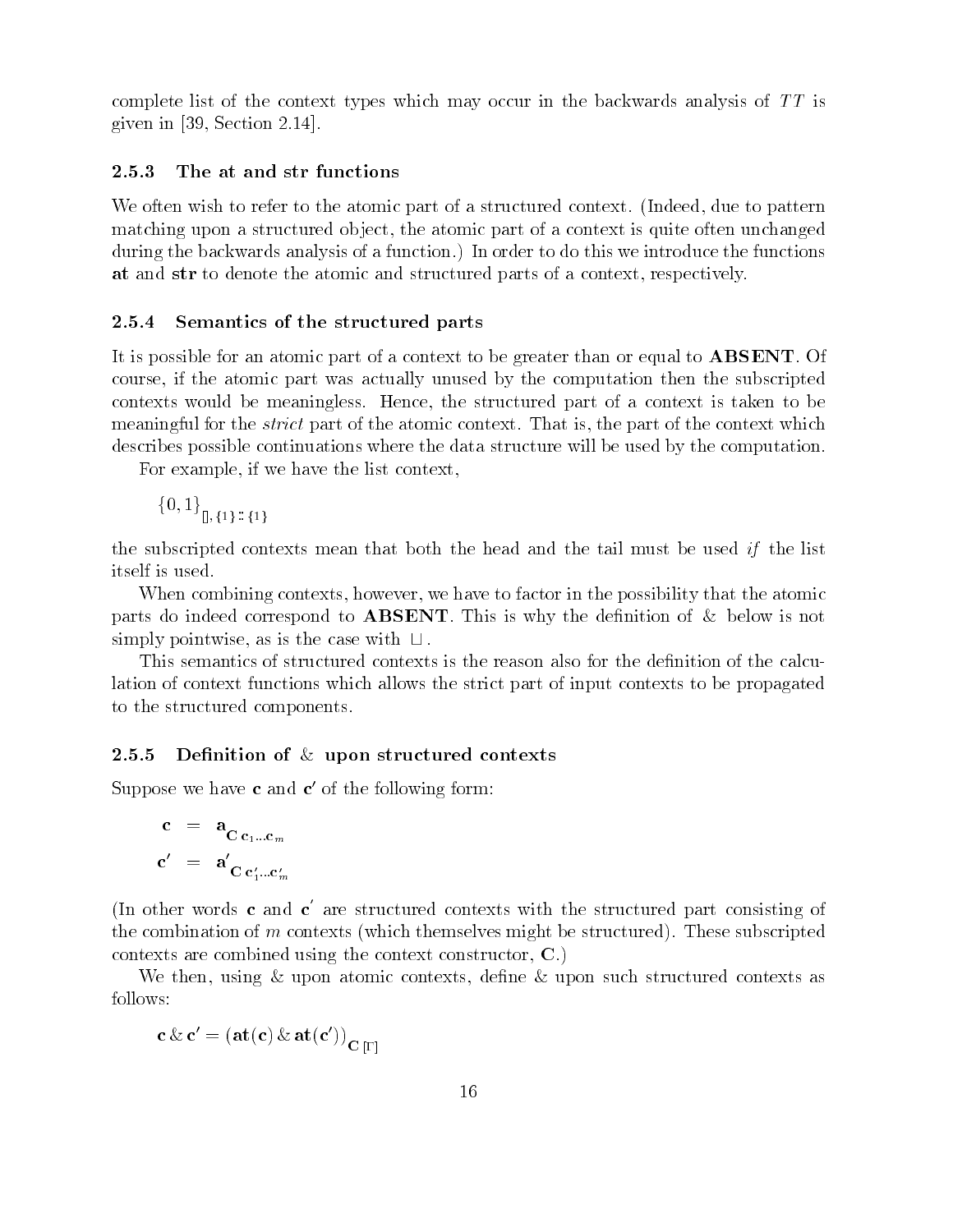where  $\Gamma$  is the combination of contexts given below,

$$
\Gamma = \begin{cases} (ly \mathbf{c'} \mathbf{c}_1) \sqcup (ly \mathbf{c} \mathbf{c}'_1) \sqcup (\mathbf{c}_1 \& \mathbf{c}'_1), \\ \vdots \\ (ly \mathbf{c'} \mathbf{c}_m) \sqcup (ly \mathbf{c} \mathbf{c}'_m) \sqcup (\mathbf{c}_m \& \mathbf{c}'_m) \end{cases}
$$

and

$$
ly\,\mathbf{e}\,\mathbf{d} = \left\{\begin{array}{ll} \mathbf{d} & , \text{ if } \mathbf{e} \sqsupseteq \mathbf{ABSENT} \\ \mathbf{CONTRA} & , \text{ otherwise} \end{array}\right.
$$

where CONTRA is the bottom of the context domain that includes **d**. (*(ly* **e d)** means "the context d with respect to the laziness of the atomic context  $e$ ".) Note that  $\&$  is still monotonic after this adjustment- since for any given context e- if a <sup>v</sup> b then

 $ly$  e a  $\sqsubseteq$   $ly$  e b

The results of  $\&$  are approximated as detailed below.

#### 2.5.6 Recursive data structures and context approximation

A problem arises with backwards analysis when we consider recursive data structures in type theory. The difficulty occurs because such structures may be of arbitrary size: we advance-book in advance-in and advance-in an arbitrary list may be when are arbitrary list whilst such a such structures are not infinite in the sense that a list such as  $[1, .]$  is in Haskell (in type theory we need coinductions to obtain such streams- their arbitrary size gives rise to in the context has-defined part-of-contexts for example-both part-of-contexts for both part-of-contexts for bo the head of the matrix and the tail of the tail of the tail of list context is and the tail of the tail of which is therefore structured and has a tail-of-list context which is again a list context and so on. We may retain a finite lattice of contexts by assuming that all head contexts and all tail contexts are the same for a particular list ie a list context is assumed to be of the form:

$$
c_{d\mathrel{\mathop:} e_{d\mathrel{\mathop:} e}_{d\mathrel{\mathop:} e_{d\mathrel{\mathop:} e}}}
$$

The above is represented as simply:

 $c_{d,e}$ 

. We must remember that exceeds a list context and that its implicited that its implicit subscripted in the subscript contexts must be used during a computation of contexts. During a computation we often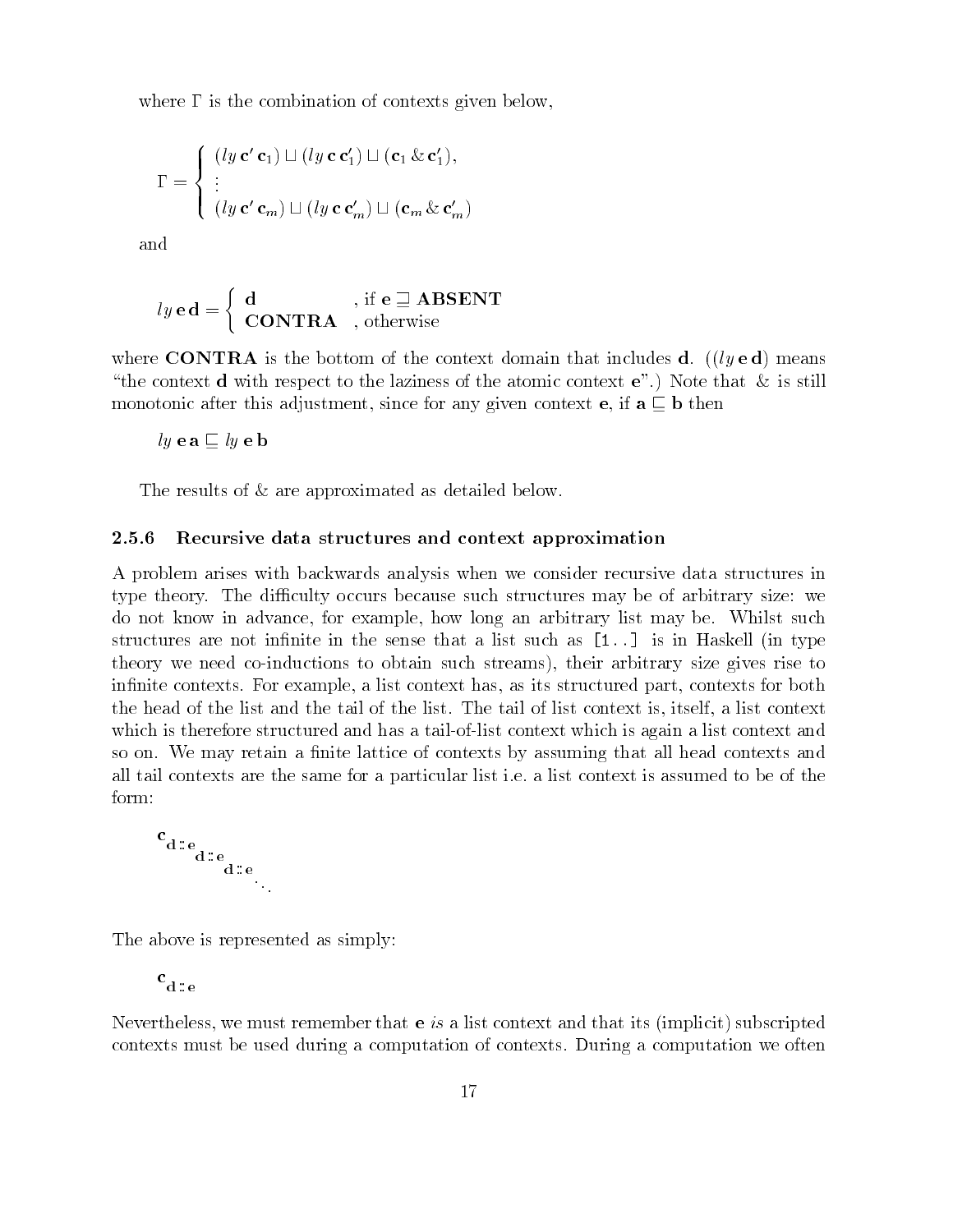nd that a result is not one context is not of the correct form The correct form The results will be a results w follows

$$
c_{d\mathrel{\mathop:}^{\circ} e_{d'\mathrel{\mathop:}^{\circ} e'_{d'\mathrel{\mathop:}^{\circ} e'_{\cdot\cdot\cdot}}}
$$

The repetition is guaranteed to repetition in the repetition were placed the restriction were placed to restrict of structure contexts In such a situation we approximate such a situation of the second international context i maintain the convention of having 
nite structured contexts of the form

 $\mathbf{d}$  : e

We achieve this by taking the join of the head contexts to produce a final head context and similarly with the tail context of the tail context, the section we have the notation and the notation above w

$$
\mathbf{c}^{(\mathbf{d} \sqcup \mathbf{d}')} \colon \! (\mathbf{e} \sqcup \mathbf{e}')
$$

We use the symbol  $\approx$  to denote the fact that this approximating process has been applied and the result is the resulting context in safely is safely or or the original one That is the issue that is t context that would actually result from the combination of two (finite) contexts and  $e$  is an an approximation to the to extensive the top of the second terms of the top of the second terms of the second terms of the second terms of the second terms of the second terms of the second terms of the second terms of

 $\mathrm{e}\sqsubset\mathrm{e}$ 

where  $\Box$  partially orders the lattice of structured contexts that contains both **e** and **e** . In others in our approximate result with a proximation of the actual to the actual semantics with regard to the actual semantics of a summit and the state of the theory but potentially the summit theory in the and the state with the reduction in the state of the state of the state of the state of the state of the state of the state of the state of t precision of the information we obtain The approximation process is an example of <sup>a</sup> it the contract of the contract and the contract and the contract of the contract more of the contract of the serves to the contract of the contract of the contract of the contract of the contract of the contract of the co general it will not be the least one one one

We focus in this paper upon the recursive type of lists The approximation techniques given and other generalises to other types such as a consequence in the such as is discussed in the state of t

### 2.6 Context functions

Context functions are used to calculate the context which pertains to each parameter of every a program in TT That is the program in the angle is a program in TT That is a one one correspondent in the dence between parameters of TT functions and context functions and context functions in TT functions and the m  $\mathbf{r}$  is the figure  $\mathbf{r}$  denotes the context functions by  $\mathbf{r}$   $\mathbf{r}$  as that for  $\mathbf{r}$ parameters

We shall see that the section of the derived for the derived functions in TT in TT in Sections in  $\Lambda$ 

Context functions may be evaluated over atomic contexts so that <sup>a</sup> context function g will have the type  $\alpha$  . The type  $\alpha$  will have context the context lattice being used with structured with structured with structured with structured with structured with structured with structured with structured wi comes context were controlled and output may and the input and output may discuss the the the second manufactu additional constraints upon context functions upon constraints and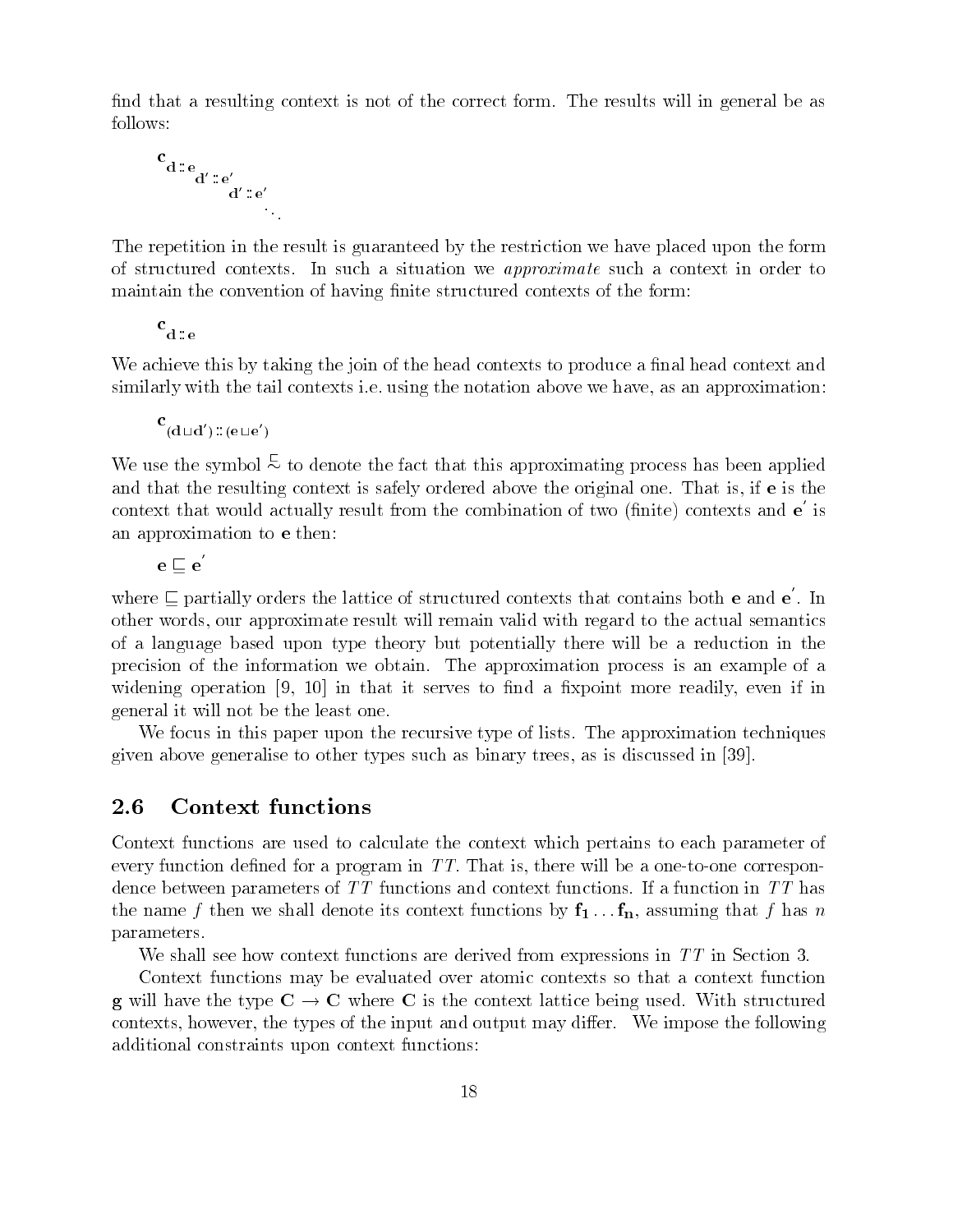Absence ie

### $f$  ABSENT = ABSENT

This must be preserved as otherwise we may deduce the most must be a preserved we must be an expression of the even when it need not be a second the contract of the second second terms of the second second terms of the second second second second second second second second second second second second second second second second se

Contradiction ie

### $f$  CONTRA = CONTRA

This must be preserved as otherwise we would be a solution of the adding possible program continued to the program continued of the program continued be adding to the program continued be adding to the program continued be ations which were not possible in the original expression that we are analysing

 Uncertainty ie

$$
f\left(c\sqcup d\right)=\left(f\ c\right)\sqcup\left(f\ d\right)
$$

This is not a constraint as such that the fact that the fact that the fact that the fact the fact that the function tions were dependent of the CN theory of Operations and

The above properties were stipulated by Hughes and the Hughes in the concernsive concrete context domains and The sharing lattice is an example of a concrete context domain- where the ABSENT and CONTRA elements are made distinct from the other elements of the lattice

We also have to make an alteration to the method by which context functions are calculated-consistent with the constant of the semantics of structure consistent with the semantic of structure

$$
\mathbf{f}_i \, \mathbf{c} = \left\{ \begin{array}{ll} \mathbf{E}[\mathbf{c}^\prime/\mathbf{v}] \sqcup \mathbf{ABSENT}, & \text{if } \mathbf{ABSENT} \sqsubseteq \mathbf{c} \\ \mathbf{E}[\mathbf{c}/\mathbf{v}], & \text{otherwise} \end{array} \right.
$$

In the above,  $c = s$  arriel  $c$  (strict is defined in Section Z.S.S). E is the defining expression of the componet function-, fl.

If we did not above the this there were above above the there is the then of the those of the modern above ABS would apply context in the structure parts of the structured in the structure of the structure in the internal we desire that the contexts of the structured parts should be predicated on the assumption

#### $\bf{3}$ Detecting computational redundancy

we alvit datoit alvit computational redundance also to delle in our and modern de under the delight Suppose the means in a week of a context- and context- and the interesting and the context since on a context o c. c is the context of the entire expression  $E$ . The information that we are attempting to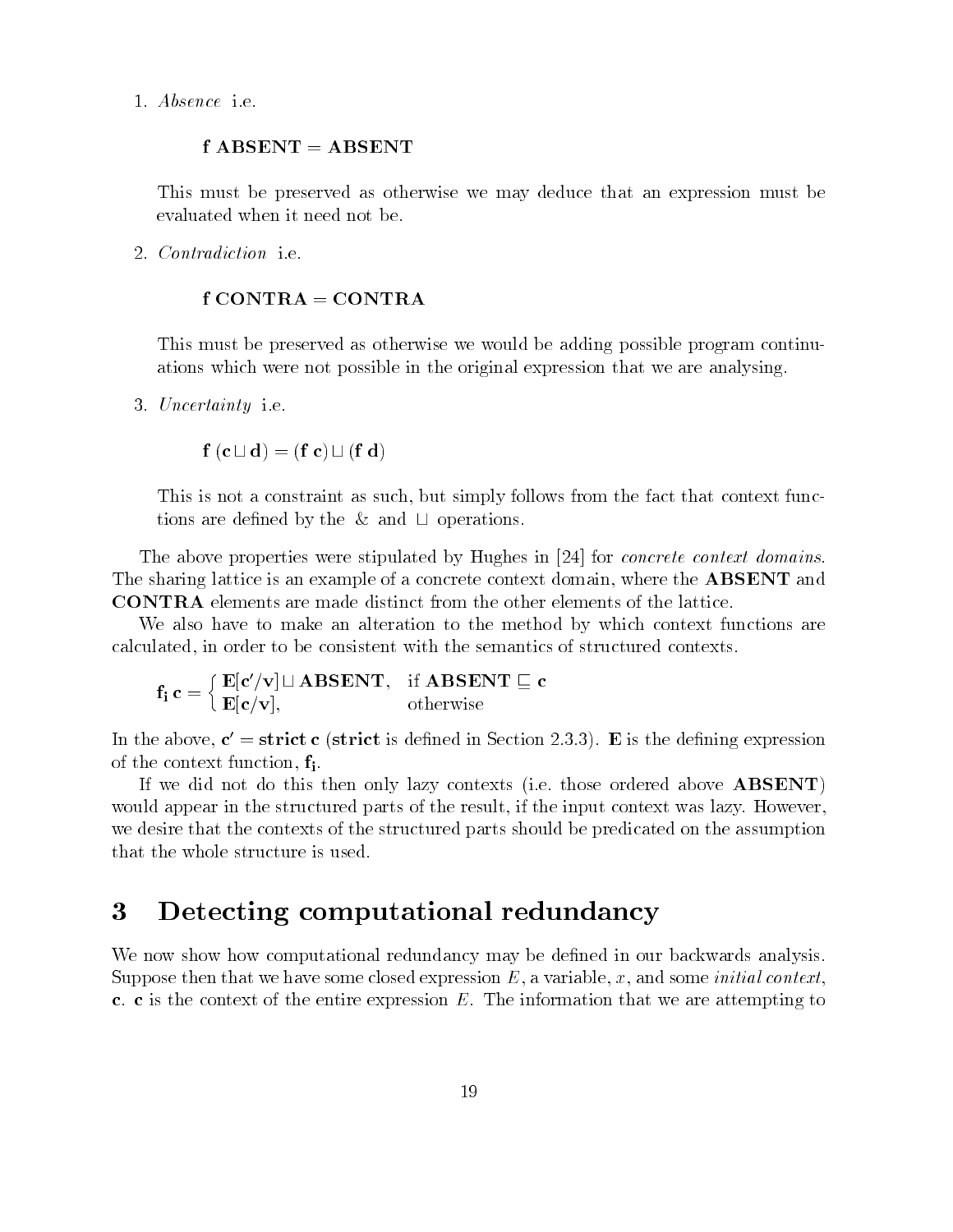gain about x is itself a context: we call this mapping *context propagation*. It is described by the following notation

$$
\mathbf{c} \xrightarrow{E} x
$$

This represents a context that depends upon the value of the input context- c

We give an inductive definition of the formation of such context expressions. Amongst the base types- we shall focus particularly upon the - - and equality types It is these types that are one source of computational redundancy

Thus the abstract property of computational redundancy will be traced through the program by our backwards analysis

Computational redundancy occurs where we are simply interested in whether a type is inhabited or notes for example-, if we have t and its compact the synthesis form of the synthesis for computation to normal form are unit since  $\mu$  the since-then it then it then it then it then it the must be the case that

 $t \rightarrow Triv$ 

since - is interested by one element only as is stated in  $\mathbb{R}^n$ 

The important point to note about such types- and those exhibiting computa tional redundancy in general- is that their ob jects can always be transformed to equal objects containing no free variables.

We build upon the definitions of the base cases by showing how abstract values may be propagated throughout a type theoretic program Consequently- we can detect automati cally the computational irrelevancy of function parameters

#### $3.1$ The type  $\perp$

The type theory selector *abort* provides us with a witness to ex falso quodlibet. It is includes- to guard against the sake of completeness- to guard against the possibility of an incorrect program ag derivation occurring. (The *abort* construct provides extra strength to programming in type theory: not only will any program which is correct in the system of type theory terminate  $-$  a syntactically correct Miranda program may not terminate  $-$  but programming errors may also be dealt with elegantly in the system logic rather than by some runtime system call

Abort constructs an arbitrary ob ject of a type A- eliminating p - thus

$$
\frac{p:\perp}{abort_A p:A} \quad (\perp Elim)
$$

The term abort A <sup>p</sup> has no computation rule associated with it and is in normal form it is nonsensical to try to reduce the pathological proof ob ject p Since <sup>p</sup> and abortA p- where p - may not be reduced further- any parameter must be computationally irrelevant with respect to such closed expressions Since we have a consistent theory- it will be impossible to construct a closed expression p of type  $\perp$ .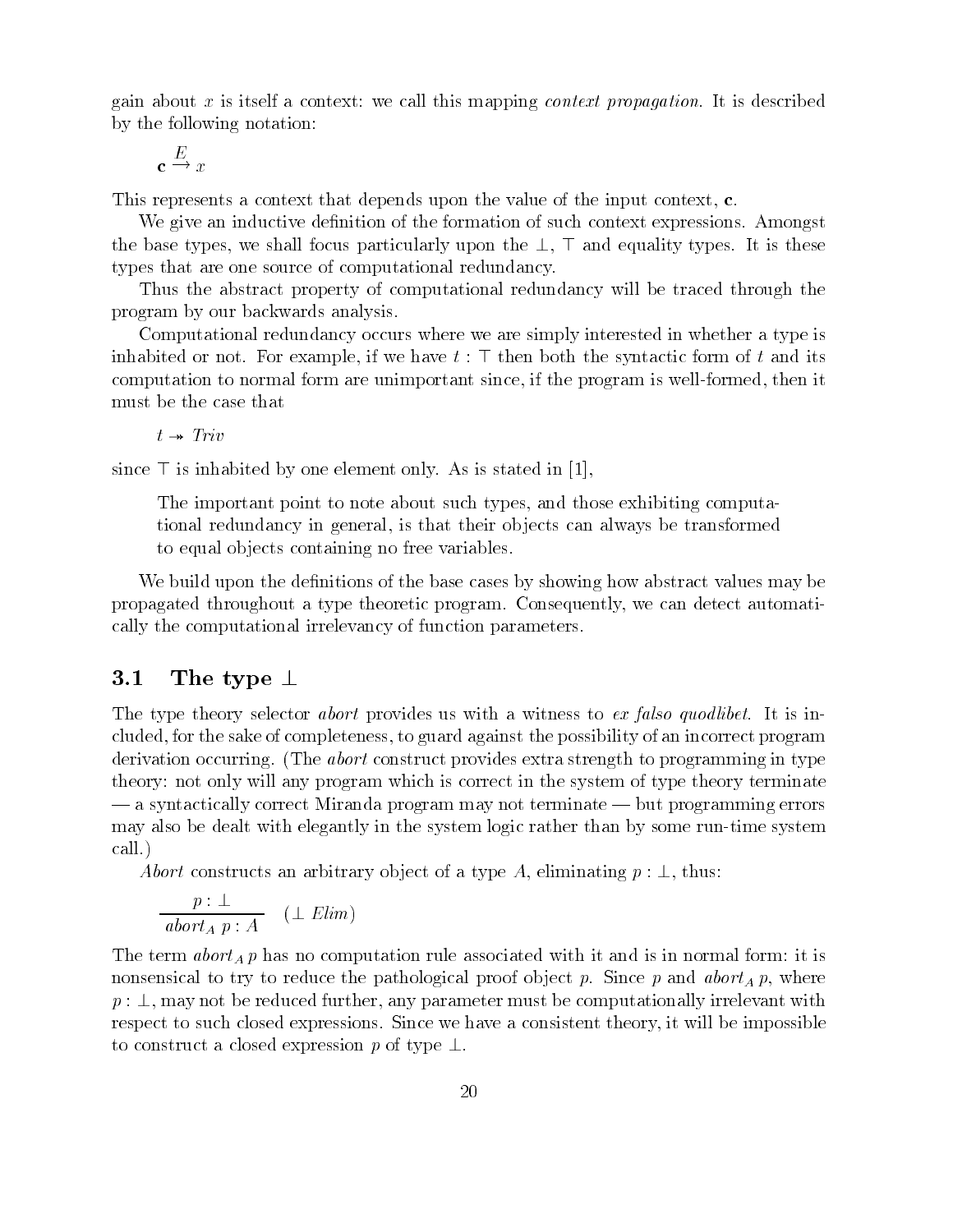### Definition 4

For an initial context c- an arbitrary type A and an ob ject of type bottom- p

$$
\mathbf{c} \xrightarrow{p} x = \mathbf{ABSENT}
$$

and

$$
\mathbf{c} \xrightarrow{abort_A p} x = \mathbf{ABSENT}
$$

Here **ABSENT** will be reduced to the **AB** context of the type corresponding to x.

An example of how computational redundancy may be detected with regard to proof objects of type  $\perp$  and abort expressions may be seen in the analysis of the *index* function in Section

### 3.2 The type  $\top$

The single element type- -- may be seen as corresponding to the judgement #P is true\$ in the subset theory. It has the following *elimination* and *computation* rules in the theory:

$$
\frac{x:\top \quad l:C(Triv)}{case \; x \; c:C(x)} \quad (\top \;Elim)
$$
  
case Triv  $c \rightarrow c$ 

We assume that we are dealing with closed terms Hence- any occurrence of the expression case p c must compute to the value of the since processing of type of money computer to Trivia Thus reducing the term  $p$  is unnecessary since we know that it may be of one form only and we make the following definition:

### Definition 5

$$
\mathbf{c} \xrightarrow{case \ p \ c} x = \mathbf{c} \xrightarrow{c} x
$$

for any variable-set  $\mathcal{A}$  and  $\mathcal{A}$  and  $\mathcal{A}$  and  $\mathcal{A}$  and  $\mathcal{A}$ 

Note that this is saying that- if we regard the case selector as a function-

#### case-beam case-beam case-beam case-beam case-beam case-beam case-beam case-beam case-beam case-beam case-beam

It should be observed that the dierence between the case selector over the - type and the general cases selector over the finite types in general (i.e.  $N_n$ ) lies in the fact that we have a unique pattern that must be matched for a term of the - type

the propagation of contexts means that it any function of  $\alpha$  and its contexts means output to a set  $\alpha$  and  $\beta$  its then the ABSENT context will pertain to the parameters of that function as well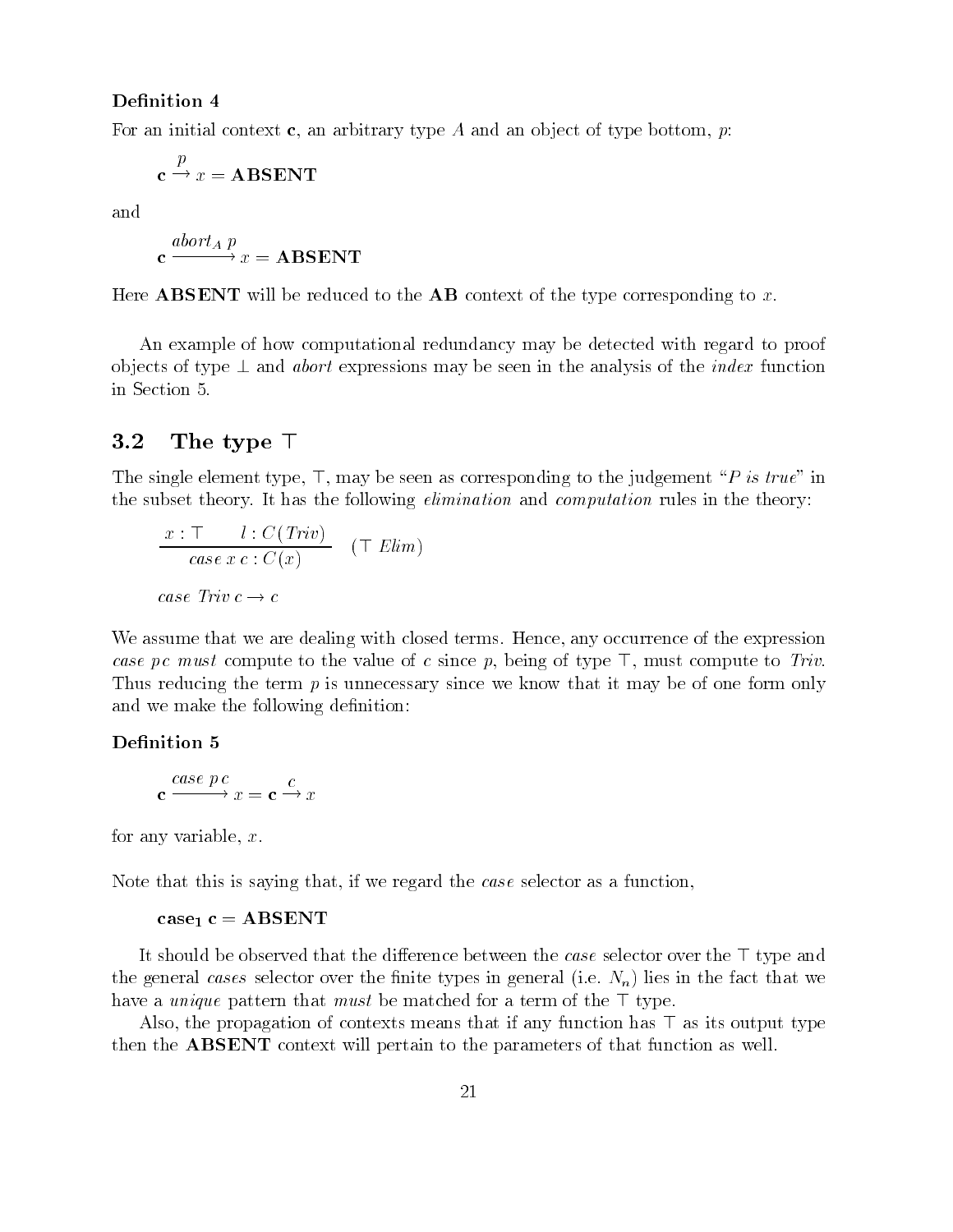### Equality types

The equality types- which are written in the form I A- a- b- denote the equality of two terms  $a$  and  $b$  of type  $A$ . The elimination rule is

$$
\frac{c: I(A, a, b) \quad d: C(a, a, r(a))}{J(c, d): C(a, b, c)} \quad (Equal \; Elim)
$$

The above is equivalent to the Leibnitz law that equals may be substituted for equals some occurrences of a are replaced by b in  $C$ . The computation rule states that

J ra- d d

assuming that we are dealing with close terms-dealing with closed terms-dewith respect to an enclosing abstraction in the expression J c-coc so and b must be must be bound variables in discognized terms of an equality type can be proved to be proved to be convertise (see joint converted books of the converted and the south section

$$
r(a) \equiv r(b)
$$

Here the a and b which occur in the terms exist only as *labels* for the purposes of complete presentation (so that we know how each equality term originated) and to ensure that each term in the TT system has a *unique* type  $\frac{d}{dx}$  if we had a generic **eq** equality witness then that would belong to every equality type Nevertheless- it should be stressed that the witnesses of each equality type are unique and have no internal structure. We can avoid computing the equality witness due to it being the sole inhabitant of its type

we state the consequent of the it is not necessary to evaluate the consequent of the consequent of the consequent of  $\mathcal{C}$ (cf p.62 of [31] which says that c should be first be evaluated to compute the open term J c- d and hence we have the following de
nition for our analysis

### Definition 6

$$
\mathbf{c} \xrightarrow{J(c,d)} x = \mathbf{c} \xrightarrow{d} x
$$

for any variable  $x$ .

It follows that computational redundancy from all equality types such as I  $\Lambda$  - I all  $\Lambda$ propagated through a TT program In neededness analysis- equality type parameters will be detected as unused

#### Variables  $3.4$

Computational redundancy may be introduced even more simply when an expression does not contain the parameter in question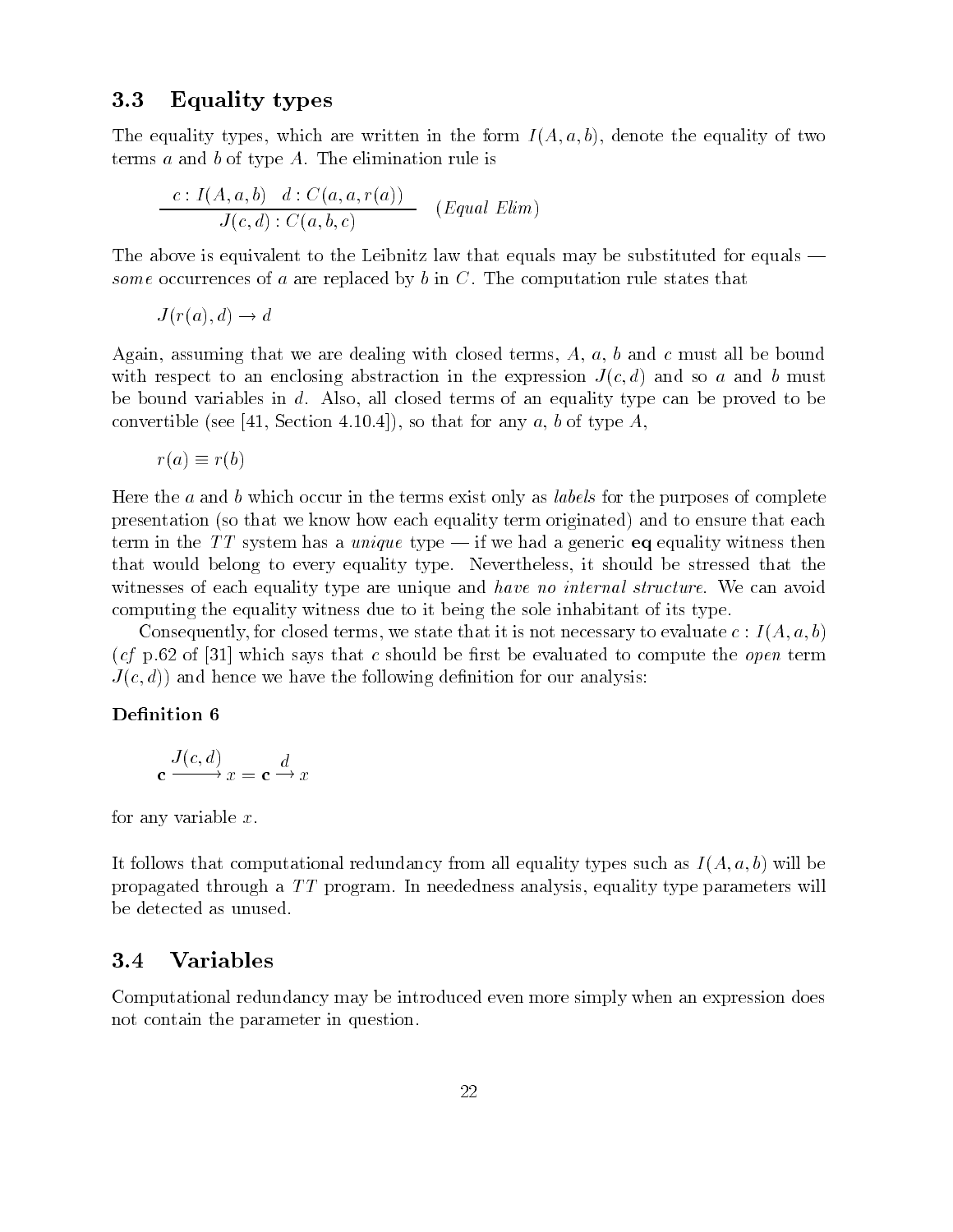For any variable- x- where <sup>x</sup> is not of the type - we have

 $\rightarrow x = c$ 

where  $x$  is an arbitrary variable.

We use **ABSENT** in our definition for the converse situation where the variable whose context we are trying to define in the types in the the the context in the context present context. which propagates to x from the expression  $y + 2$  will be **ABSENT**.

#### Definition 8

**your contract of the contract of the contract of the contract of the contract of the contract of the contract of the contract of the contract of the contract of the contract of the contract of the contract of the contract**  $\sim$   $\sim$   $\sim$   $\sim$   $\sim$   $\sim$   $\sim$ 

where  $x$  and  $y$  are distinct variables.

#### Conditionals  $3.5$

as as the contact operation-together contains the contact operation-together contexts to context to context to in a manual contor to logical conjunctions also-the contorers and the contor of  $\sim$ note uncertainty and joins contexts together like disjunctions These operations are useful in defining context propagation with respect to Booleans and selection over finite types, since we know that exactly one subexpression must be evaluated in order to determine which other sub-expression will be the result of the conditional.

Boolean conditionals are thus handled by the following definition:

#### Definition 9

$$
\mathbf{c} \xrightarrow{if \ b \ then \ c \ else \ d} x = (\mathbf{c} \xrightarrow{b} x) \& ((\mathbf{c} \xrightarrow{c} x) \sqcup (\mathbf{c} \xrightarrow{d} x))
$$

The above definitions capture the intuition that we must evaluate the boolean expreselse expression before evaporation of the branches However-Companion and the branches However-Companion know in advance which branch will be evaluated. We can extend the above definition to any 
nite type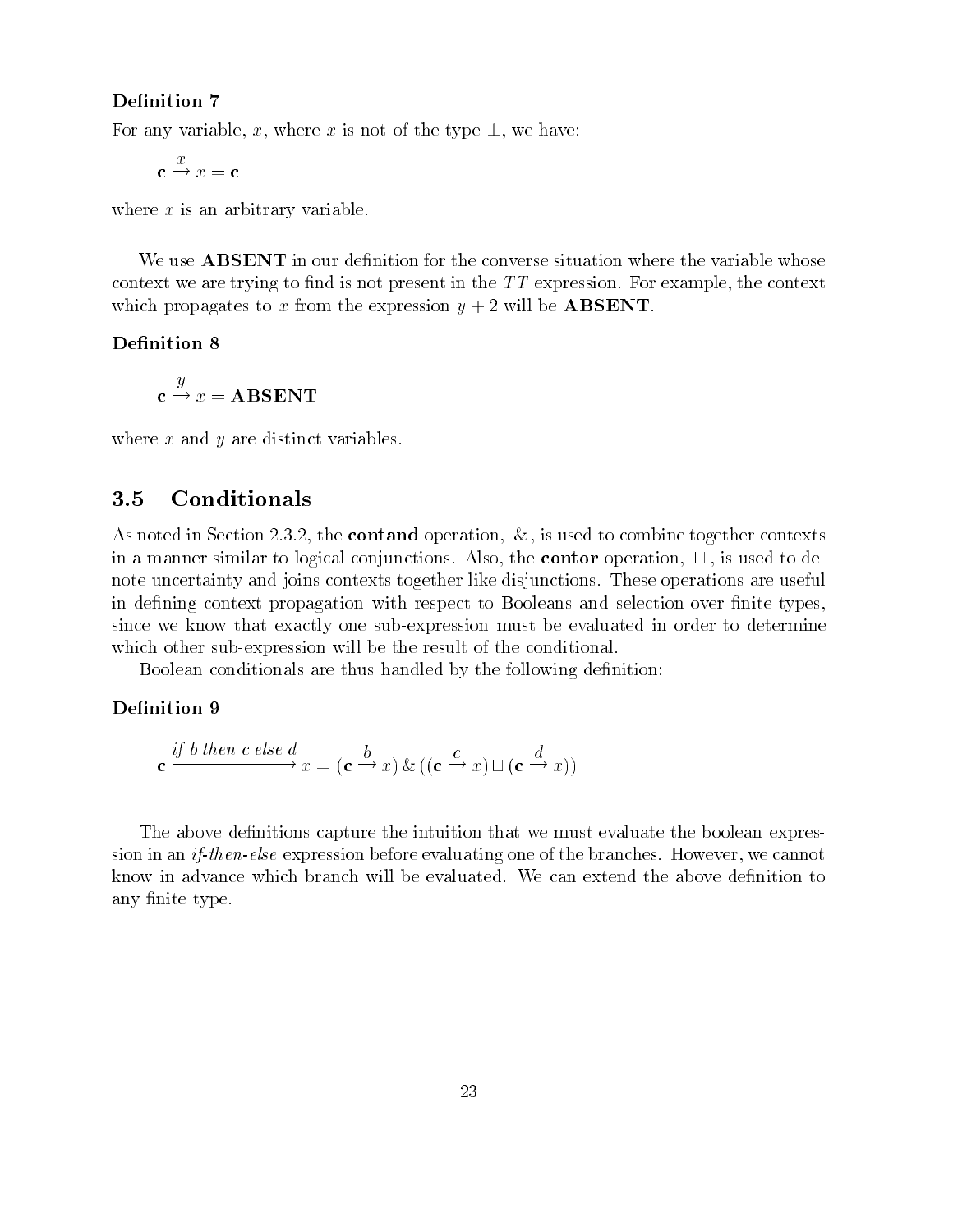### 3.6 Applications

In a functional language based upon type theory we will often want to ascertain the context of x with respect to a function application of the form:

$$
f\mathrel{E_1} \ldots \mathrel{E_n}
$$

where  $E_1 \ldots E_n$  are expressions.  $E_1 \ldots E_n$  are the actual parameters which will be substitutted for f second parameters to the filtre  $\mu$  . The top wish to the filtre th

$$
c \xrightarrow{f E_1 \dots E_n} x
$$

Naturally x may occur in any of the subexpressions of the application of f. It is thus necessary to deduce the context of a formal parameter-  $\alpha$  and  $\alpha$ give us the context to be propagated through the corresponding  $E_i$  to x. Starting with the context of context of the context of the context of f s film formal parameter as as

-1 -

iis weed, we as debelow and the correct of clear and the sign and all all the context of context in the western above-then the indicated as the initial context to be propagated through Eiparameters of f is the context is expressed as the resulting context is expressed as  $\alpha$ 

$$
(\mathbf{f_i}\ \mathbf{c}) \xrightarrow{E_i} x
$$

Naturally- applying this procedure to each parameter we end up with <sup>n</sup> contexts These cometories have to be combined using containing to produce the context military derived from the original application  $-$  the resulting context represents the information common  $\alpha$  can be context of the form- $\iota$  $\sim$  . Thus we have

### Denition -

$$
\mathbf{c} \xrightarrow{f \ E_1 \dots E_n} x = ((\mathbf{f_1} \ \mathbf{c}) \xrightarrow{E_1} x) \& ((\mathbf{f_2} \ \mathbf{c}) \xrightarrow{E_2} x) \& \dots \& ((\mathbf{f_n} \ \mathbf{c}) \xrightarrow{E_n} x)
$$

iis form an expression-independent of  $\alpha$  is the context of  $\alpha$  and  $\alpha$  and  $\alpha$  and  $\alpha$   $\alpha$   $\alpha$ function of f sites are argument in a largument in parameters in the most function in completely parameters. Furthermore, which types may be formed in correspondence to the types of the types of the types of the concrete semantics. Thus if we have a function  $f$  where:

$$
f: T_1 \Rightarrow T_2 \Rightarrow \dots \Rightarrow T_n \Rightarrow T
$$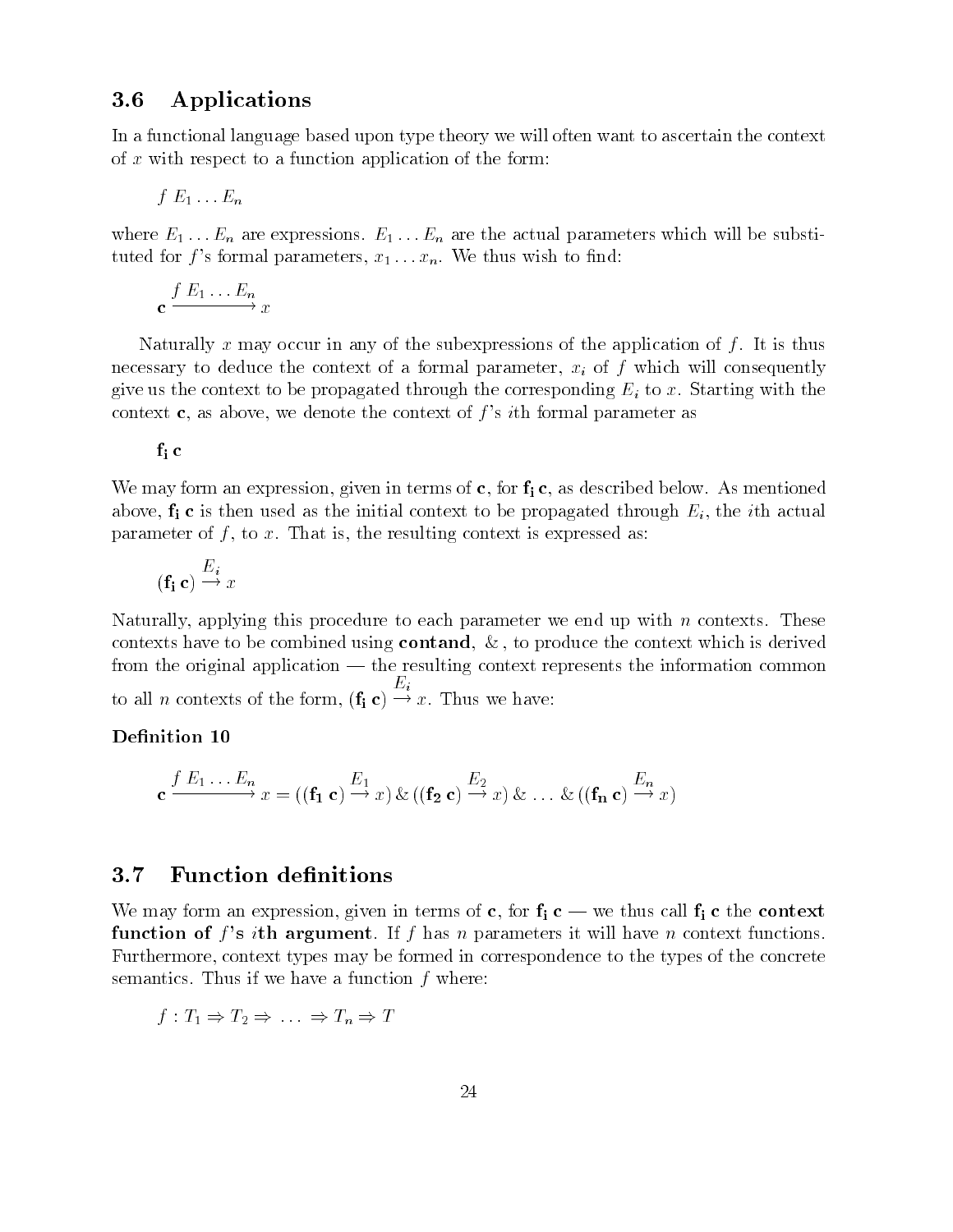in the following context the following context type to the following context type to the following context type to

 $\mathcal{I}$   $\mathcal{I}$   $\mathcal{I}$   $\mathcal{I}$ 

the type of the type-of the the original the original terms context type-of the original terms the original function  $\mathcal{I}_i$  is the type of the type of the type of the ith input  $\mathcal{I}_i$  is the ith in generalthe basic procedure to find an expression for a context function is defined as follows.

If  $f$  is defined in the following way,

 $f x_1 \ldots x_n = E$ 

then we have,

$$
\mathbf{f_i}\ \mathbf{c} = \mathbf{c} \xrightarrow{E} x_i
$$

where  $E$  is the expression over which  $f$  is abstracted.

This method can easily be extended to functions de
ned by pattern matching- as is shown in also be apparent in our examples of the apparent in our examples of the apparent in our examples of the set

It is essential to analyse the primitive recursive functions- such as lrec- which operate over types with inductive de
nitions such as lists However- these functions are higherorderas is shown by the computation rules for primitive recursion over natural numbers

$$
prim\ 0\ c\ f \rightarrow c
$$
  
prim (Succ n) c f \rightarrow fn (prim n c f)

 $\mathcal{A}$ s can be seen-third argument is applied to the predecessor of the second and the second and the result of the result of the result of the second and the result of the result of the second and the result of the res of recursively applying  $prim$ . It follows that the contexts of the first and second arguments must be dependent on the context functions that will context functions to the parameters, to the example- if <sup>f</sup> is absent in its second argument then this will mean that the expression <sup>c</sup> may not necessarily be evaluated. The theory that we shall outline will parameterise the context expressions that we derive with respect to a list of actual context functions The contexts that will be derived for each parameter will thus depend not only on the input context but also on the context functions that are used

Further details can be found in  $\mathbb{L}$  is shown that the method can be adapted can be adapted can be adapted can be adapted for  $\mathbb{L}$ to cope with functions defined by partial application but cannot provide useful abstract values with regard to functions extracted from data structures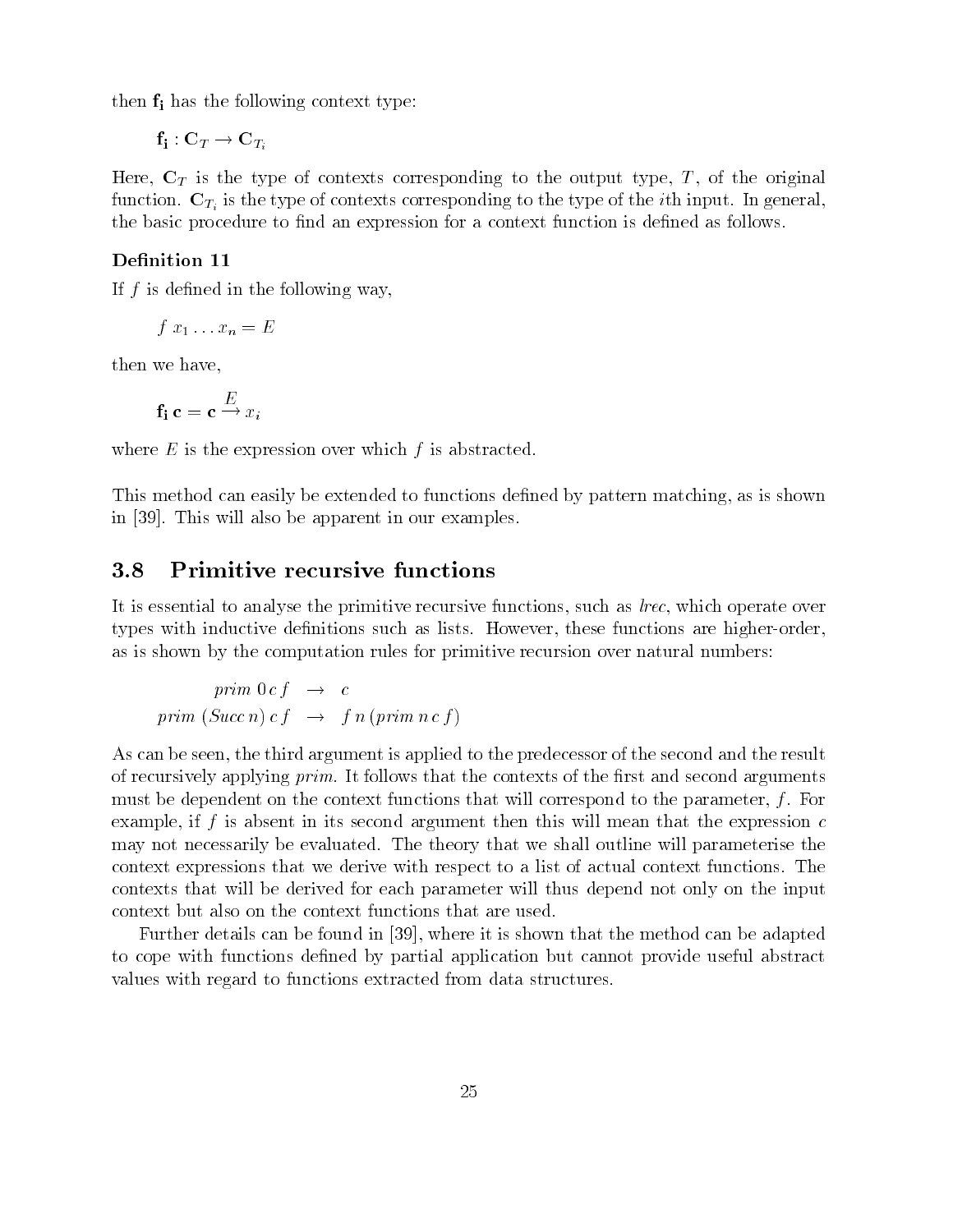# Analysis of types

In type theory- unlike in languages such as Miranda- types are #
rstclass citizens\$ ie types may be the inputs and results of functions Also- terms may occur in types Such mixing of types and terms is facilitated by two constructs of higher-order logic which occur in the theory- equality types and universes The equality types- of the form I A- a- b- allow terms to occur within types, whilst the system of universes allows the system of universes allows  $\Delta$ a type itself For example-type in a high-system in a high-system in a high-system in a high-system in a high-s of non-cumulative universes.

For example- we may form the following function taken from p of 

$$
nonempty : [A] \Rightarrow U_0
$$
  
nonempty []  $\equiv_{df} \perp$   
nonempty (a :: x)  $\equiv_{df} \top$ 

This definition may be taken a step further. The function ranges over a type variable A. We may quantify over this variable as follows:

$$
nonempty' : (\forall A : U_0).[A] \Rightarrow U_0
$$
  
nonempty' A []  $\equiv_{df} \perp$   
nonempty' A (a :: x)  $\equiv_{df} \top$ 

Note that the type variable may be seen to be unused with respect to the definition of function- but is required by the type de
nition It should also be noted that we may go further if we admit trans
nite universes- such as U - since we may then range over the indices of universes

Whilst there would appear to be less of a scope for optimisations with regard to the analysis of type information- it may be useful to determine how much a term has to be evaluated in order to typecheck another term of a dependent type Also- expressions may be detected as being shared by a type and its associated term.

The analysis of types in terms is as before-thermometric representing whether  $\mathcal{M}$ a type variable is interested or and so forth for example or and so forth Formal Company

$$
\mathbf{nonempty}_1' \mathbf{c} = (\mathbf{c} \xrightarrow{\perp} A) \sqcup (\mathbf{c} \xrightarrow{\top} A)
$$

Types such as - or N natural numbers may be viewed as constants so that- using the previous theory- we may see that the above will evaluate to AB and consequently we can optimize  $\emph{nonempty}$  so that it is in a form with implicit rather than explicit polymorphism i.e. with the first parameter removed.

. The second three components is the form and the components-three components-components-componentsanalysed by taking the combination of the contexts propagated from each component. For instance-to-the-to-the-to-the-to-the-to-the-to-the-to-the-to-the-to-the-to-the-to-the-to-the-to-the-to-the-to-

$$
\mathbf{c} \xrightarrow{I(A, a, b)} x = (\mathbf{c} \xrightarrow{A} x) \& (\mathbf{c} \xrightarrow{a} x) \& (\mathbf{c} \xrightarrow{b} x)
$$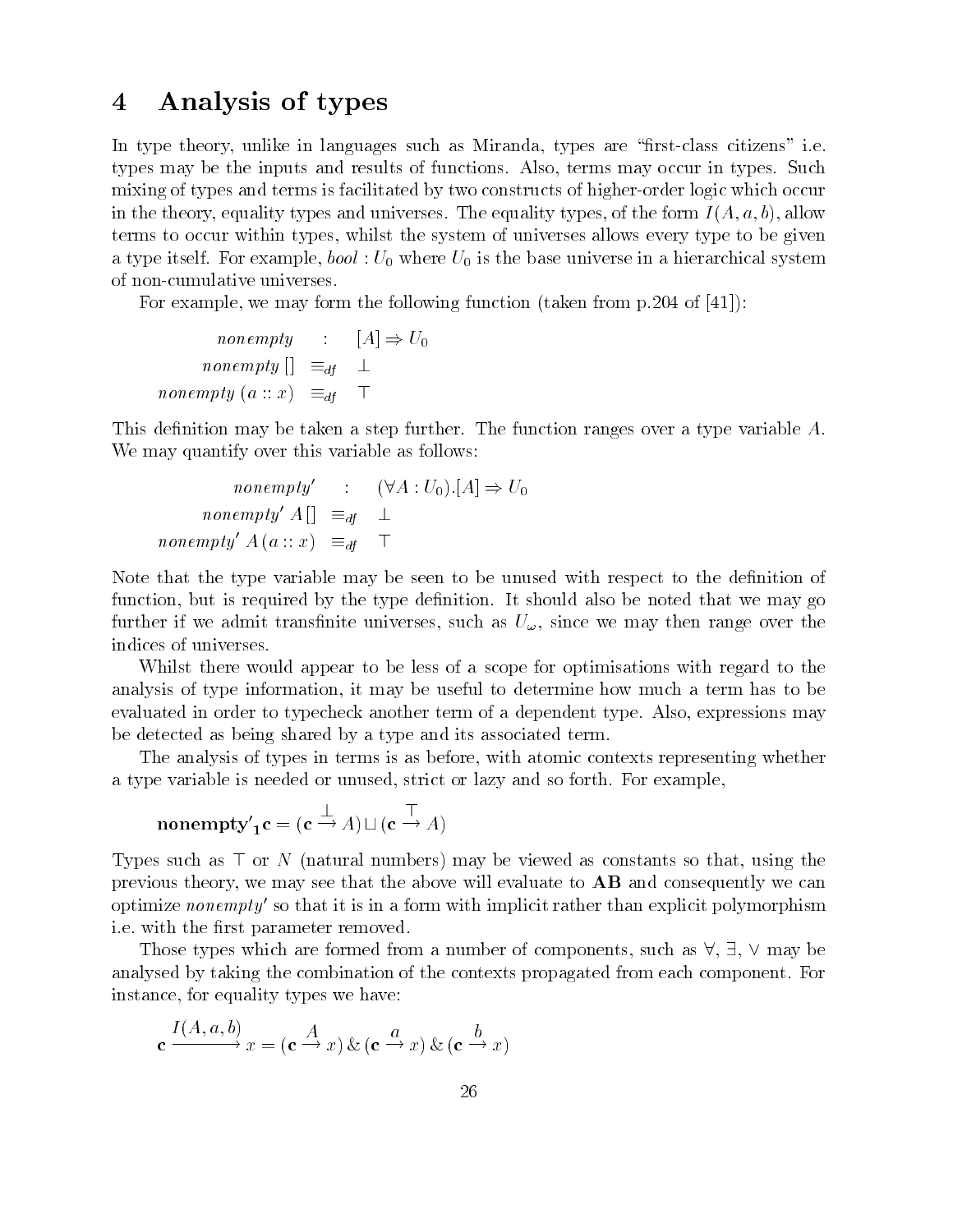The remainder of the analysis of type expressions is constructed in an analogous way to that for terms given early to read the reader the reader to  $\Delta\Lambda$  and the resolution descriptions.

# 5 Analysing the  $Index$  function

This section presents a backwards a performance of the analysis performed on the arguments of index in the arguments rested are arguments arguments arguments and the used interesting in the use are large arguments are large in which are the the third argument index the third are the second the the fact the second in the the second than ales is the list-called and the computation of the computation we may the computation we may the computation w *optimized* form of the object code for this function which does not compute the value of the third which in which indeed and and the second term and the second term at all the control term at all the

### $5.1$

$$
index : (\forall l : [A]).(\forall n : N).((n < \#l) \Rightarrow A)
$$

$$
index \; [] \; n \; p \quad \equiv_{df} \quad abort_A \; p \tag{5}
$$

$$
index \ (a \ldots x) \ 0 \ p \equiv_{df} a \tag{6}
$$

$$
index (a:x) (n+1) p \equiv_{df} index x n p \tag{7}
$$

here it a function gives the length of a list-control is a list-control of a list-control is a function of a f  $p = 0$  denote  $q = 0$  true produces a true proposition  $p = 0$  and  $p = 0$  and  $p = 0$  or  $p = 0$ de
nition of is as follows

$$
\langle \begin{array}{ccc} & \cdot & \cdot & N \Rightarrow N \Rightarrow U_0 \\ m < 0 & \equiv_{df} & \perp \\ 0 < (n+1) & \equiv_{df} & \top \\ (m+1) < (n+1) & \equiv_{df} & m < n \end{array}
$$

### Analysis of the rst argument

rin the context function of the context the context of the anglo-the context of the context complete the context of initial context is a matches on many context context. The distance into provide the state into the divide the rst argument that the case that the case of the case of the index function of the index function of the index f and the second with a notice with a nonempty with a not known with a not are second and the second and the second which of the apply will also will apply the actual execution of the actual execution the function this uncertainty is shown in the sharp and the sharp and the three controls and the the the the the the the theoretical controls t the contexts which results and the possible the structured parts in the possible the structure parts Here the has two context internal interest which have to be evaluated to a the arguments of the arguments of the arguments of context variables give us in the state about the tail parts of the state of the tail parts of the argument West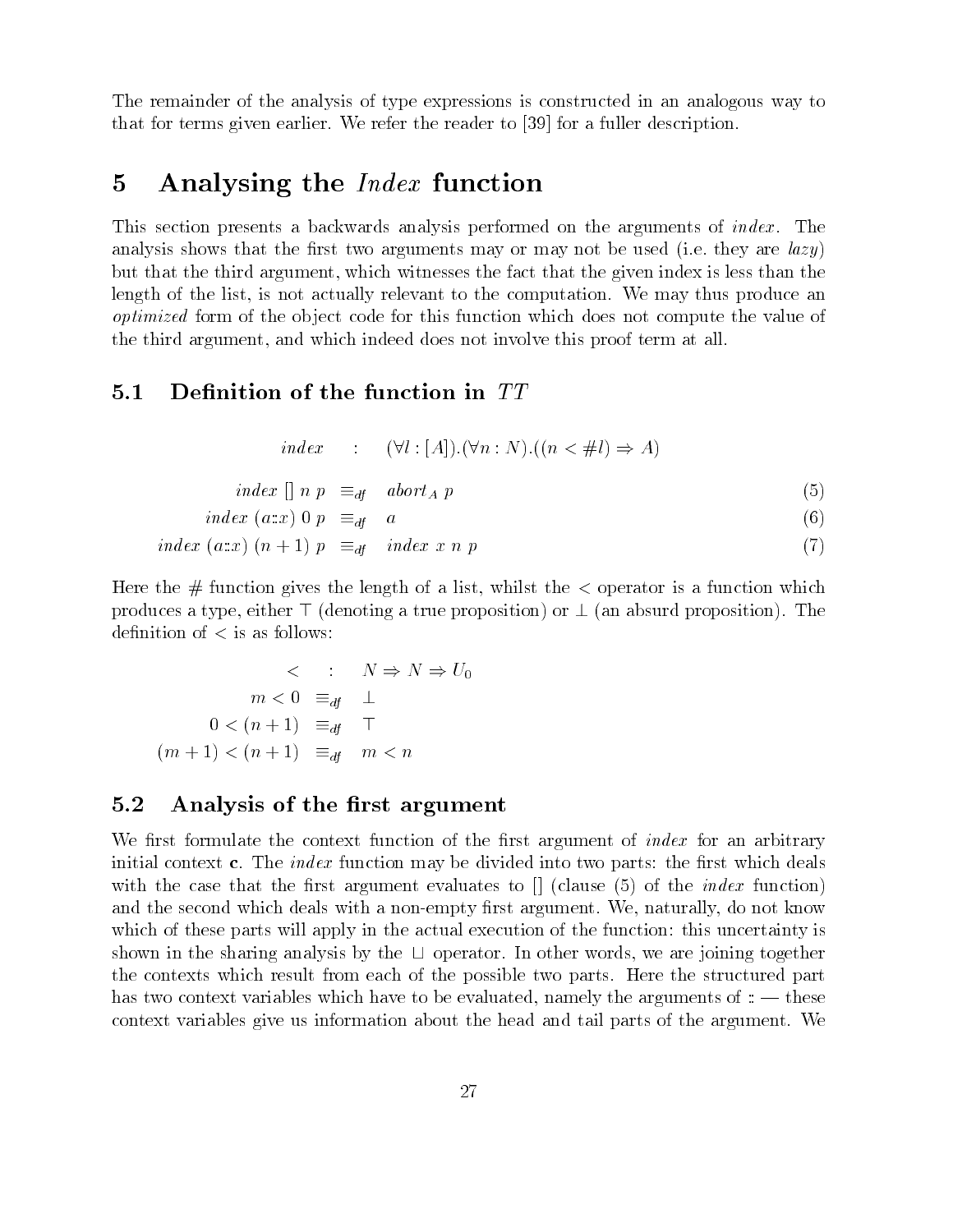may thus form the following expression for the context function of the first argument of

$$
\mathbf{index_1} \ \mathbf{c} = \mathbf{at}(\mathbf{c}) \underset{[], (\mathbf{c} \xrightarrow{\text{(6)}, (7)} a) :: (\mathbf{c} \xrightarrow{\text{(6)}, (7)} x)}
$$

. The matrix may refer to context the specific to context in the split into the split into  $\mathcal{L}$ two parts. Here the two cases arise from the form of the second argument which may be zero or not. For this part of the analysis we thus have:

$$
\mathbf{c} \xrightarrow{(6), (7)} a = (\mathbf{c} \xrightarrow{a} a) \sqcup (\mathbf{c} \xrightarrow{index x n p} a)
$$

$$
= \mathbf{c} \sqcup \mathbf{AB}
$$

The above follows from a not being present in the expression *index xnp*. Also,

$$
\mathbf{c} \xrightarrow{(6), (7)} x = (\mathbf{c} \xrightarrow{a} x) \sqcup (\mathbf{c} \xrightarrow{index x n p} x)
$$

$$
= \mathbf{AB} \sqcup \mathbf{index}_{1} \mathbf{c}
$$

For the sake of notational convenience- we shall leave out the context constructor as this information is invariant in what follows. We have thus to solve the following recursive equation

$$
\mathbf{index}_1 \mathbf{c} = \mathbf{at}(\mathbf{c})_{(\mathbf{c} \sqcup \mathbf{AB}) \colon ((\mathbf{AB} \sqcup \mathbf{index}_1 \mathbf{c})}
$$

The above may be solved by performing the following 
xpoint iteration- using the ascending Kleene chain of pre-fixpoints. The zeroth approximation to the fixpoint is defined to be CR whilst the  $(n + 1)$ st approximation is formed by substituting the *n*th approximation to the the the third in a series for the third in  $\{ \texttt{true}, \texttt{true}, \texttt{true}, \texttt{true}, \texttt{true}, \texttt{true}, \texttt{true}, \texttt{true}, \texttt{true}, \texttt{true}, \texttt{true}, \texttt{true}, \texttt{true}, \texttt{true}, \texttt{true}, \texttt{true}, \texttt{true}, \texttt{true}, \texttt{true}, \texttt{true}, \texttt{true}, \texttt{true}, \texttt{true}, \texttt{true}, \texttt{true}, \texttt{true}, \texttt{true}, \texttt{true}, \$ of xpoint iterations gives the result

$$
(\text{index}_{1} c)^{0} = \text{CR}
$$
\n
$$
(\text{index}_{1} c)^{1} = \text{at}(c)_{(c \sqcup AB) :: AB}
$$
\n
$$
(\text{index}_{1} c)^{2} = \text{at}(c)_{(c \sqcup AB) :: (AB \sqcup \text{at}(c)_{(c \sqcup AB) :: AB})}
$$
\n
$$
\stackrel{=}{\sim} \text{at}(c)_{(c \sqcup AB) :: (AB \sqcup \text{at}(c))}
$$
\n
$$
(\text{index}_{1} c)^{3} = \text{at}(c)_{(c \sqcup AB) :: (AB \sqcup \text{at}(c)_{(c \sqcup AB) :: (AB \sqcup \text{at}(c))})}
$$
\n
$$
\stackrel{=}{\sim} \text{at}(c)_{(c \sqcup AB) :: (AB \sqcup \text{at}(c))}
$$

Note that we have to make approximations to the resulting context after the second iter ation since the context has more than one level of subscripting: we assume that the list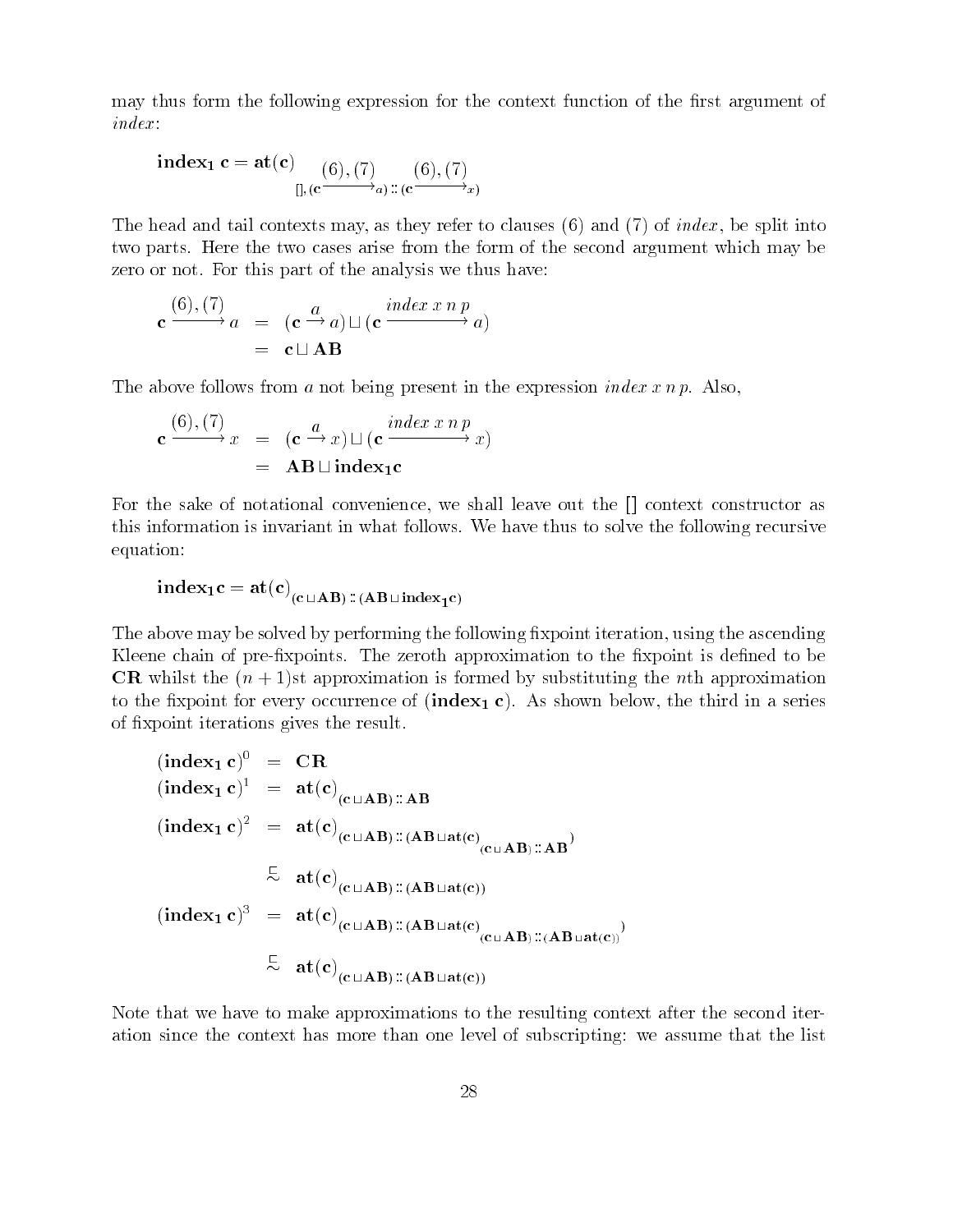contexts have the non-empty list subscript  $d : e$ . The latter case means that we assume that e represents a line  $\mathbf d$  is expected of the form expectation of the form expectation of the form expectation of the form expectation of the form expectation of the form expectation of the form expectation of the fo

as an example of a concrete rather than an algebraic result-than and algebraic resultproduced when the context function is applied to a strict- singleuse argument

index fg fg fg fgtfg fg f--g f--g

### 5.3 Analysis of the second argument

$$
\begin{array}{rcl}\n\text{index}_{2} \, \mathbf{c} & = & \mathbf{c} \xrightarrow{abort_{A} \, p} n \sqcup (\mathbf{at}(\mathbf{c})_{0, \, (\text{Succ}(\text{index}_{2} \, \mathbf{c}))}) \\
& = & \mathbf{AB} \, \sqcup \, \mathbf{at}(\mathbf{c})_{(\text{Succ}(\text{index}_{2} \, \mathbf{c}))}\n\end{array}
$$

The solution to this is again found by a fixpoint iteration and we find that:

 $\text{index}_2 \{1\} = \{0, 1\}_{\text{in, Succ}(\{0, 1\})}$ 

This illustrates the fact that the second argument is lazy and even if it is used it may not be fully evaluated However-Company in the second be noted that the second parameter will be fully evaluated in the two non-pathological cases.

#### $5.4$ Analysis of the third argument

The analysis of the third argument-that the fact that the fact that the index is not greater that the index is no than the length of the list- is straightforward

$$
\begin{array}{rcl}\n\text{index}_3 \, \mathbf{c} & = & \mathbf{AB} \sqcup (\mathbf{AB} \sqcup \mathbf{index}_3 \, \mathbf{c}) \\
& = & \mathbf{AB} \sqcup \mathbf{index}_3 \, \mathbf{c}\n\end{array}
$$

The least fixpoint solution of the above is:

index<sub>3</sub>  $c = AB$ 

We then have that:

index<sub>3</sub>  ${1} = {0}$ 

We thus conclude that the third argument is not necessary when computing an application of index to normal form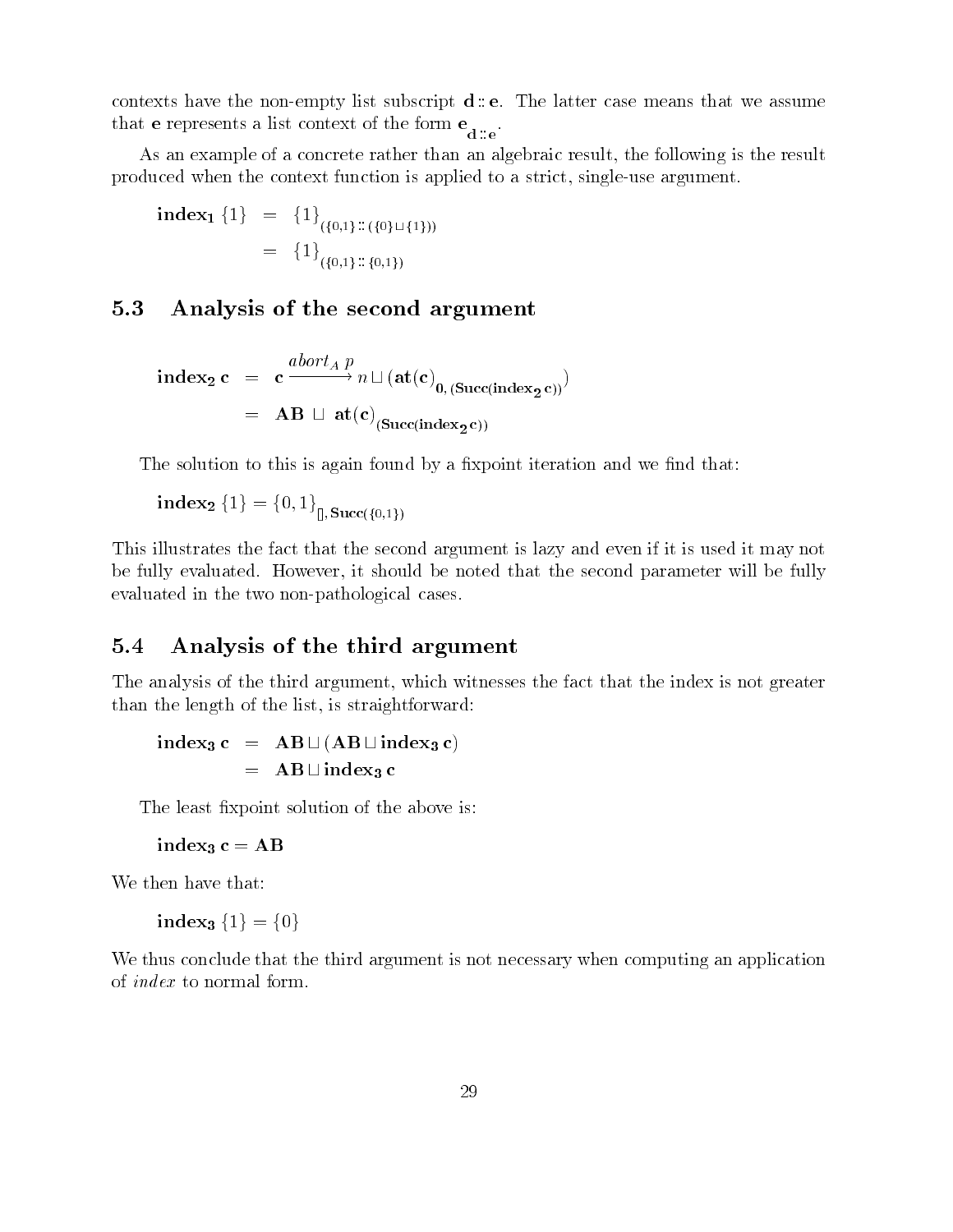#### 5.5 red using the state of the context who were allowed the context of the context of the context of the context of

The value of the approach that we have taken is emphasised when we analyse function which are determined in terms such as index in the such as index  $\mathbf{r}$  as index  $\mathbf{r}$  as index the such as function *third* which is a specialisation of *index* in that it extracts the third element from a list. To be defined in  $TT$  such a function requires an extra argument which proves that a given list has at least three elements. A suitable definition of *third* would be:

$$
third \qquad : \qquad (\forall l : [A]).((2 < \# l) \Rightarrow A)
$$
\n
$$
third \; lp \equiv_{df} \quad index \; l \; 2 \; p
$$

Here-

```
third<sub>3</sub> c = index<sub>3</sub> c
```
It follows that since the analysis will detect the third argument of  $index$  as being unused, the second argument of *third* will also be unused.

This applies to other expressions that include applications of the *index* function. For example-we may have been controlled by the controller state of the controller state of the controller state of

```
index -
 -
   p"index -
   q
```
where p and q are proofs that the indices make sense for each list. A backwards analysis of this expression should again show that both  $p$  and  $q$  may be eliminated from the transformed code

#### A set theoretic semantics for TT 6

MartinLof type theory can be given a naive settheoretic semantics- since we know from meta-theoretic results that all expressions are defined (see  $[41]$  for further references). In this section we explain the semantics which we will be using in later sections to show the safety of our analysis of neededness of function arguments The set theory we use is standard a good introduction is provided by  $\mathcal{C}$  , and deeper coverage is and deep  $\mathcal{C}$  . The by  $|15|$ .

The base types of the system are interpreted by the following sets

$$
\begin{aligned}\n\llbracket \perp \rrbracket &= \emptyset \\
\llbracket \top \rrbracket &= \{0\} \\
\llbracket N_n \rrbracket &= \{0, 1, \dots (n-1)\} \\
\llbracket N \rrbracket &= \omega \\
\llbracket bool \rrbracket &= \{True, False\}\n\end{aligned}
$$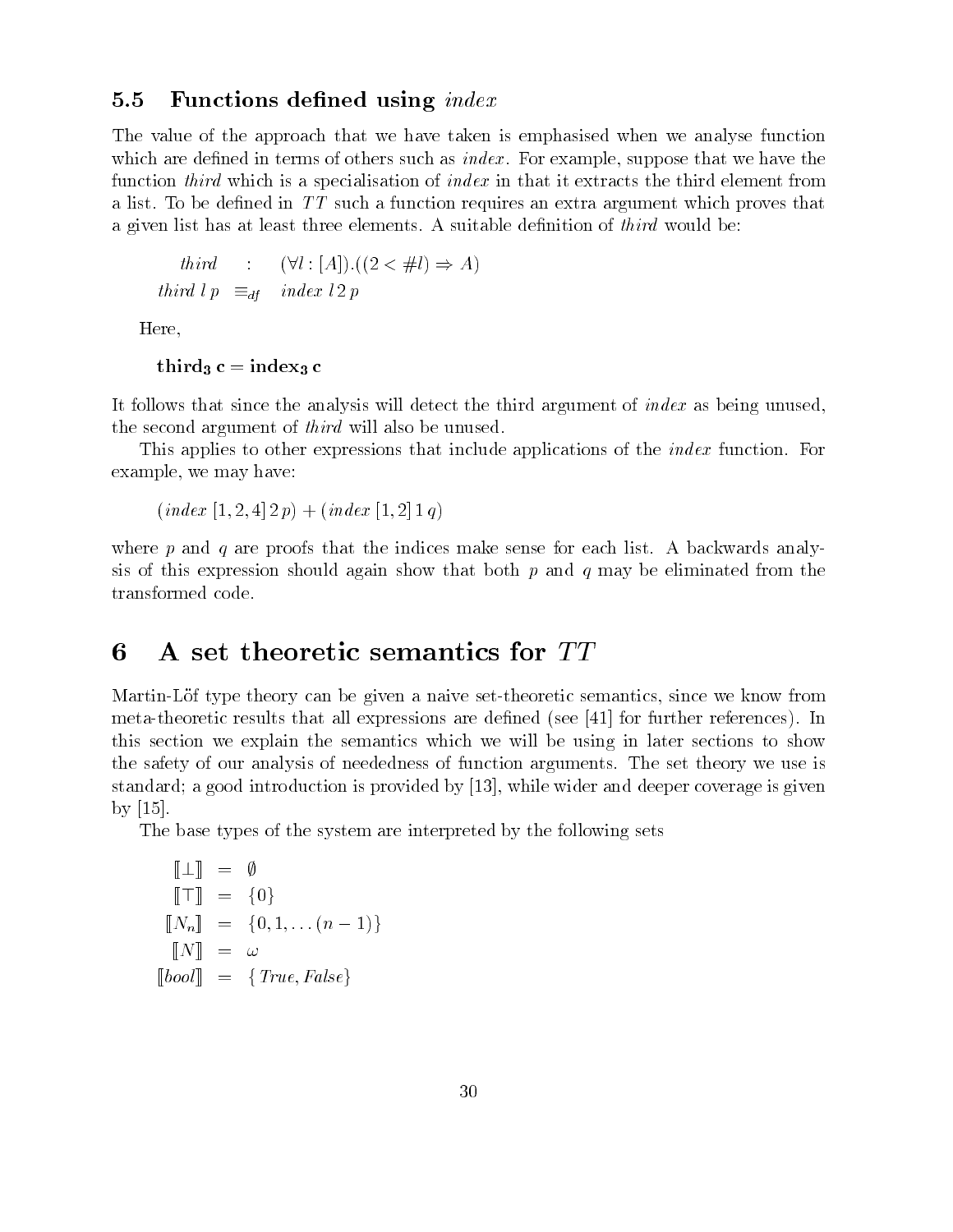while the type constructors are given by the type of the type construction of the second by the second by the

$$
\begin{aligned}\n[A \vee B] &= [A] \cup [B] \\
[A \wedge B] &= [A] \times [B] \\
[A \rightarrow B] &= [A] \Rightarrow [B] \\
[[A \leftrightarrow B] &= [A] \Rightarrow [B]\n\end{aligned}
$$

where we use  $\cup$  for disjoint union,  $\times$  for Uartesian product,  $\Rightarrow$  for the set of (total) functions from the domain to the and a superscript in the set of the set of the sector of the set of the section of the of a given set

In interpreting the quantifiers by means of families of sets we need environments (such as e) which record the bindings of free variables to sets: a binding (such as  $(x \mapsto a)$ ) is added to the environment by the  $\oplus$  operator.

$$
\begin{array}{lll}\n\left[ (\exists x:A)B \right]_{e} & = & \{(a,p) \mid a \in [A]_{e}; p \in [B]_{e \oplus (x \mapsto a)}\} \\
\left[ (\forall x:A)B \right]_{e} & = & \{f \in A \to \bigcup_{a \in [A]_{e}} [B]_{e \oplus (x \mapsto a)} \mid f(a) \in [B]_{e \oplus (x \mapsto a)} \text{ for all } a \in [A] \}\n\end{array}
$$

Note that these interpretations are those of  $A \land B$  and  $A \to B$  when B does not contain  $x$  as a free variable.

The interpretations of the constructions of the constructions of the constructions of the construction of the t the interpretations of the types is are the constructed elements are constructed by the appropriate eliminations operations of in set for a set of instance- the settle setting and interpreted as setting and in . that is a relative to the construction of the construction of the construction of the construction of the co

$$
[\![ (\lambda x : A) b ]\!]_e = \{ (a, [\![ b ]\!]_{e \oplus (x \mapsto a)}) \mid a \in [\![ A ]\!] \}
$$

The functions are defined to define the definition of  $\lambda$  is a theorem of the second or the theorem of the definition of  $\lambda$ this theorem we can interpret functions over *i*v; similarly structural recursion over  $\|A\|$  is a consequence of the settle recursion in the settle recursion in the substance in African in ZFF in Africa and

Since our theory is intensional we interpret identity types as follows

$$
\begin{array}{rcl}\n[I(A, a, b)]_e \\
= & \emptyset \\
= & \{0\} \\
\text{if } nf(a) \neq nf(b)\n\end{array}
$$

where is in a sea is the more than the sea is the expression is the exist of the exist since the exist since t system is strongly normalising ML an extensional interpretation is given by

$$
\begin{array}{llll}\n[I(A, a, b)]_e^{\text{ext}}\\
= & \emptyset & \text{if } [a]_e \neq [b]_e\\
= & \{0\} & \text{if } [a]_e = [b]_e\n\end{array}
$$

In the follows we shall follow we shall very very subscript when environment subscript when  $\alpha$  is experimented in the experiment of  $\alpha$ easily be interested from the context context.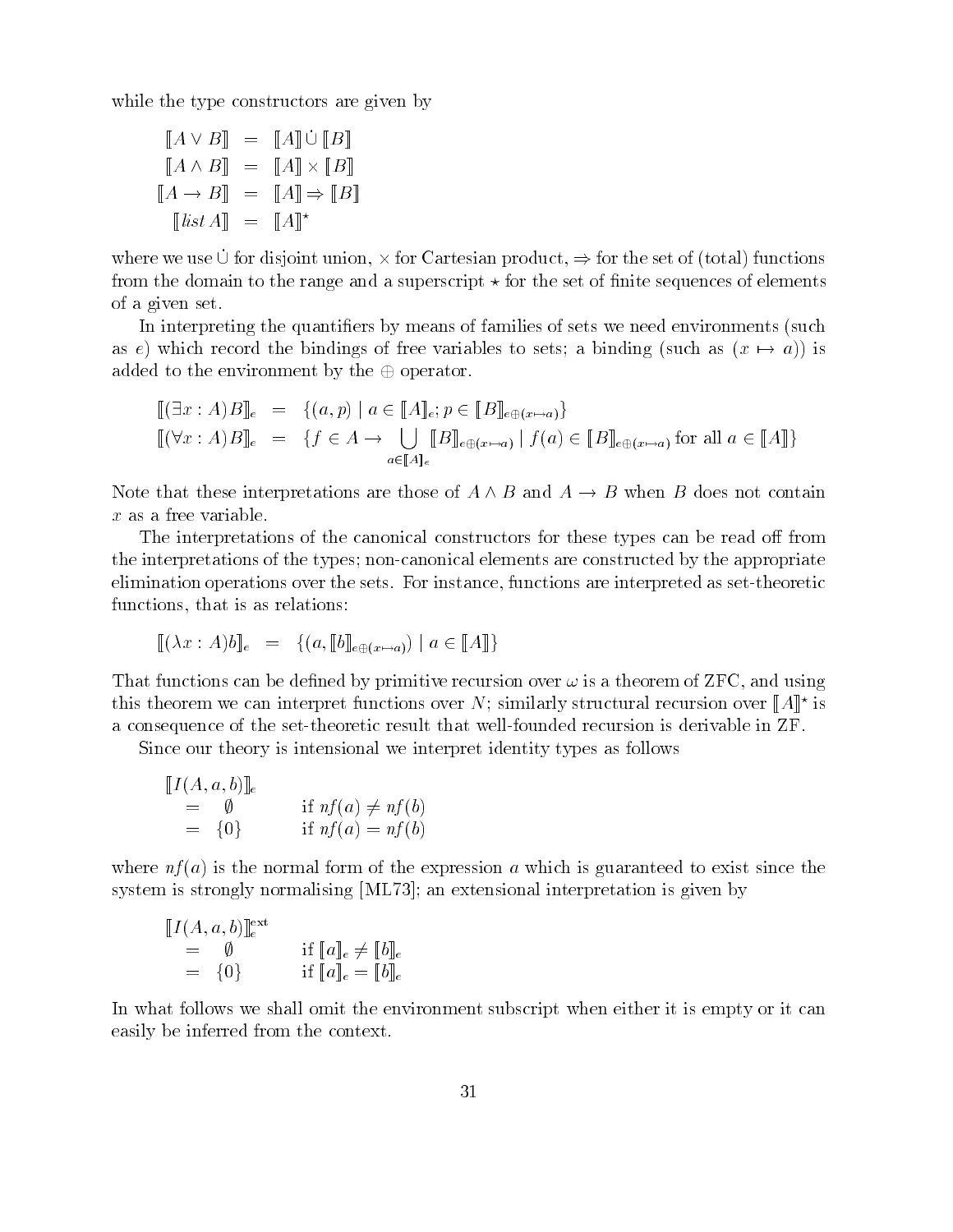The construction given here interprets types in the 
rst universe- U-- in ZermeloFrankel set theory with the Axiom of Choice (ZFC). To interpret the theory with a hierarchy of universes Universes Universes  $\equiv$  , which is the cardinal cardinals (within  $\sim$  Universe  $\sim$   $\sim$ cumulative historic cumulative distribution of  $\pi$  -  $\gamma$  ,  $n_{n}$  , which can be used to interpret the control universes  $U_n$ .

#### Theorem  $1$

If x is not free in the term  $\mathfrak o$  then for all  $a$  and  $a$  -in  $\|A\|$  and all environments  $e,$ 

 $\|(\lambda x : A) \theta\|_e a = \|(\lambda x : A) \theta\|_e a$ 

Proof

 $\mathfrak{u} \circ \mathfrak{u} = \mathfrak{u} \circ \mathfrak{u} \circ \mathfrak{u} \circ \mathfrak{u} \circ \mathfrak{u} \circ \mathfrak{u} \circ \mathfrak{u}$ 

for an expressions  $\theta$  and  $a,\,a$  and  $e,\,$  by induction over the construction of the term  $\theta.$  $\Box$ 

# Correctness

We now giveacharacterisation of neededness of expressions in the theory In particular- it is shown how the backwards analysis that has been developed may be demonstrated to be safe with respect to motivation is that is to be consistent with the semantics of type theory. presented in Section

We need to be able to show that the analysis that has been developed is correct since if it is not then there will be potentially catastrophic consequences for the program optimised as a result of the analysis It may well be the case that the resulting program may not be strongly normalising if we incorrectly remove arguments that are- in fact- needed by the computation

In order to de
ne safety rigorously- a de
nition of an unused function argument must rst be given shown this property of neededness is understanding in general-terms is under that the analysis will always detect an unused argument (i.e. that the analysis is  $complete$ ). Instead it remains to prove that the analysis is *sound* i.e. that any function which does require an argument of the arbitrary to have shown by the analysis to have  $\alpha$  , the shown part of the shown as a needed parameter. This proof is done for each of the constructs of type theory.

Our characterisation of an unused argument is slightly different from that usually presented for functional programming languages For instance- a function is termed strict in its argument  $iff$ :

 $\llbracket f \rrbracket \perp = \perp$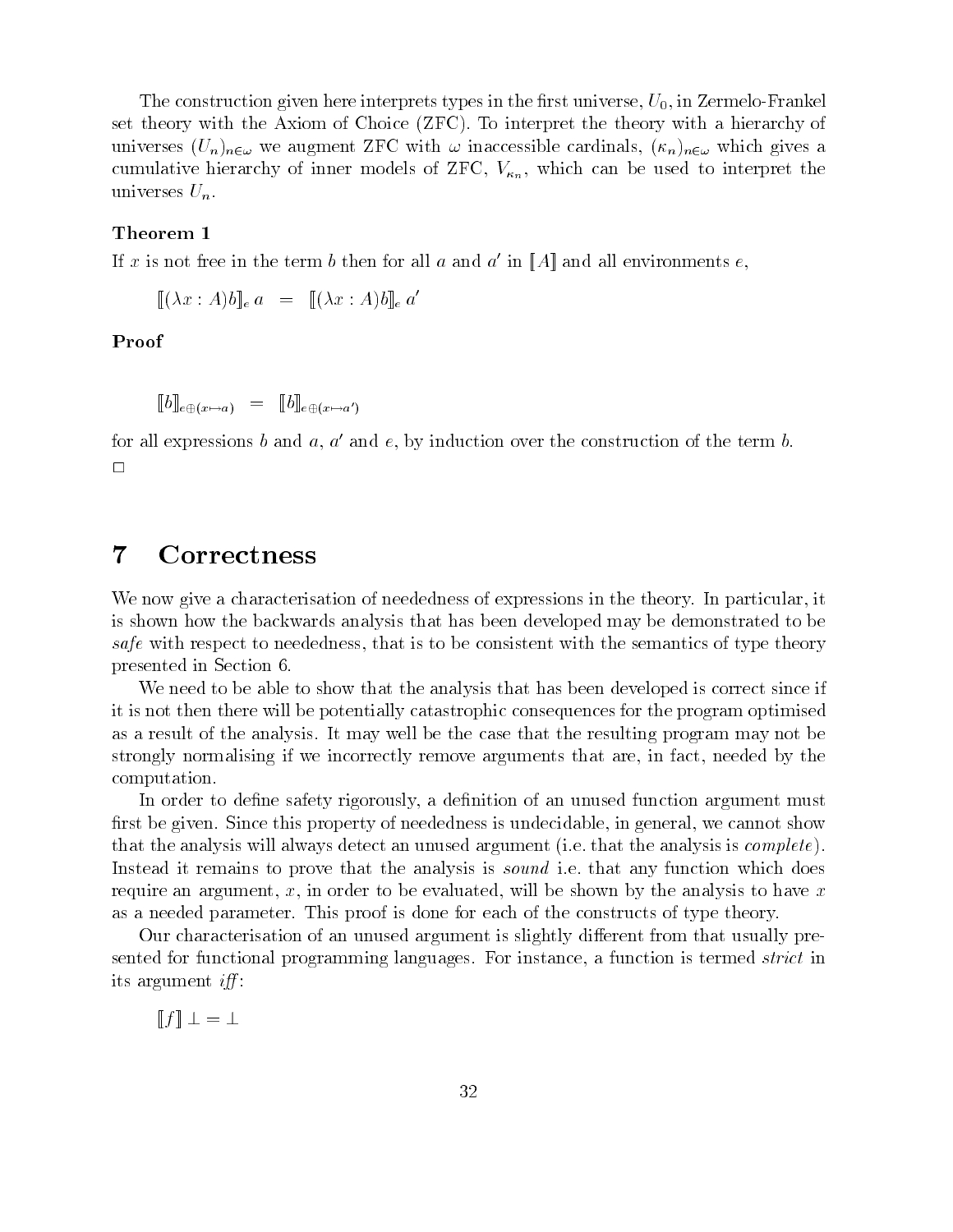where  $\pm$  is the undefined element that inhabits every semantic domain. Similarly, a function promoternative is termed us with the case of a second comet till

$$
\llbracket f \rrbracket \, a = \llbracket f \rrbracket \perp
$$

for every possible  $a$ . However, we do not have the element  $\perp$  inhabiting every type in TT. Hence the de
nition of a computationally absent parameter has to be modi
ed

riv as your your value of two levels to the safety and the atomic who was the safety the atomic the atomic the need to evaluate parts of the substructure of a particle of a part of a part of a part of the substructure is remains to conserve the structure and and the safety of the safety of the safety of the safety of the structure the components is the the model of a parameter is a parameter in the parameter is componented and

We do not need to prove the safety of the analysis with respect to strictness since  $TT$  is strongly normalising and has the Church-Rosser property. This means that every reduction sequence for a term must term must terminate the same normal form consequently-consequentlyin TT-1 was a function in the strict in and the such as the such as the such as the function of the strict in a are a cannot cannot a the sense- the semantics of a type theoretic program In the theoretic program In the sensestricting analysis must be semant of the semant respect of the semantics of the signal method is the type theorybe formulated in the set the only optimize the set of the simple set the similar can be set the similar of the performed based upon sharing information are ones to do with the allocation of storage inthe machine that will run the resulting transformed program

In the discussion that follows we shall simply a concerned with the context of the contexts I and U and U and ie was devel a parameter is in complete a parameter or understanding in a parameter is needed on a parameter o on whether <sup>a</sup> parameter is needed is embedded within the sharing lattice we need to perform an abstraction on the contexts of this lattice to give contexts in  $\{N, U\}$ . These abstractions of the context lattices are as follows for atomic values

$$
\mathbf{absext}\ \mathbf{c}\ =\left\{\begin{matrix}\ \mathbf{U}, & \text{if}\ \mathbf{c}\ \sqsubseteq\ \mathbf{AB}\\ \mathbf{N}, & \text{otherwise}\end{matrix}\right.
$$

So, for instance, absext  $\{0\} = U$  and absext  $\{0,1\} = N$ . The idea of abstractions of context domains/lattices comes from [24].

#### $7.1$ De nitions of safety

We say that a single parameter function  $\bar{I}$ , of the generalised function space type  $\bar{v}x$  : AB- is independent of its argument i

1. 
$$
[[B]]_{(x \mapsto a)} = [[B]]_{(x \mapsto b)}
$$

2.  $\llbracket f \rrbracket a = \llbracket f \rrbracket b$ 

for any a-ratio are also says in the case and are the the three the case of the case of the case of the case of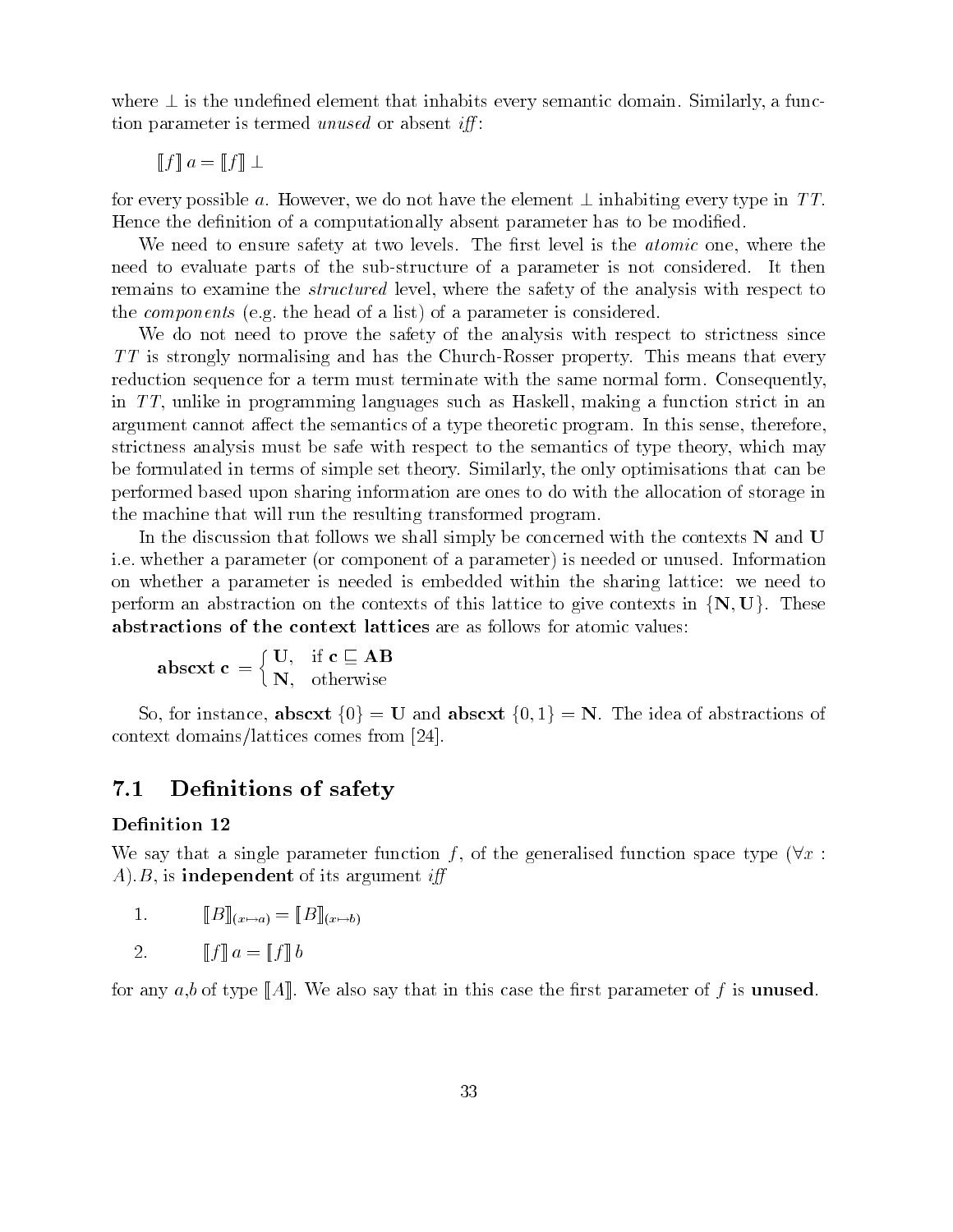Note that we are primarily concerned with *term reduction* rather than type checking. which we shall assume has been done as a separate phase Consequently-the use of the use of the use of the use o input considered with the type of the output shall not be considered also also also also designed also of independence ensures that if a parameter is unused then we will be dealing with the nondependent function space Also-Indian space Also-Indian space Also-Indian space Also-Indian space Also-India assume that the type equality of condition (1) holds so that the assertions of equality between applications of a function to different arguments is meaningful. The above may be extended naturally to functions of more than one argument

It is necessary to show that if a function's jth argument is needed then the backwards analysis will show that the context for that parameter will be  $N$ . We shall use the symbol

 ${\cal N}$ 

to denote a context whose atomic party whose atomic parts of its components, who was a

abstraction the decisity in the declines in the decomposition of independent parameters in the set of the set theoretic semantics to the neededness context lattice is defined as follows:

#### Denition -

**abstr** 
$$
fj = \begin{cases} \mathbf{N}, & \text{if } f \text{ is dependent on its } j\text{th parameter} \\ \mathbf{U}, & \text{if } f \text{ is independent of its } j\text{th parameter} \end{cases}
$$

#### Theorem Correctness of the neededness analysis

Our neededness analysis is safe with respect to the absence property That is- if the analysis detects a parameter as being unused then that parameter will not be required during computation with a lazy evaluation strategy. Formally,

abstract the  $j$  v  $j$  at  $j$  at  $j$  at  $j$ 

where for the context function of  $j$  is  $j$  and  $j$  context function of  $j$ 

also a where the data is structured for the analysis is sound for the data is sound for the data is sound. That is,

abstrate that  $j$  at  $j$  at  $j$  at  $j$  at  $j$  and  $j$  at  $i$  and  $j$  at  $j$  and  $j$  at  $j$  and  $j$  and  $j$  are  $j$  and  $j$  and  $j$  are  $j$  and  $j$  and  $j$  and  $j$  and  $j$  and  $j$  and  $j$  and  $j$  and  $j$  and  $j$  and  $j$  an

in the above-time the above-time above-the abstraction to the component of the component of the component of parameter extracted via the pro jection- prj prj is the pro jection over contexts which is the counterpart to *pri*.

### 7.2 Proof outline

We prove correctness for the terms of  $TT$  by employing the method of structural induction over the types and the depositions of TT - in the decomposition as in the decomposition of the decomposition of it is necessary to prove correctness for both atomic ob jects and their components should they have the three weights are three cases three cases three cases  $\alpha$  and the correct argument  $\alpha$ of these deal with types exhibiting computational redundance  $\mathcal{U}$  is shown that the third-deal  $\mathcal{U}$ how correctness is proven for components of a structured type.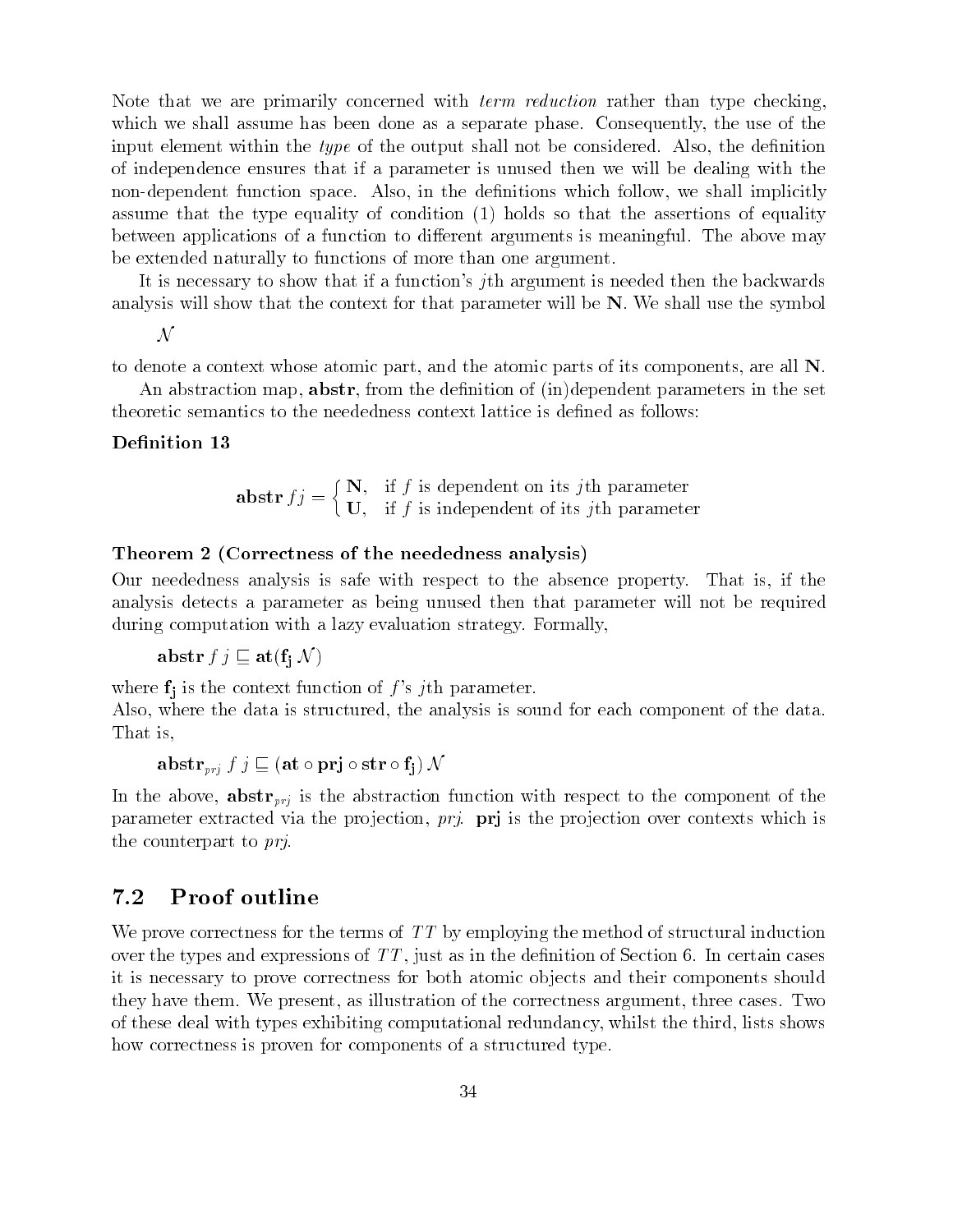#### - - - - - -Empty type

 $\perp$ , the absurd proposition, is interpreted by the empty set

$$
[\![\,\bot\,]\!]=\emptyset
$$

and in the function relation and in the function

$$
\frac{p:\perp}{abort_A p:A} \quad (\perp \text{Elim})
$$

abort<sub>A</sub> is interpreted by an inhabitant of the empty function type with domain  $\emptyset$ ; in other words- and the constant of the two teachers is unit to the constant of the teachers of the teachers of the teachers of the teachers of the teachers of the teachers of the teachers of the teachers of the teachers of the tea

Since we have no interpretation of abort  $A$  we can say that it is inducted on that it is in term argument of type  $\perp.$ 

Thus the safety condition must as a safety condition must also hold as a second condition of the safety as a s

 $\cdots$   $\cdots$ 

where the  $\gamma$ th parameter is of type  $\bot.$ 

#### . . . . . Single Element type

The type  $\pm$ , which may be viewed as the  $\pm$  true  $\pm$  proposition, contains just one element,  $\overline{I}$  rvv, and this type is interpreted as the set {U} in the set-theoretic semantics. Its formation- introduction- elimination and computation rules are as follows

$$
\overline{\top: U_0} \quad (\top \text{ Form}) \qquad \overline{Triv: \top} \quad (\top \text{Intro})
$$
\n
$$
\underline{x: \top \quad c: C(\text{Triv})}{\text{case } x \text{ } c: C(x)} \quad (\top \text{Elim})
$$
\n
$$
\text{case Triv } c \rightarrow c
$$

Since the semantics specifies that there is only one inhabitant of  $\|\cdot\|$ ,

$$
\llbracket f \rrbracket \, a = \llbracket f \rrbracket \, b
$$

for any elements  $a, b \in \mathbb{N} \setminus \mathbb{N}$ .

This argument and consequently to the consequently and consequently to the consequently consequently and consequently

 $\sim$   $\sim$   $\sim$   $\sim$   $\sim$   $\sim$ 

Hence the safety condition is satis
ed with regard to the 
rst argument to case

For the second argument of case- the abstract interpretation gives the following

 $\text{at}(\textbf{case}_2 \text{ }\mathcal{N})=\textbf{N}$ 

and so it must follow that the safety conditions is method in the

abstr  $case \angle \sqsubseteq$  attease  $2 \vee$  )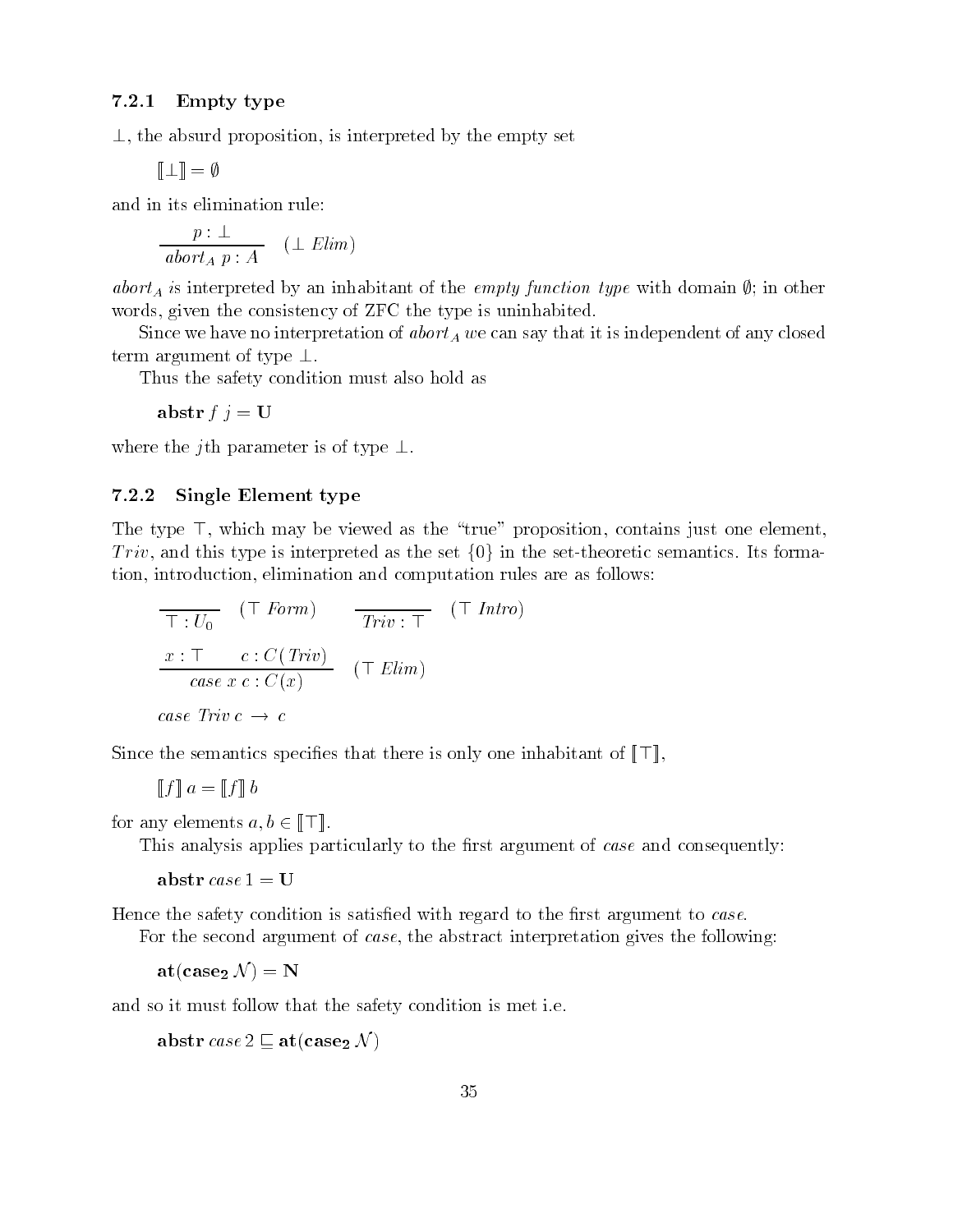#### . . . . . . Functions

In analysing a function  $(\lambda x : A)$  we deduce that the variable x is unused if it is not free in the body of the function b. By the semantic Theorem 1 in such a case the interpretation of the function will be a constant settheoretic function- and so by De
nition our analysis is safe

#### . . . . . . Lists

The computation rules for *lrec* show how primitive recursion over lists is reduced.

$$
lrec[]s f \rightarrow s
$$
  

$$
lrec (a :: l) s f \rightarrow f a l (lrec l s f)
$$

Due to the de
nition via pattern matching on the 
rst argument- the analysis will indicate that the list argument will define  $\mathcal{M}$  arguments will define an operators arguments arguments arguments arguments arguments arguments arguments arguments arguments arguments arguments arguments arguments arguments ar will be detected as used (due to the result of the first clause and the application in the second clause- respectively Consequently- the analysis must be safe at the atomic level with regard to recursion over lists.

Since the analysis also attempts to determine whether the head and tail components of a list parameter are used- we require the following de
nitions which naturally may be extended to functions of any number of parameters):

#### Denition -

If  $f : |A| \Rightarrow \cup$  and for any  $a, b : \|A\|$  and  $t : \|A\|$ 

$$
f(a::l) = f(b::l)
$$

 $\mathcal{L}$  is the interpretation of the constant operations is independent independent  $\mathcal{L}$  is independent of of the head component of its argument we can describe the tails are the term of the tail of the tail the tail component in a similar way

An examination of the semantic cases shows that our analysis is safe in these component cases as well as in the case of the complete argument

Corresponding to the above definitions there is an extension to the **abstr** mapping so that safety may be characterised by the following equations

$$
\mathbf{abstr}_{hd} f j \sqsubseteq (\mathbf{at} \circ \mathbf{hd} \circ \mathbf{str} \circ \mathbf{f}_{\mathbf{i}}) \mathcal{N} \tag{8}
$$

$$
\mathbf{abstr}_{tl} f j \sqsubseteq (\mathbf{at} \circ \mathbf{tl} \circ \mathbf{str} \circ \mathbf{f}_{\mathbf{j}}) \mathcal{N} \tag{9}
$$

Naturally- the above only apply when the argument of list type reduces to a nonempty  $\alpha$  in  $\alpha$  in  $\alpha$  ,  $\alpha$  is a structured part of  $\alpha$  in  $\alpha$  in  $\alpha$  in  $\alpha$  in  $\alpha$  in  $\alpha$ projection from the structured part of  $C_{[A]}$  to  $C_{[A]}$ .)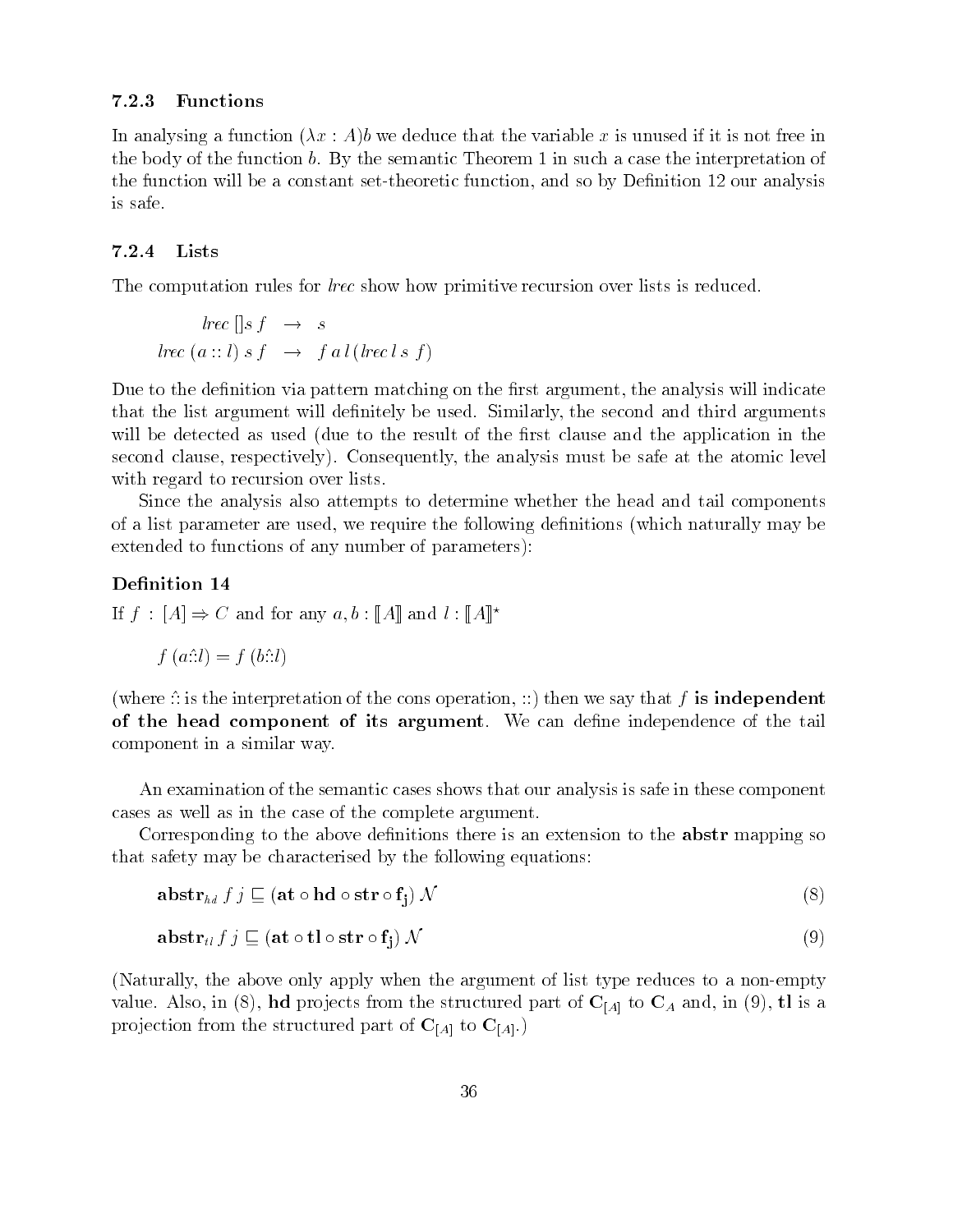re into the function for the third parameter to large the third parameter  $\mu$  are  $\mu$  to large its interest second or third parameters then certainly,

```
abstr<sub>tl</sub> lrec 1 = U
```
Consequently,

abstr<sub>tl</sub> lrec  $1 \sqsubseteq (\text{abstr } f 2) \sqcup (\text{abstr } f 3)$ 

Again- it may be assumed as an induction hypothesis that

 $(\text{a} \text{D} \text{S} \text{U} \text{r} \text{J} \text{Z}) \sqsubseteq \text{a} \text{U} \text{I}_2 \text{C}$ 

 $(\text{a} \text{D} \text{S} \text{U} \text{r} \text{J} \text{J}) \sqsubseteq \text{a} \text{U} \text{I} \text{3} \text{C}$ 

where  $\bm{c}$  and  $\bm{c}$  are arbitrary contexts of the appropriate types. It follows that:

$$
\begin{array}{rcl}\n\text{abstr}_{tl}\, \text{lrec 1} & \sqsubseteq & (\text{abstr } f\, 2) \sqcup (\text{abstr } f\, 3) \\
& \sqsubseteq & \text{at}(\text{AB} \sqcup (\text{f}_2 \mathcal{N} \sqcup \text{f}_3 \, (\text{Fix } (\text{lrec}_1 \, [\text{f}] \, \mathcal{N}))) \\
& = & (\text{at } \circ \text{tl } \circ \text{str } \circ (\text{lrec}_1 \, [\text{f}]))\mathcal{N}\n\end{array}
$$

the above-the context function of the context function of the context function of the context function of the to the context functions that are deduced from the input function f. Fix gives the least xpoint solution of the recursive context function de
nition of lrec- Hence it has been proven that the analysis is safe with respect to list recursion and tail components of lists

#### $7.2.5$  Other cases

Other cases in the analysis are examined in a similar way- with arguments for both the atomic and structured parts It is clear in each case that the semantic description from Section 6 matches the intuition behind our earlier definitions and thus ensures the safety of the earlier analysis

# 8 Implementation

This scheme of backwards analysis has been implemented within a prototype compiler for a functional language Ferdinand- based upon type theory  Due to the fact that the compiler produces FLIC code [28] it was not possible to make optimisations based upon sharing analysis information However- the code produced was optimised according to both neededness and strictness information. These experimental results showed that neededness analysis information could produce significant in specific speed in the interest in itselfwould be expected-with the expected-distribution from compiled the compiled from compiled from compiled to information  $\mathbf{r}$  is a speed up of  $\mathbf{r}$  and  $\mathbf{r}$  is a speed up of  $\mathbf{r}$  and  $\mathbf{r}$  is a speed up of  $\mathbf{r}$ observed with neededness optimisation whilst code enhanced using both strictness and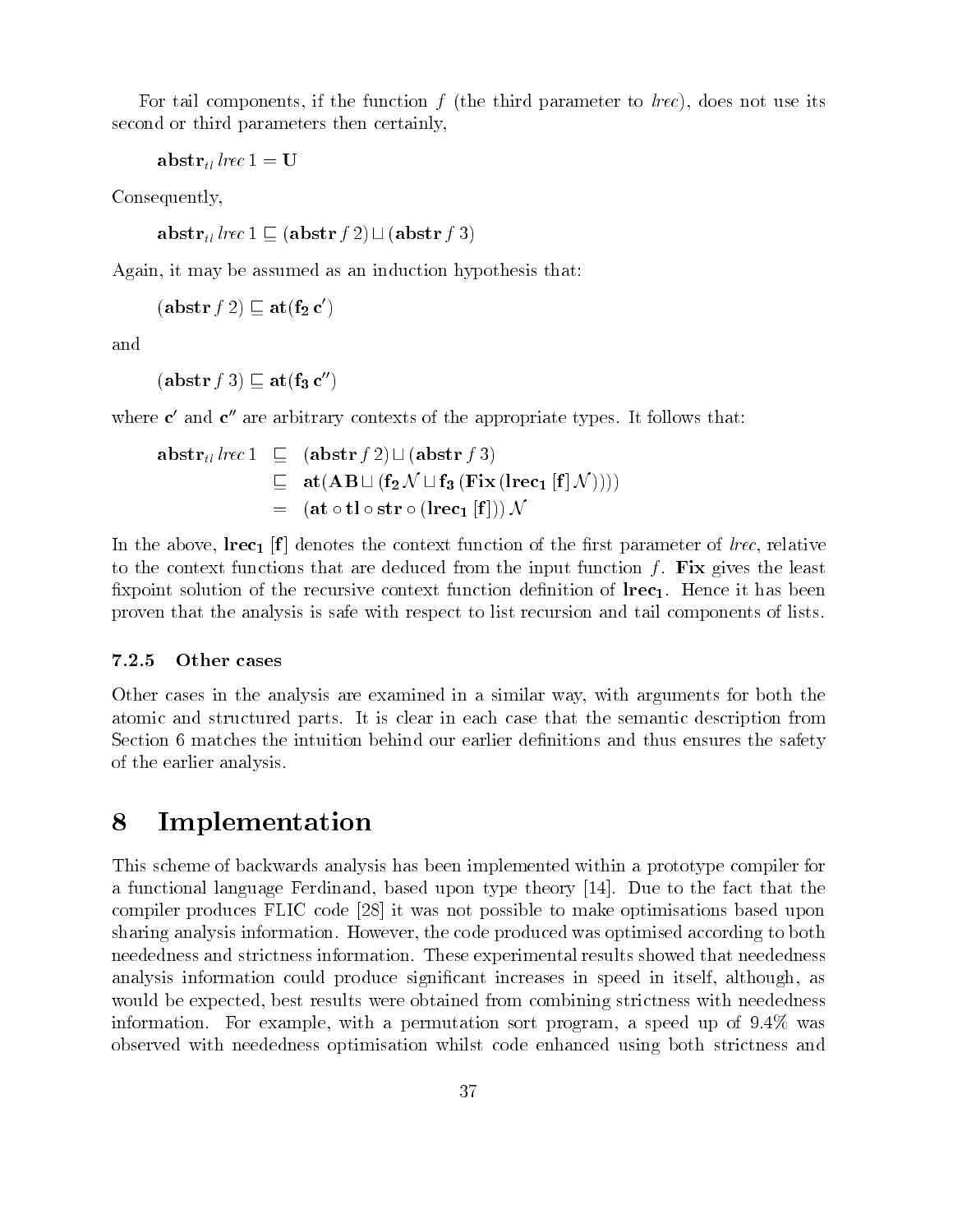needed a speed a speed in the speed in the speed in the speed in the speed in the speed in the speed in the speed in coder Stricting optimisation and medicine produced a speed up of the speed  $\mathcal{W}$ further optimisations can be made with respect to a be made with respect to a service we have well as with the interesting and the specialisation of the monocycle of the meant that the meant that we use only we use that w one set of an analysis wards and backwards for each function we could instead the set of the could be could compute versions of ob ject code for each function according to the dierent contexts in which the function may be called This idea of polyvariant specialisation is explained further with regard to partial evaluation in It should also be mentioned that the mention in It should be mentioned that that we use the control control optimized to deal with the strict the strict optimized the strict the strict o supplied [40].

Further information on the implementation of backwards analysis within the Ferdinand  $\sim$  computer may be found in  $\sim$  chapter in

### Related work

a with a method of the second properties of the computation of the computational programs- computationally pro irrelevant material removed-month proofs in the calculus of computations of the calculus of the construction for realizations added This system makes <sup>a</sup> distinction between propositions that have a computational information in computation and the second and the those three those computations in the content process of realizing proofs is performed by marking parts of the propositions that are redundant computationally. Takayama [38] followed up Paulin-Mohring's work in designing a particular automated technique technique de technique for proving trees and trees as a proof to province to the realization of executable functions in a non-type-theoretic version of constructive logic. we will be versely computed to a lambday which we have a lambday with a tree with the second with the second w to be proved the month improved the subtyping was and in improved to me the subtyping was developed was developed to be a sign a simplification relation a simplification which it all terms to a signal and all sectors which a algorithm detects and removes #useraless computations was algorithm and a calculus system based based on the c upon Godels system T They develop a notion of subtyping where  $\alpha$  is subtyping the subtyping where  $\alpha$ to device a simplification and the simplification of the natural numbers of the simple the simple the the simple  $\alpha$ idential in to give the set of the set of the set of the set of the set of the set of the set of the set of th as a subtype of  $\Omega$  and each type of the simply typed lambda calculus is a subtype of some  $\Omega$ type Optimisation consists of replacing computation consists of replacing computation of redundant terms of a type A with the terms of a type A with the computation of a type A with the computation of a type A with the com dumments of the constants of the corresponding a subtype of the corresponding a interest of which a constant i apply could construct method was the extended to type the extended to the type theory theory to deal with computational with computational with computational with computational with computational with computational with co reduction which is a significant the system over the significant we progressed which we prove the second that t it is more modular and and and and optimisation phases are separate and can be used to phase are used to the u ob thank optimisations in addition to the electromery of computation of computation of computations of computation striction activities that of it was also and the suggest of a suggest that our strict of the suggest of the st to algorithment in the state than the theory than the theory than the theory than the theory than the theory t

Systems based upon Fefermans theory of types may also be contrasted with this work Such systems in the text was equal that the the system control into the theory of the theory of the theory op vervations was the the types- of the theory of the theory of a scheme over the scheme of versions of the th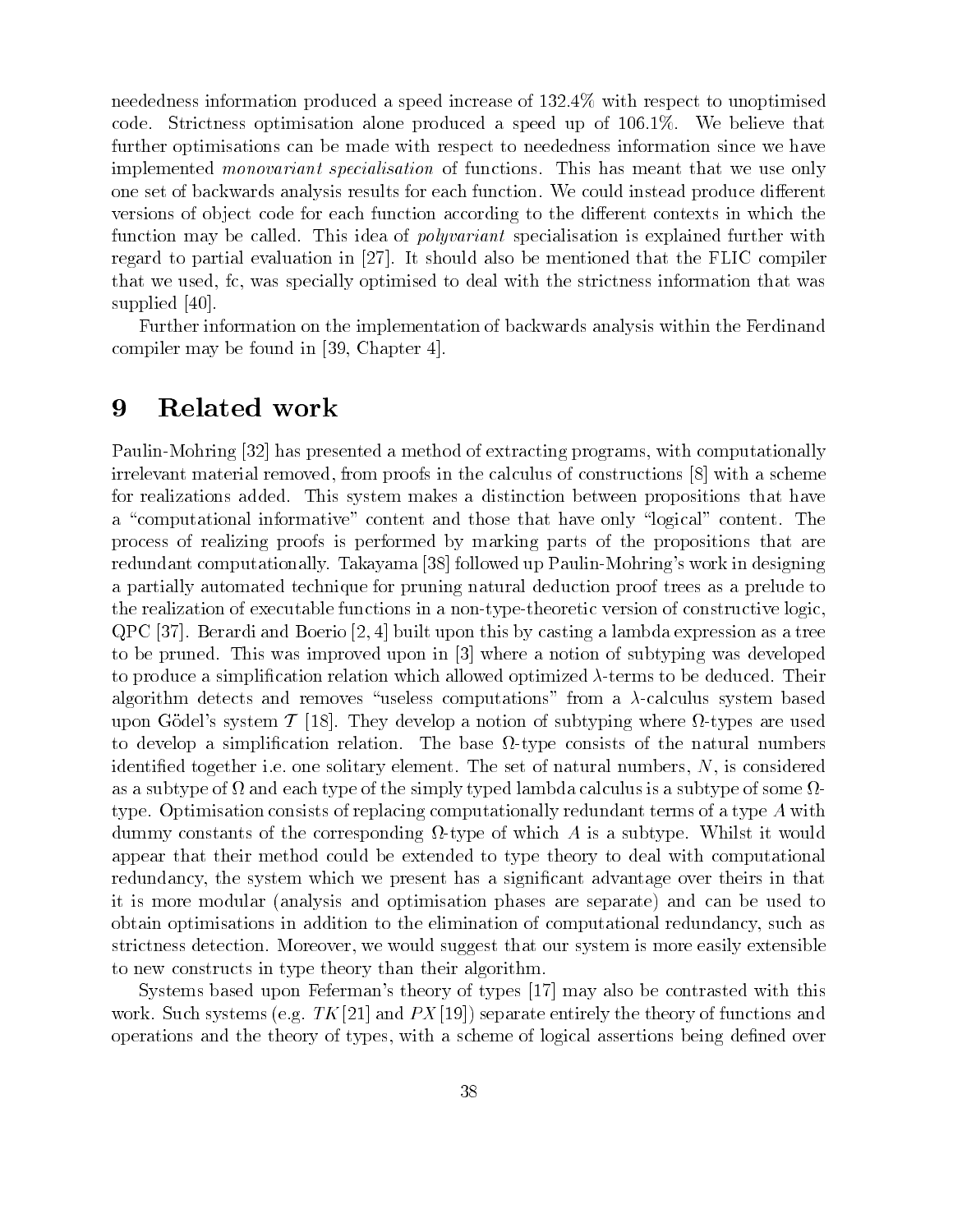the simple types more contact the programs through more than the more contact the strategy of  $\alpha$ are not strongly normalising- are extracted from proofs by a process of realizability Of particular note is the paper by Henson  $\left[20\right]$  which discusses how the realizability process removes computationally redundant proof ob jects

Turner has proposed a particular paradigm of functional programming whereby termi nation will be guaranteed  $[44]$ . This system of *elementary strong functional programming*. which is the subset of work in progress-dimensional the advantage of noting the progression  $\mathbb{R}^n$ to develop any computationally irrelevant proof ob jects in order to guarantee termination strong normalization is guaranteed by syntactic restrictions upon the forms of recursion that are permitted However-Communication and personal may be seen to have the drawback of restrict ing the expressive power of a Miranda-like language whilst not providing the rich system of types and the "programs as proofs" correspondence present in type theory.

#### Conclusion 10

We have shown that static analysis techniques- in particular the backwards analysis form of abstract interpretation- may be used to optimize type theoretic programs Specification of the specification of have developed an analysis which is capable of providing an *automatic* means of detecting both computational redundancy and properties used to perform optimisations on lazy functional languages such as Haskell. Consequently we conclude that modifications to the theory in order to remove computational redundancy- such as the subset type and the subset theory of - are unnecessary and we may adhere to a type theory based upon the original identity is discussed and the proposition is a continuous dependence of the contract of the contract of

One of the important properties of type theory is strong normalisation This has the effect of simplifying the semantics of terms in the theory and consequently makes proofs of correctness of the abstract interpretation more straightforward This work therefore has both improved the viability of future functional programming systems based upon type theory and demonstrated the theorys ability to incorporate both programming and formal reasoning

# Acknowledgements

We would like to offer our thanks to various members of the Theoretical Computer Science group at the University of Kent at Canterbury who have offered help and advice, particularly Andy King and Andrew Douglas The comments and criticisms of Ray Turner of Essex University have also been invaluable in helping to prepare this work. The first author is also grateful to the Engineering and Physical Sciences Research Council for a studentship award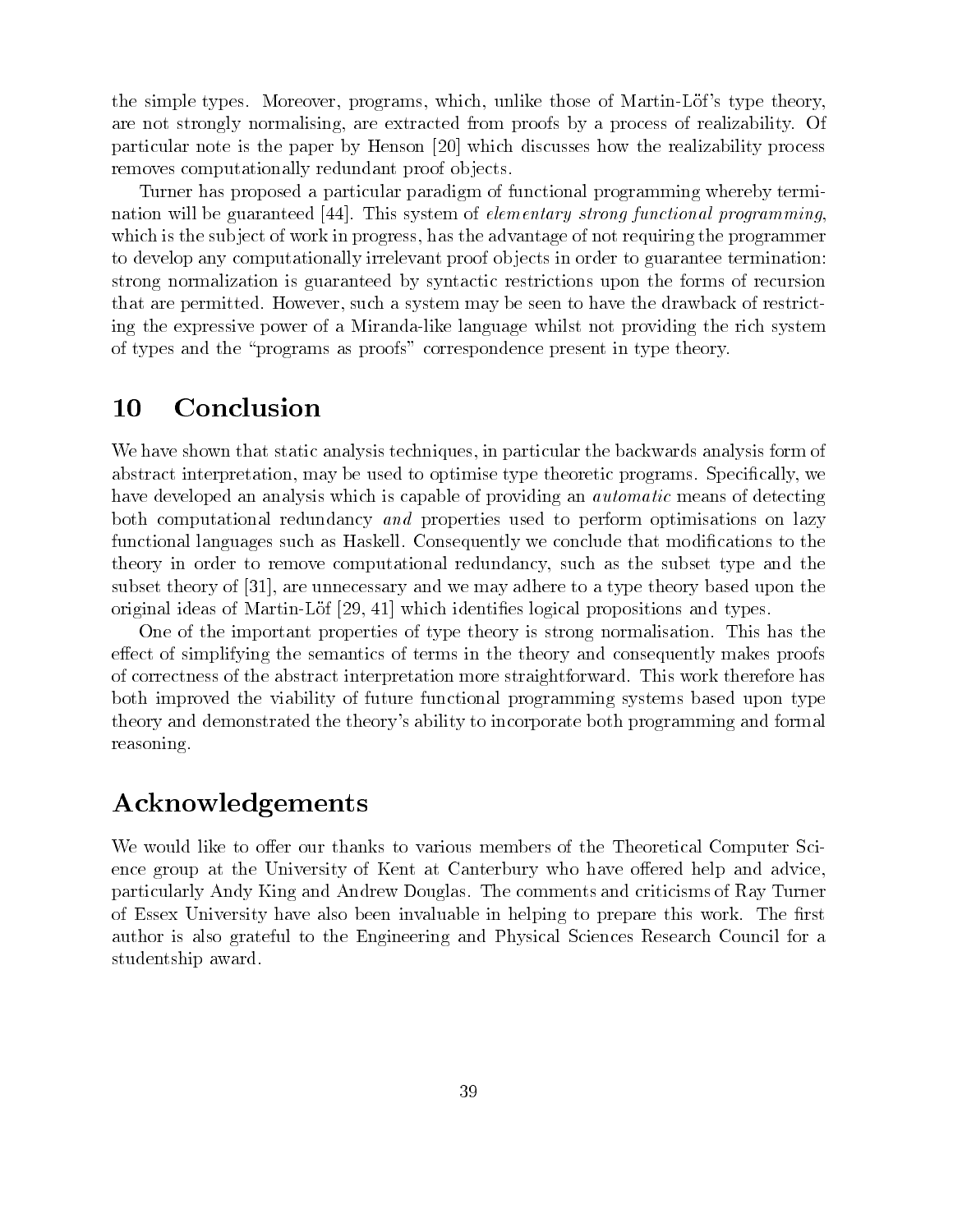# References

- [1] Roland C. Backhouse et al. Do-it-yourself type theory. Formal Aspects of Computing. - JanuaryMarch
- Stefano Berardi Pruning simply typed terms Technical report- Department of Computer Science- University of Turin-
- [3] Stefano Berardi and Luca Boerio. Using subtyping in program optimization. In Mariangiola DezaniCiancagliani and Gordon Plotkin- editors- TLCA - volume of Lecture Science- in Computer Science- pages vv in Springer (Science- In Science Lambda Calculi and Applications Edinburgh- Scotland- April -
- [4] Luca Boerio. Extending pruning techniques to polymorphic second-order  $\lambda$ -calculus. . en donald Sannella-Sci-Computer Sci-Computer Sci-Computer Sci-Computer Sci-Computer Sci-Computer Sci-Computer ence- pages  SpringerVerlag-  th European Symposium on Program ming Edinburgh-American control and the control of the second second second and second second second second second second second second second second second second second second second second second second second second se
- [5] Geoffrey L. Burn. Lazy Functional Languages: Abstract Interpretation and Compilation. Research monographs in parallel and distributed computing. Pitman in association with MIT press-to-second control and mit press-to-second control and mit press-to-second control and mit
- Georey L Burn- Chris L Hankin- and Samson Abramsky The theory of strictness analysis for higher formed and in Harald Ganzinger Ganzinger and Neil D Jones, Jones, Andre Proceedings of the Workshop on Programs as Data Objects- volume of Lecture Notes in Computer Science SpringerVerlag-
- The Coq pro ject World Wide Web page by INRIA and CNRS- France- URL http://pauillac.inria.fr/~coq/coq-eng.html.
- [8] Thierry Coquand and Gerard Huet. The calculus of constructions. Information and Control- -
- Patrick Cousot and Radhia Cousot Abstract interpretation A uni
ed lattice model for static analysis of programs by construction or approximation of fixpoints. - In Conference record of the Fourth ACM Symposium on Principles of Programming Languages Académic Service de la construction de la construction de la construction de la construction de la cons
- [10] Patrick Cousot and Radhia Cousot. Comparing the Galois connection and widening/narrowing approaches to abstract interpretation. In *PLILP*'92: Programming and programming and Logic Progressive Communication of Logic Progressive Communication of Logic Communication compare service-pages are also repairing to the Fourth-Indian and an interest international Symposium-Augustte and August 2012 and August 2013 and August 2013 and August 2013 and August 20
- [11] B.A. Davey and H.A. Priestley. *Introduction to Lattices and Order*. Cambridge University Press-Press-Press-Press-Press-Press-Press-Press-Press-Press-Press-Press-Press-Press-Press-Press-Press-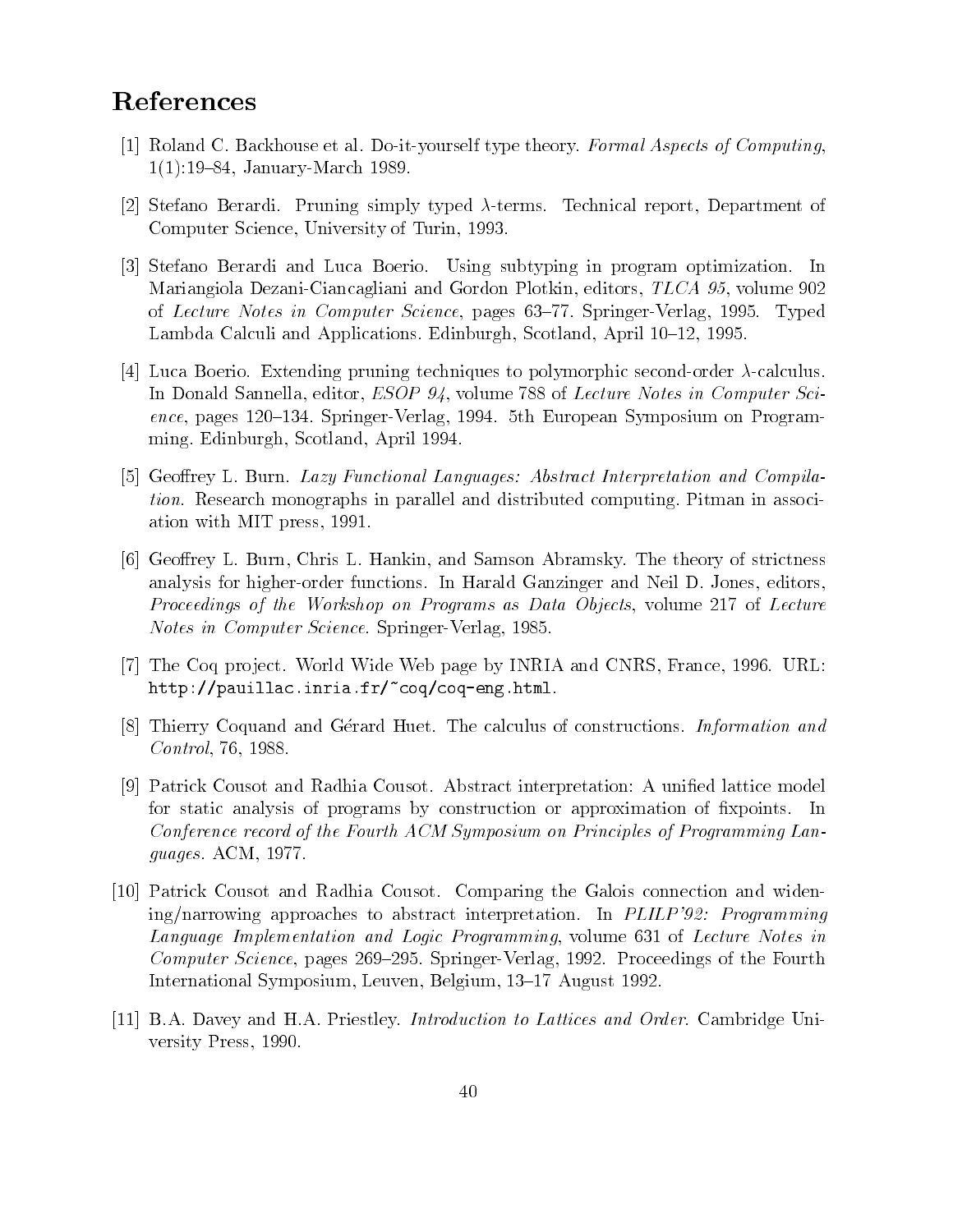- [12] Kei Davis and Philip Wadler. Strictness analysis in 4D. In Peyton Jones et al.  $[33]$ , pages 23–43.
- Keith Jacques Sets functions and logical chapman and the Hall-Chapman and Hall-Chapman and Hall-Chapman and Ha
- [14] Andrew M. Douglas. A Compiled Functional Programming Language with a Martin-Lof Type System PhD thesis- University of Kent at Canterbury-  Currently being revised
- Frank R Drake Set Theory North Holland-Holland-Holland-Holland-Holland-Holland-Holland-Holland-Holland-Holland-
- [16] Jon Fairbairn and Stuart C. Wray. TIM: A simple lazy abstract machine to execute supercombinators In Gilles Kahn- editor- Proceedings of the IFIP Symposium on Functional Programming Languages and Computer Architecture Portland Or
 september - September - Lecture Science Science Science Springer SpringerVerlage
- Solomon Feferman Constructive theories of functions and classes In N Boa- D Van dalen-kol loquium - Logic Col loquium - Logic Col loquium - Logic Col loquium - Loquium - Loquium - Loquium - Lo and the foundations of mathematics- pages -
- [18] Kurt Gödel. On a hitherto unutilized extension of the finitary standpoint. Dialectica, the contract of the contract of the contract of the contract of the contract of the contract of the contract o
- susumu Hayashi and Hiroshi nakano Panaha Logic Mithieus Mithieus Mithieus Mithieus Mithieus Mithieus Mithieus
- [20] Martin C. Henson. Information loss in the programming logic TK. In B. Möller, editor- Proceedings of the IFIP TC Working Conference on Programming Concepts and Methods Pacific Grove Care, Care, Pacific Meny at the Methods Property 2002.
- [21] Martin C. Henson and Raymond Turner. A constructive set theory for program development in Proceedings of the third conference on FST and TCS-1999 and TCS-1999 and Lecture Notes in Computer Science SpringerVerlag-
- William A Howard The formulae-as-types notion of construction Academic Press-Originally an unpublished manuscript from
- $[23]$  R. John M. Hughes. Analysing strictness by abstract interpretation of continuations. In Samson Abramsky and Chris Hankin- editors- Abstract Interpretation of Declarative Languages Ellis Horwood Ltd-
- R John M Hughes Backwards analysis of functional programs In D Bj,rner- AP Ershov- and ND Jones- editors- Partial Evaluation and Mixed Computation- pages Elsevier Science Publishers BV NorthHolland-
- [25] R. John M. Hughes. Compile-time analysis of functional programs. In David A. Turner-Turner- and the search Turner-Turner- and the search Turner-Turner- and the search of Texas at the Search Turner-Austin Year of Programming Series- pages AddisonWesley-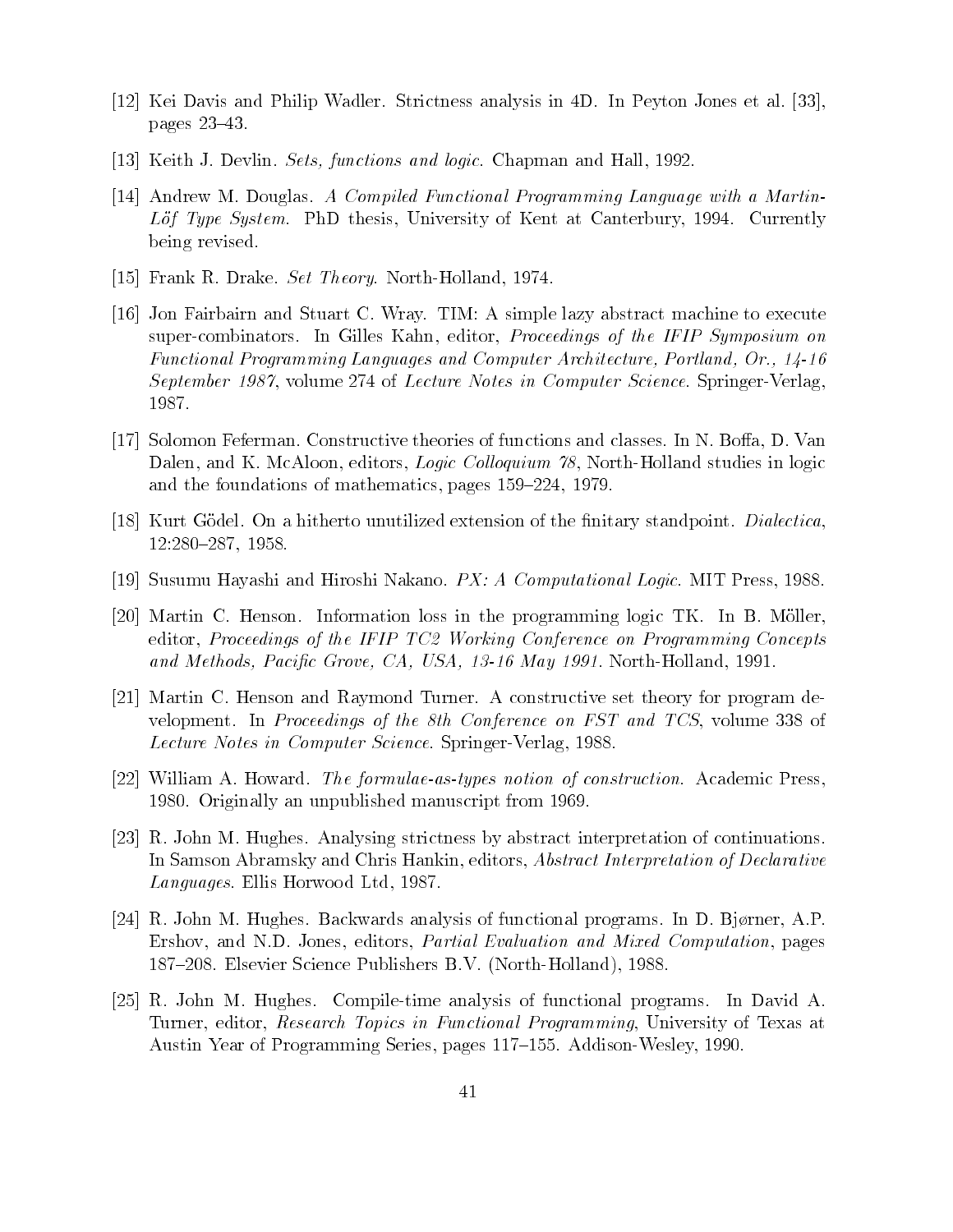- [26] R. John M. Hughes and John Launchbury. Towards relating forwards and backwards analyses In Peyton Jones et al. (2001) and the pages In Peyton Jones et al. (2001) and the pages of the pages I
- Neil D Jones- Carsten K Gomard- and Peter Sestoft Partial Evaluation and Automatic Program Prentice Hall-Companies Prentice Press
- [28] Michael S. Joy and Simon L. Peyton Jones. FLIC a functional language intermediate code Technical report- University of Warwick- June
- Per MartinLof An intuitionistic theory of types predicative part In HE Rose and JC Shepherdson- editors- Proceedings of the Logic Col loquium Bristol July north Holland, Holland
- [30] Bengt Nordström et al. Discussion: "Problems of viewing proofs as programs". In Peter Dyb jer et al- editors- Proceedings of the Workshop on Programming Logicnumber 54 in Programming Methodology Group Report. University of Göteborg and Chalmers University of Technology- May Discussion about computational rele vance-type and the subset type and the subset type and the subset type and the subset type and the subset theory
- , we are going to the strong extension of the strong in Martin-Strong in Martin-Strong in Martin-Strong in Type Theory- volume of International series of monographs on computer science Oxford Science Publications-
- [32] Christine Paulin-Mohring. Extracting  $F_{\omega}$ 's programs from proofs in the calculus of constructions. In Proceedings of the 16th ACM Symposium on Principles of Programming Languages ACM press-
- is al-American proceeding of the contractions of the contractions of the contractions of the contractions of th Functional Programming - August Ul lapool SpringerVerlag-
- [34] Simon L. Peyton Jones and David Lester. Implementing Functional Languages. Prentice Hall-
- [35] Simon L. Peyton Jones and Will Partain. Measuring the effectiveness of a simple striction in John T O OD OD OD OD ANAlysis In The Management And Kevin Hammond-Hammond-Hammond-Hammond-Hammond-Programming Glasgow - pages SpringerVerlag-
- [36] Anne Salvesen and Jan M. Smith. The strength of the subset type in Martin-Löf's type theory In Proceedings of the Third Annual Symposium on Logic in Computer Science IEEE Computer Society Press-
- [37] Yukihide Takayama. QPC: QJ-based proof compiler  $-$  simple examples and analysis. In Harald Ganzinger- editor- ESOP - volume of Lecture Notes in Computer s additional symposium on Programming Nancy-Symposium on Programming Nancy-Symposium on Programming Nancy-Symposium France- March